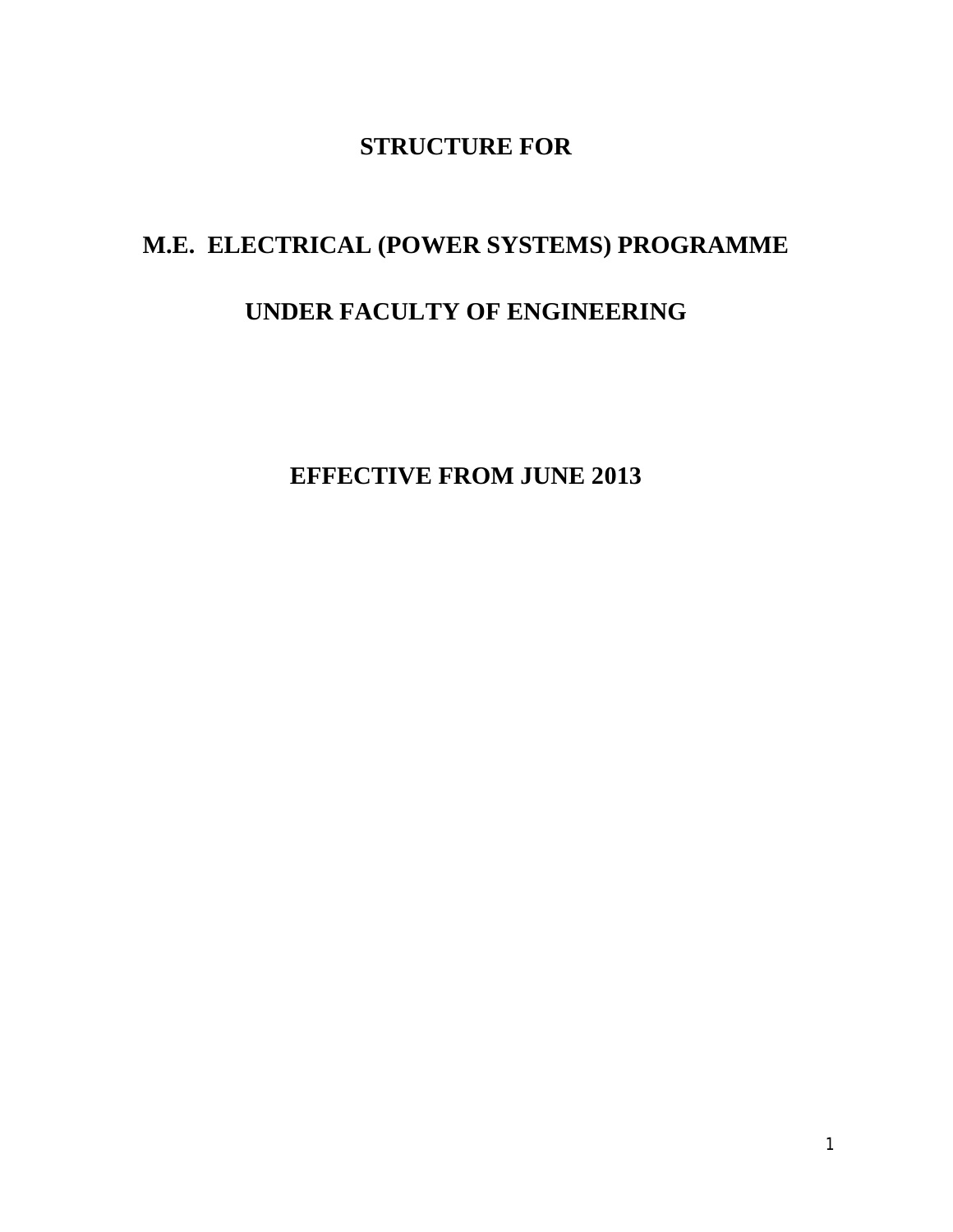# **UNIVERSITY OF PUNE**

# **THE SYLLABUS IS PREPARED BY :**

**BOS- Electrical Engineering,**

**University of Pune.**

#### **PEER REVIEW BY :**

- Prof. Dr. Mrs. G.A. Vaidya, (Chairman)
- Dr.D.J.Doke,

.

- Ex-Dean FOE, University of Pune, Pune.
- Dr.N. Gopalakrishnan,

(Academic Expert)

Shri Sham Kanitkar, (Expert from Industry)

2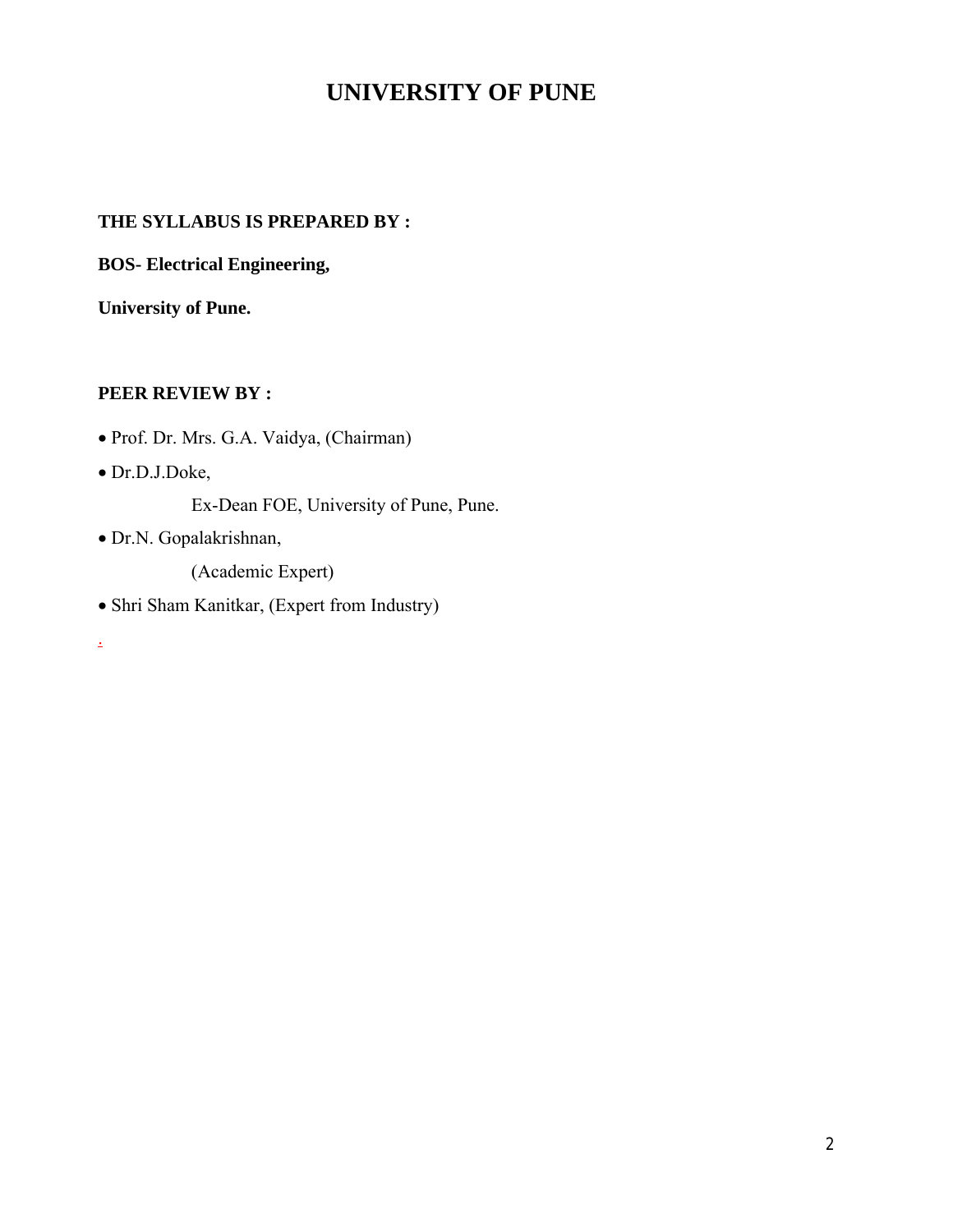|  | <b>Structure for M.E. (Electrical) - Power Systems (2013 Course)</b> |  |  |
|--|----------------------------------------------------------------------|--|--|
|--|----------------------------------------------------------------------|--|--|

|                               | <b>Semester - I</b>                                           |                                  |                                                      |                                       |                               |                           |                              |                |  |
|-------------------------------|---------------------------------------------------------------|----------------------------------|------------------------------------------------------|---------------------------------------|-------------------------------|---------------------------|------------------------------|----------------|--|
|                               |                                                               | <b>Teaching</b><br><b>Scheme</b> |                                                      | <b>Examination Scheme</b>             |                               |                           |                              |                |  |
| <b>Subject</b><br>Code<br>no. | <b>Subject</b>                                                | Lect./Pr.                        | <b>Paper</b><br>In<br>Semest<br>er<br>Assess<br>ment | End<br>Semest<br>er<br>Assess<br>ment | TW                            | Oral/<br>Presen<br>tation | <b>Total</b><br><b>Marks</b> | <b>Credits</b> |  |
| 503201                        | Computer Applications in<br>Power Systems                     | $\overline{4}$                   | 50                                                   | 50                                    |                               | --                        | 100                          | $\overline{4}$ |  |
| 503202                        | <b>Power Sector Economics</b><br>and Management               | $\overline{4}$                   | 50                                                   | 50                                    |                               | --                        | 100                          | $\overline{4}$ |  |
| 503203                        | Power System Modeling                                         | $\overline{4}$                   | 50                                                   | 50                                    | --                            | $-$                       | 100                          | $\overline{4}$ |  |
| 503204                        | <b>Research Methodology</b>                                   | $\overline{4}$                   | 50                                                   | 50                                    | --                            | --                        | 100                          | $\overline{4}$ |  |
| 503205                        | Elective-I                                                    | 5                                | 50                                                   | 50                                    | --                            | $- -$                     | 100                          | 5              |  |
| 503206                        | Lab Practice-I                                                | $\overline{4}$                   | $-$                                                  | $\overline{a}$                        | 50                            | 50                        | 100                          | $\overline{4}$ |  |
| <b>Total</b>                  |                                                               | 25                               | 250                                                  | 250                                   | 50                            | 50                        | 600                          | 25             |  |
|                               |                                                               |                                  | <b>Semester - II</b>                                 |                                       |                               |                           |                              |                |  |
|                               | <b>Teaching</b><br><b>Examination Scheme</b><br><b>Scheme</b> |                                  |                                                      |                                       |                               |                           |                              |                |  |
| <b>Subject</b><br>Code<br>no. | <b>Subject</b>                                                | Lect./Pr.                        | Paper<br>End<br>In                                   |                                       | Oral /<br>TW<br><b>Presen</b> |                           | <b>Total</b><br><b>Marks</b> | <b>Credits</b> |  |
|                               |                                                               |                                  | Semest<br>er<br>Assess<br>ment                       | Semest<br>er<br>Assess<br>ment        |                               | tation                    |                              |                |  |
| 503207                        | Power System Dynamics                                         | $\overline{4}$                   | 50                                                   | 50                                    | $\blacksquare$                | ÷.                        | 100                          | $\overline{4}$ |  |
| 503208                        | Power System Planning &<br>Reliability                        | $\overline{4}$                   | 50                                                   | 50                                    |                               | --                        | 100                          | $\overline{4}$ |  |
| 503209                        | <b>HVDC</b> and Flexible AC<br>Transmission                   | $\overline{4}$                   | 50                                                   | 50                                    |                               |                           | 100                          | $\overline{4}$ |  |
| 503210                        | Elective-II                                                   | 5                                | 50                                                   | 50                                    | $-$                           | $\overline{\phantom{a}}$  | 100                          | 5              |  |
| 503211                        | Lab Practice-II                                               | $\overline{4}$                   | --                                                   | $\overline{\phantom{a}}$              | 50                            | 50                        | 100                          | $\overline{4}$ |  |
| 503212                        | Seminar-I                                                     | $\overline{4}$                   | --                                                   | $-$                                   | 50                            | 50                        | 100                          | $\overline{4}$ |  |
| <b>Total</b>                  |                                                               | 25                               | 200                                                  | 200                                   | 100                           | 100                       | 600                          | 25             |  |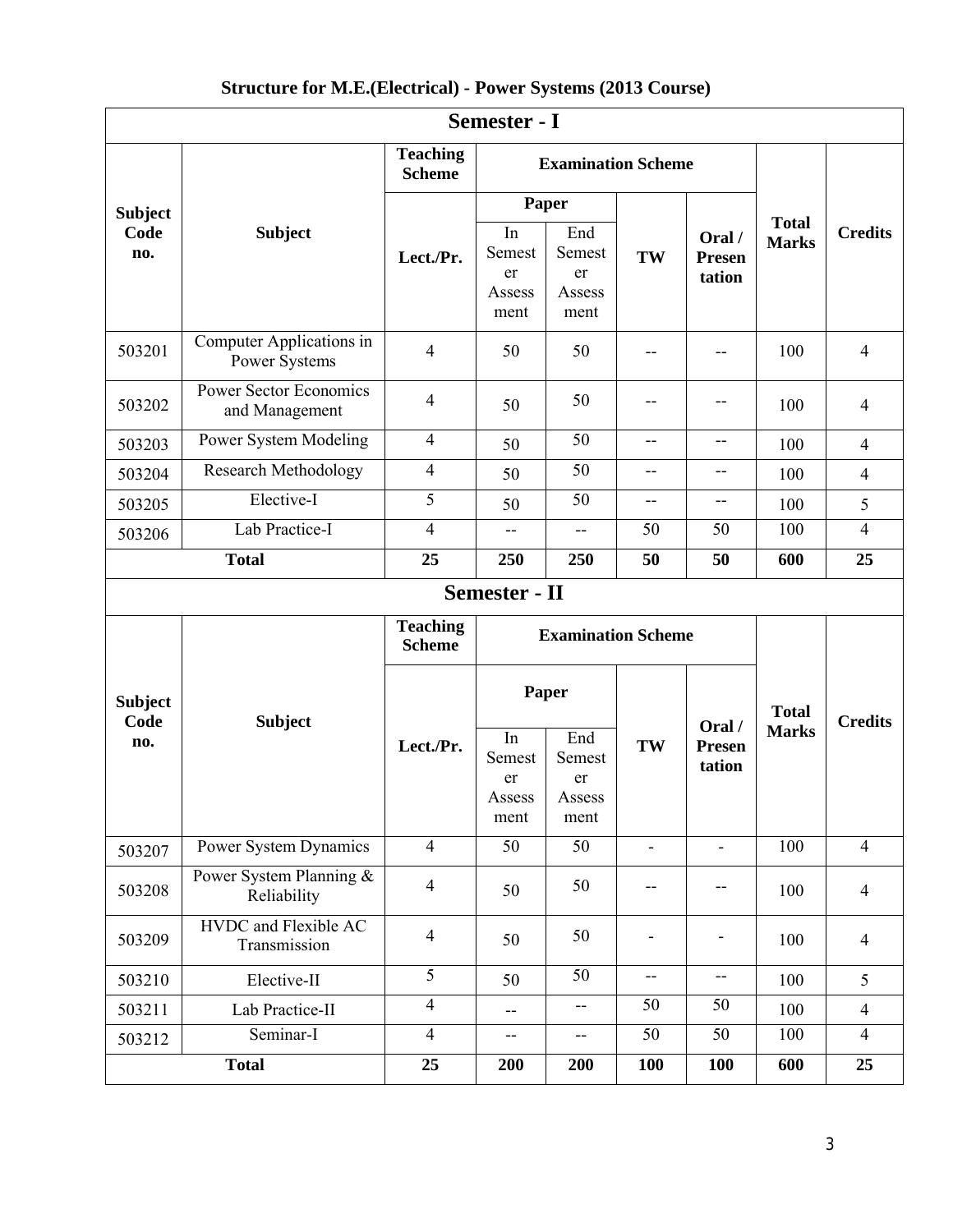|                | <b>Semester - III</b>                             |                                  |                                      |                                       |                |                                  |                |                |  |
|----------------|---------------------------------------------------|----------------------------------|--------------------------------------|---------------------------------------|----------------|----------------------------------|----------------|----------------|--|
|                |                                                   |                                  |                                      | <b>Examination Scheme</b>             |                |                                  |                |                |  |
| <b>Subject</b> |                                                   |                                  | Paper                                |                                       |                | <b>Total</b>                     | <b>Credits</b> |                |  |
| no.            | Code<br><b>Subject</b>                            | Lect./Pr.                        | In<br>Semest<br>er<br>Assess<br>ment | End<br>Semest<br>er<br>Assess<br>ment | TW             | Oral/<br><b>Presen</b><br>tation | <b>Marks</b>   |                |  |
| 603201         | <b>Advanced Power System</b><br>Protection        | $\overline{4}$                   | 50                                   | 50                                    |                | --                               | 100            | $\overline{4}$ |  |
| 603202         | <b>Power Quality Assessment</b><br>and Mitigation | $\overline{4}$                   | 50                                   | 50                                    |                | --                               | 100            | $\overline{4}$ |  |
| 603203         | Elective III                                      | $\overline{5}$                   | 50                                   | 50                                    | $\overline{a}$ | $\mathbf{u}$                     | 100            | 5              |  |
| 603204         | Seminar II                                        | $\overline{4}$                   | $-$                                  | $\mathbf{u}$                          | 50             | 50                               | 100            | $\overline{4}$ |  |
| 603205         | Project Stage - I                                 | 08                               | $-$                                  | $\mathbf{u}$                          | 50             | 50                               | 100            | 8              |  |
|                | <b>Total</b>                                      | 25<br>150<br>150                 |                                      | 100                                   | 100            | 500                              | 25             |                |  |
|                | <b>Semester - IV</b>                              |                                  |                                      |                                       |                |                                  |                |                |  |
| <b>Subject</b> |                                                   | <b>Teaching</b><br><b>Scheme</b> | <b>Examination Scheme</b>            |                                       |                | <b>Total</b>                     |                |                |  |
| Code<br>no.    | <b>Subject</b>                                    | Lect./Pr.                        | Paper                                |                                       | TW             | Oral/<br>Presen<br>tation        | <b>Marks</b>   | <b>Credits</b> |  |
| 603206         | Seminar-III                                       | $\overline{5}$                   | $-$                                  |                                       | 50             | 50                               | 100            | $\overline{5}$ |  |
| 603207         | Project work Stage II                             | 20                               | --                                   |                                       | 150            | 50                               | 200            | 20             |  |
|                | <b>Total</b>                                      | 25                               | --                                   |                                       | 200            | 100                              | 300            | 25             |  |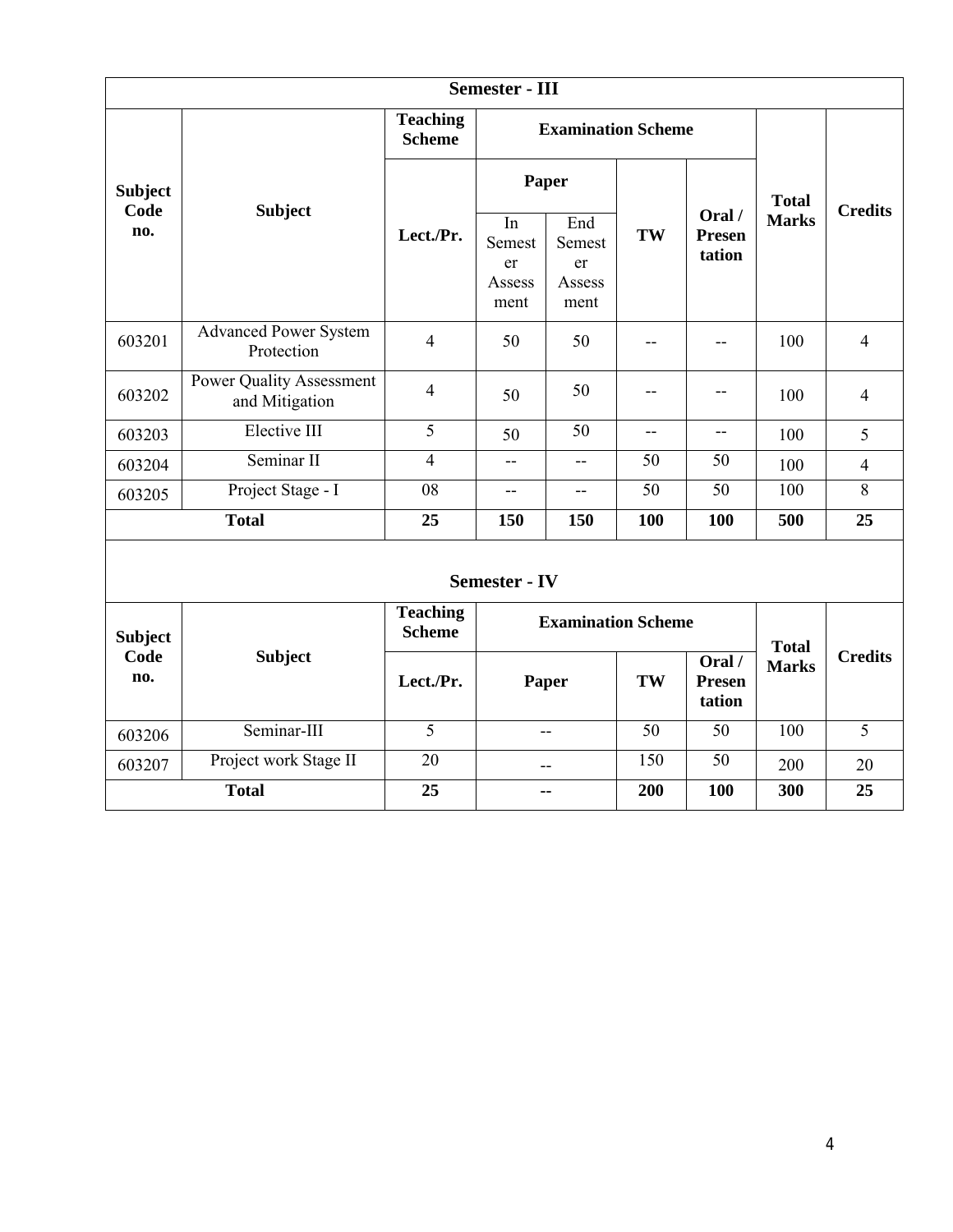# **List of Elective Subjects**

| Note: Select any one subject from module I and one subject from module II for each |  |
|------------------------------------------------------------------------------------|--|
| Elective.                                                                          |  |

| Elective-I (5 credits)                                  |                               |                                    | Elective-II (5 credits)                                    | Elective-III (5 credits)                         |                                                                   |  |
|---------------------------------------------------------|-------------------------------|------------------------------------|------------------------------------------------------------|--------------------------------------------------|-------------------------------------------------------------------|--|
| Module I<br>$({\rm credits=4})$                         | Module II<br>$(credit=1)$     | Module I<br>$({\rm credits=4})$    | Module II<br>$(credit=1)$                                  | Module I<br>$({\rm credits=4})$                  | Module II<br>$(\text{credit=1})$                                  |  |
| 1) Advanced<br>Power<br>Electronics                     | 1) Project<br>Management      | 1) EHV AC<br>Transmission          | 1) Electric<br>Vehicles                                    | 1) ANN and Its<br>application in<br>power system | 1) Artificial<br>Intelligent<br>tools                             |  |
| 2) Partial<br>Discharges<br>in Electrical<br>Equipments | 2) IPR and<br>Patent Law      | 2) Digital<br>Signal<br>Processing | 2)<br>Fundamentals<br>of Cyber<br>Security                 | 2) Renewable<br>Energy                           | 2)<br>Intelligent<br><b>Sensors</b><br>and<br>instrument<br>ation |  |
| 3) Industrial<br>Automation<br>and Control              | 3) Technical<br>communication | 3) Advanced<br>Control<br>Theory   | 3) Disaster<br>management                                  | 3) Advance<br>Processors and<br>Applications     | 3) Human<br><b>Rights</b>                                         |  |
|                                                         | 4) Smart Grid<br>Technologies |                                    | 4)<br>Communication<br>protocols in<br><b>SCADA</b> system |                                                  | 4) Green<br>building<br>design                                    |  |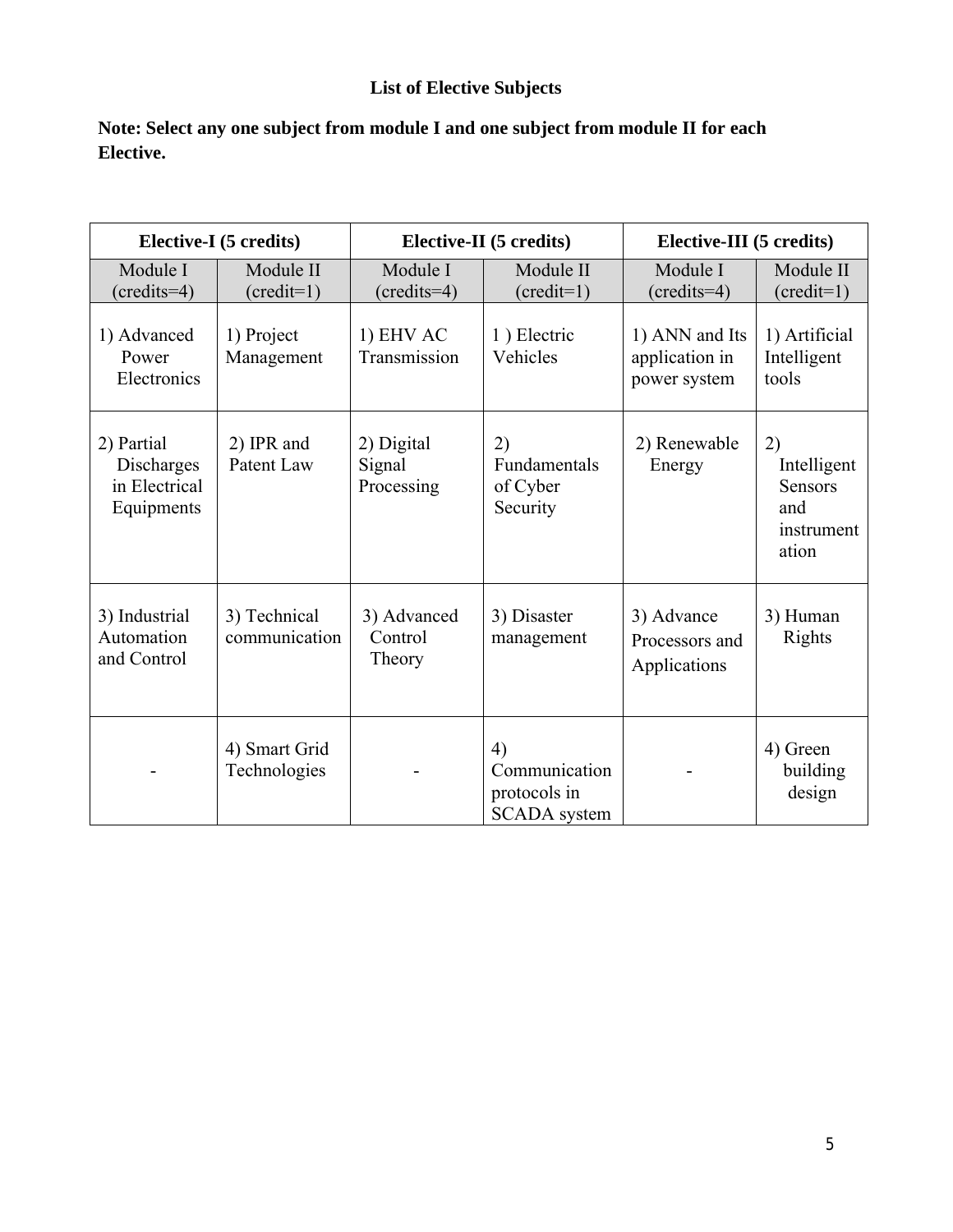# **EXAMINATION SCHEME GUIDELINES**

# **A) Compulsory subjects: Credits 4**

# **Total marks: 100**

| To be done at Institute Level           |             | <b>University Exam</b>         |          |  |  |
|-----------------------------------------|-------------|--------------------------------|----------|--|--|
| In semester assessment<br>Units $1 - 4$ |             | <b>End semester assessment</b> |          |  |  |
| Class tests                             | 30 Marks    | Units $1 - 4$                  | 18 Marks |  |  |
| Assignments / Mini                      | Marks<br>20 |                                | 16 Marks |  |  |
| Project                                 |             | Unit 6                         | 16 Marks |  |  |
| Total                                   | 50 Marks    | Total                          | 50 Marks |  |  |

# **B) Elective subjects: Credits 5**

## **Total marks: 100**

| Module 1 ( $Credits - 4$ )          |             |                                |          |  |  |
|-------------------------------------|-------------|--------------------------------|----------|--|--|
| In semester assessment<br>Units 1-4 |             | <b>End semester assessment</b> |          |  |  |
| Class tests                         | 15 Marks    | Units $1 & 2$                  | 12 Marks |  |  |
| Assignments/PPT<br>presentation     |             | Units $3 & 4$                  | 14 Marks |  |  |
|                                     | Marks<br>10 | Unit 5                         | 12 Marks |  |  |
|                                     |             | Unit 6                         | 12 Marks |  |  |
| Total                               | 25 Marks    | Total                          | 50 Marks |  |  |

| Module 2 ( $Credit - 1$ )             |          |  |  |
|---------------------------------------|----------|--|--|
| Units $1-2$<br>In semester assessment |          |  |  |
| Class tests / Assignments             | 25 Marks |  |  |

### **Chairman B.O.S. Electrical Engineering**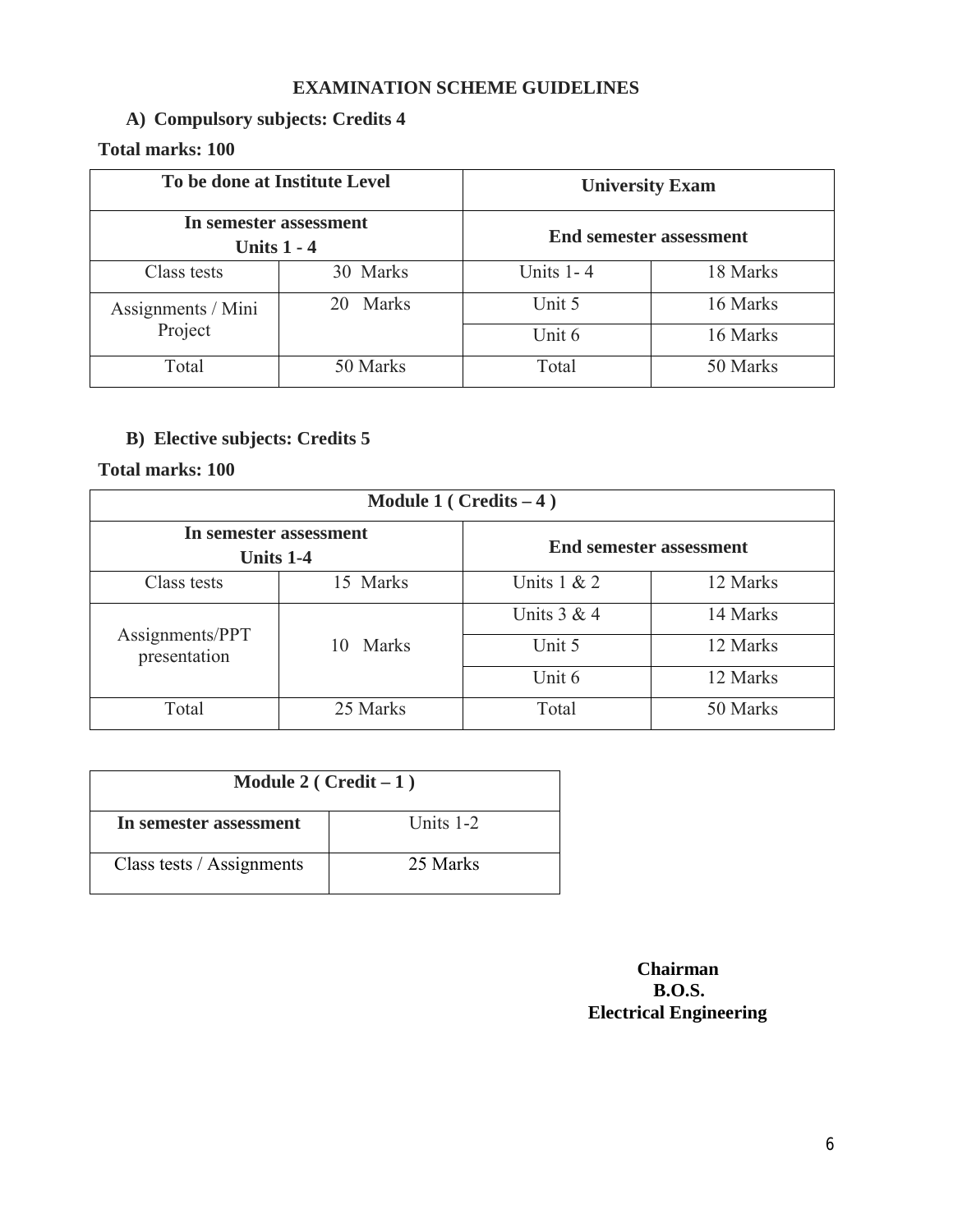#### **503201: COMPUTER APPLICATIONS IN POWER SYSTEMS**

**Teaching Scheme Examination Scheme** 

#### **Unit 1 Optimization Techniques**

Introduction, Statement of an optimization problem, design vector, design constraints, constraint surface, objective function, classification of optimization problem. Classical optimization Techniques, single variable optimization, multivariable optimization with equality constraints, Direct substitution method, constrained variation method, Lagrange Multiplier method, formulation of multivariable optimization, Kunh Tucker conditions.

[8 Hrs.]

#### **Unit 2 Optimization Techniques**

Nonlinear Programming, Unconstrained optimization Techniques, Direct search methods, Indirect search methods, Descent methods, One dimensional minimization methods, unimodal function, elimination methods. [8 Hrs.]

#### **Unit 3 Load Flow Studies**

Revision of Load flow studies by using Newton Raphson method (polar and rectangular). Contingency evaluation, concept of security monitoring, Techniques of contingency evaluation, Decoupled load flow and fast decoupled load flow. [8 Hrs.]

#### **Unit 4**

**Three Phase Load Flow:** Three phase load flow problem notation, specified variables, derivation of equations.

**AC-DC load flow:** Introduction, formulation of problem, D.C. System model, converter variables, Derivation of equations, Inverter operation, generalized flow chart for equation solution. [6 Hrs.]

#### **Unit 5 Optimal Power Flow Analysis**

Optimal power flow analysis considering equality and inequality constraints. Economic dispatch with and without limits (Classical method) Gradient method, Newton's method, Newton Raphson method. [8Hrs.]

#### **Unit 6 Optimal Power System Operation and Fault Analysis**

**Optimal Power System Operation:** Calculation of loss coefficients, loss coefficients using sensitivity factors, power loss in a line, Generation shift distribution factors, Transmission loss coefficients, transmission loss formula as a function of generation and loads, economic dispatch using loss formula which is function of real and reactive power, linear programming method. **Fault Analysis:** Revision of symmetrical and unsymmetrical faults, formulating the sequence impedance matrix, fault configurations and equations, General computer simulation of faults.

[10 Hrs]

Lectures: 4 Hours / Week In Semester Assessment: 50 Credits: 4 End Semester Assessment: 50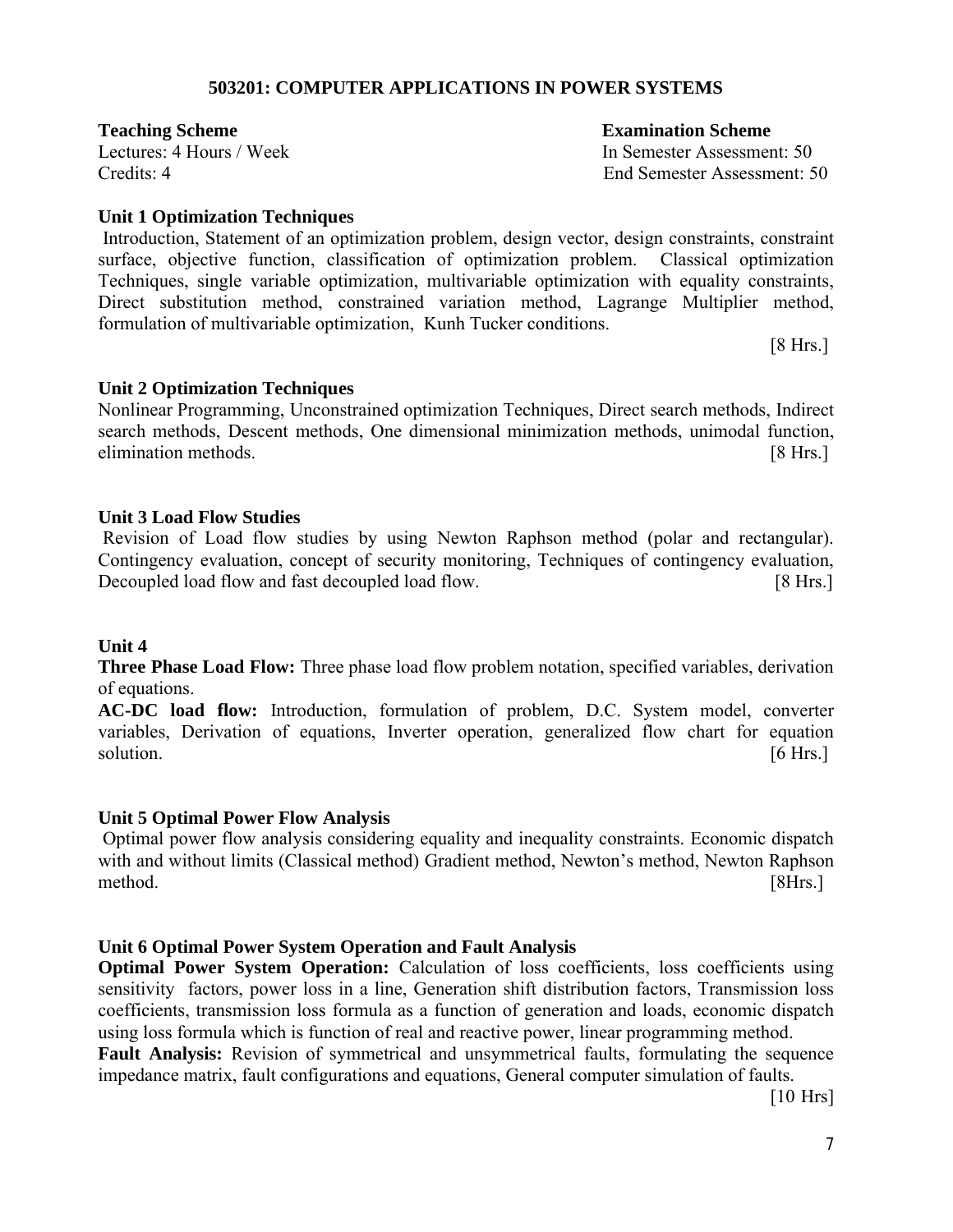#### **Text Books:**

- 1. Computer Aided Power System Operation and Analysis-R.N.Dhar, Tata McGraw Hill New Delhi.
- 2. Computer Techniques in Power System Analysis- M.A. Pai, Tata Mc-Graw Hill New Delhi.
- 3. Computer Methods in Power System Analysis- Stagg and El.Abiad, Mc-Graw Hill (International Student Edition.)

### **Reference Books** :

- 1. Computer Analysis of Power Systems-J.Arrilinga, C.P.Arnold. Wiely Eastern Ltd.
- 2. Optimisation Techniques-S.S.Rao, Wiely Eastern Ltd, New Delhi.
- 3. Modern Power System Engineering, Nagrath and Kothari (Tata McGraw Hill )
- 4. Electrical Energy System Theory–an introduction- Olle Elgerd. TMH Publishing Company, New Delhi.
- 5. Power System Optimisation- D. P. Kothari, J. S. Dhillon, PHI.
- 6. Power Generation Operation and Control Allen Wood, Wiley Publications.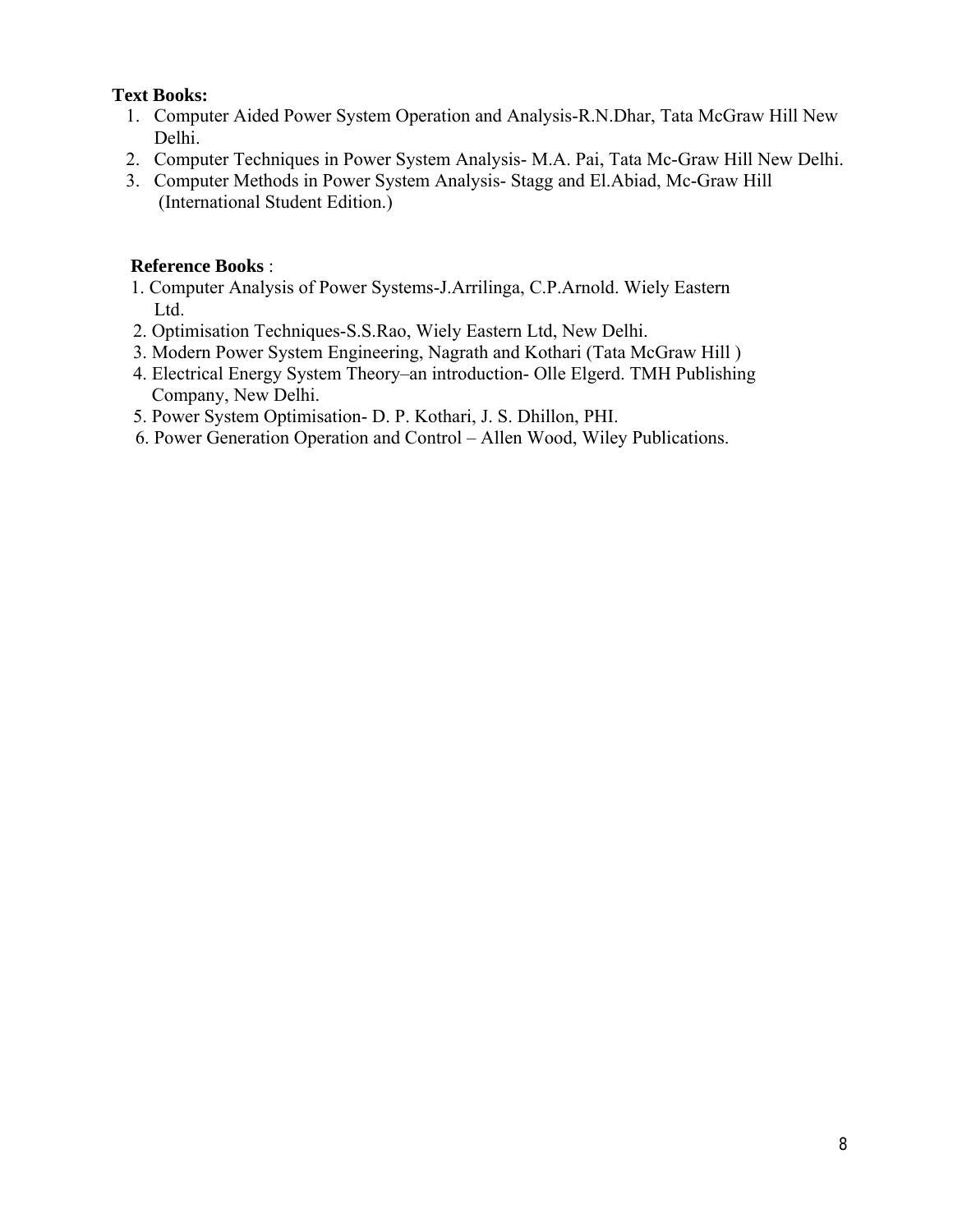#### **503202: POWER SECTOR ECONOMICS AND MANAGEMENT**

**Teaching Scheme Examination Scheme** 

Lectures: 4 Hours / Week In Semester Assessment: 50 Credits: 4 End Semester Assessment: 50

#### **Unit 1 Power Sector in India**

Introduction to various institutions in Indian Power sector such as CEA, Planning Commissions, PGCIL, PFC, Ministry of Power, state and central governments, REC, utilities and their roles. Critical issues / challenges before the Indian power sector, Salient features of Electricity act 2003, Various national policies and guidelines under this act. Need of regulation and deregulation of power industry. Conditions favouring deregulation in power sector.

[8 Hrs.]

#### **Unit 2 Power sector economics and regulation**

Typical cost components and cost structure of the power sector, Different methods of comparing investment options, Concept of life cycle cost , annual rate of return , methods of calculations of Internal Rate of Return(IRR) and Net Present Value(NPV) of project, Short term and long term marginal costs, Different financing options for the power sector . Different stakeholders in the power sector, Role of regulation and evolution of regulatory commission in India, types and methods of economic regulation, regulatory process in India.

[8 Hrs.]

#### **Unit 3 Power Tariff**

Different tariff principles (marginal cost, cost to serve, average cost), Consumer tariff structures and considerations, different consumer categories, telescopic tariff, fixed and variable charges, time of day, interruptible tariff, different tariff based penalties and incentives etc., Subsidy and cross subsidy, life line tariff, Comparison of different tariff structures for different load patterns. Government policies in force from time to time. Effect of renewable energy and captive power generation on tariff. Determination of tariff for renewable energy. Non price issues in electricity restructuring, quality of supply and service, standards of performance by utility, environmental and social considerations. [6 Hrs.]

#### **Unit 4 Power sector restructuring and market reform**

Different industry structures and ownership and management models for generation, transmission and distribution. Competition in the electricity sector- conditions, barriers, different types, benefits and challenges Latest reforms and amendments. Different market and trading models / arrangements, open access, key market entities- ISO, Genco, Transco, Disco, Retailco, Power market types, Energy market, Ancillary service market, transmission market, Forward and real time markets, market power and exercising it and its effect on market operations

[8 Hrs.]

#### **Unit 5 Electricity Markets and Pricing**

Electricity price basics, Market operation, Market efficiency, gate closure, settlement process. Market Clearing price (MCP), Zonal and locational MCPs. Dynamic, spot pricing and real time pricing, Dispatch based pricing, Power flows and prices. Optimal power flow, Spot prices for real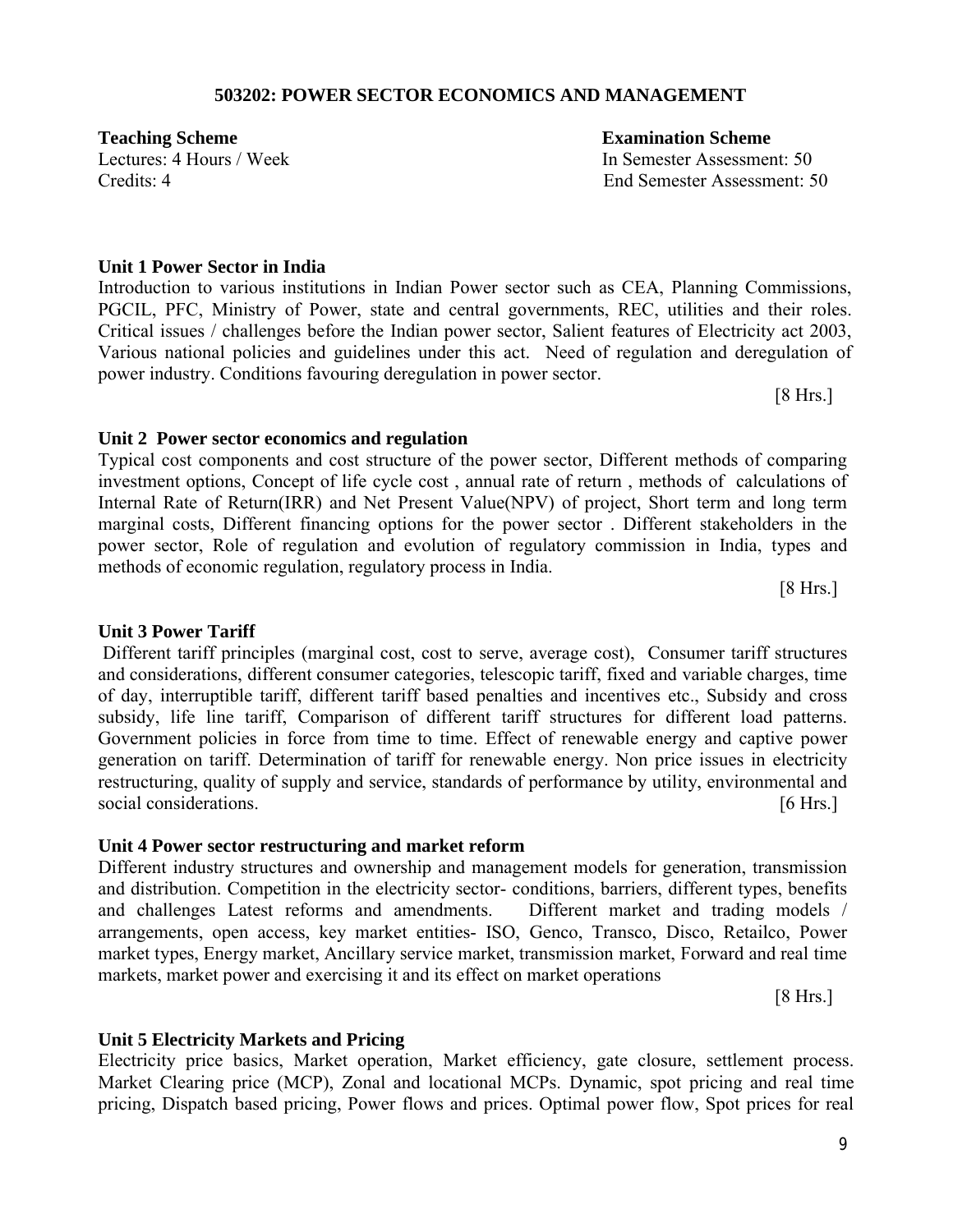and reactive power. Unconstrained real spot prices, constraints and real spot prices. Global experience with electricity reforms in different countries.

[9Hrs.]

#### **Unit 6 Transmission Planning and pricing**

Transmission planning, Different methods of transmission pricing, Different transmission services, Congestion issues and management, Transmission cost allocation methods, Locational marginal price, firm transmission right. Transmission ownership and control, Transmission pricing model in India, Availability based tariff, role of load dispatch centers (LDCs), concept of arbitrage in Electricity markets, game theory methods in Power System, security constrained unit commitment. Ancillary services for restructuring, Forward ancillary service auction. Power purchase agreements.

[9 Hrs.]

#### **Text Books:**

- 1. Fundamentals of Power System Economics by D.S. Kirschen and G. Strbac, John Wiley & sons.
- 2. Electricity Economics Regulation and Deregulation, by G. Rothwell and T Gómez, Wiley Inter Science
- 3. Sally Hunt, "Making Competition Work in Electricity", 2002, John Wiley Inc
- 4. Electric Utility Planning and Regulation, Edward Kahn, American Council for Energy Efficient Economy

#### **Reference Books:**

- 1. "Know Your Power", A citizens Primer On the Electricity Sector, Prayas Energy Group, Pune.
- 2. Power System Economics Designing markets for Electricity by Steven Stoft , Wiley- inter Science.
- 3. Market Operations in Electric Power Systems, Forecasting, Scheduling and Risk Management, by M. Shahidepour, Hatim yamin, Zuyi Li, Wiley Inter Science.
- 4. Deregulation in Power Industry, hand outs of CEP conducted by S.A. Khaparde.

#### **Other references:**

- 1. Regulation in infrastructure Services: Progress and the way forward TERI, 2001
- 2. Maharashtra Electricity Regulatory Commission Regulations and Orders www.mercindia.com
- 3. Various publications, reports and presentations by Prayas, Energy Group, Pune www.prayaspune.org
- 4. Central Electricity Regulatory Commission, Regulations and Orders www.cercind.org
- 5. Electricity Act 2003 and National Policies www.powermin.nic.
- 6. Bhanu Bhushan, "ABC of ABT A primer on Availability Tariff" www.cercind.org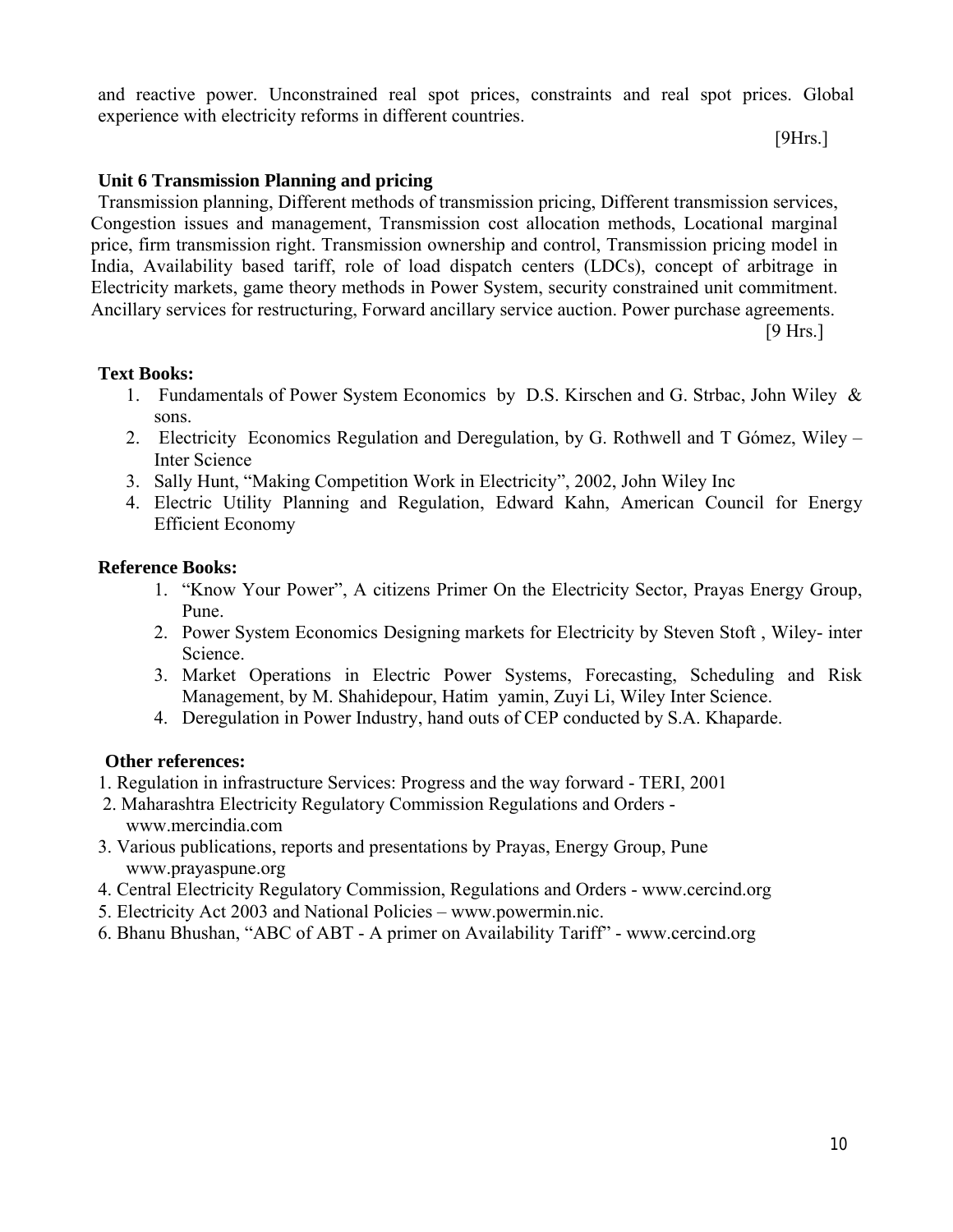# **503203 : POWER SYSTEM MODELING**

| Credits: 4                                                                                    | End Semester Assessment: 50 |
|-----------------------------------------------------------------------------------------------|-----------------------------|
| Unit 1 Modeling of Power System Components:                                                   |                             |
| The need for modeling of power system, different models for power system analysis. Simplified |                             |
| models of non-electrical components like boiler, steam, hydro-turbine & governor system.      |                             |
| Transformer modeling, tap-changing $\&$ phase-shifting transformer modeling.                  |                             |
|                                                                                               | [8 Hrs.]                    |

**Unit 2 Synchronous machine modeling:**

### Model for steady-state analysis. The development of model for dynamic studies. The current  $\&$  flux linkage models using Park's transformation leading to simulation as linear model.

**Unit 3 Analysis of synchronous machine modeling:** Synchronous machine connected to an infinite bus, its simulation for steady-state condition and transient conditions.

**Unit 4 Excitation system modeling - I:**

#### Simplified view of excitation control. Excitation configuration, primitive systems, Definitions of voltage response ratio & exciter voltage ratings. [8 Hrs.]

# **Unit 5 Excitation system modeling - II:**

|                                                        | Excitation control systems using dc generator exciter, alternator-rectifier, alternator-SCR, voltage |
|--------------------------------------------------------|------------------------------------------------------------------------------------------------------|
| regulators such as electro-mechanical and solid state. |                                                                                                      |
|                                                        | [8 Hrs.]                                                                                             |

**Unit 6 Transmission line, SVC and load modeling :** Transmission line modeling, static VAR compensators, load modeling including induction motor

# **Text Books:**

modeling.

- 1. Power Systems Dynamics K.R.Padiyar, B.S. Publications
- 2. Power System Control and Stability Vol. I Anderson & Foud, IEEE Press, New York.

# **Reference Books:**

- 1. Power System Dynamics & Control Kundur, IEEE Press , New York
- 2. Power System Operation & Control P.S.R. Murthy
- 3."Electrical Energy System Theory an introduction" by Olle Elgerd. TMH Publishing Company 2nd Edition, New Delhi
- 4."Power System Analysis" John J. Granier and W.D. Stevenson Jr, 4th Edition, McGraw Hill International student edition.

**Teaching Scheme Examination Scheme** 

Lectures: 4 Hours / Week In Semester Assessment: 50

[8 Hrs.]

[8 Hrs.]

[8 Hrs.]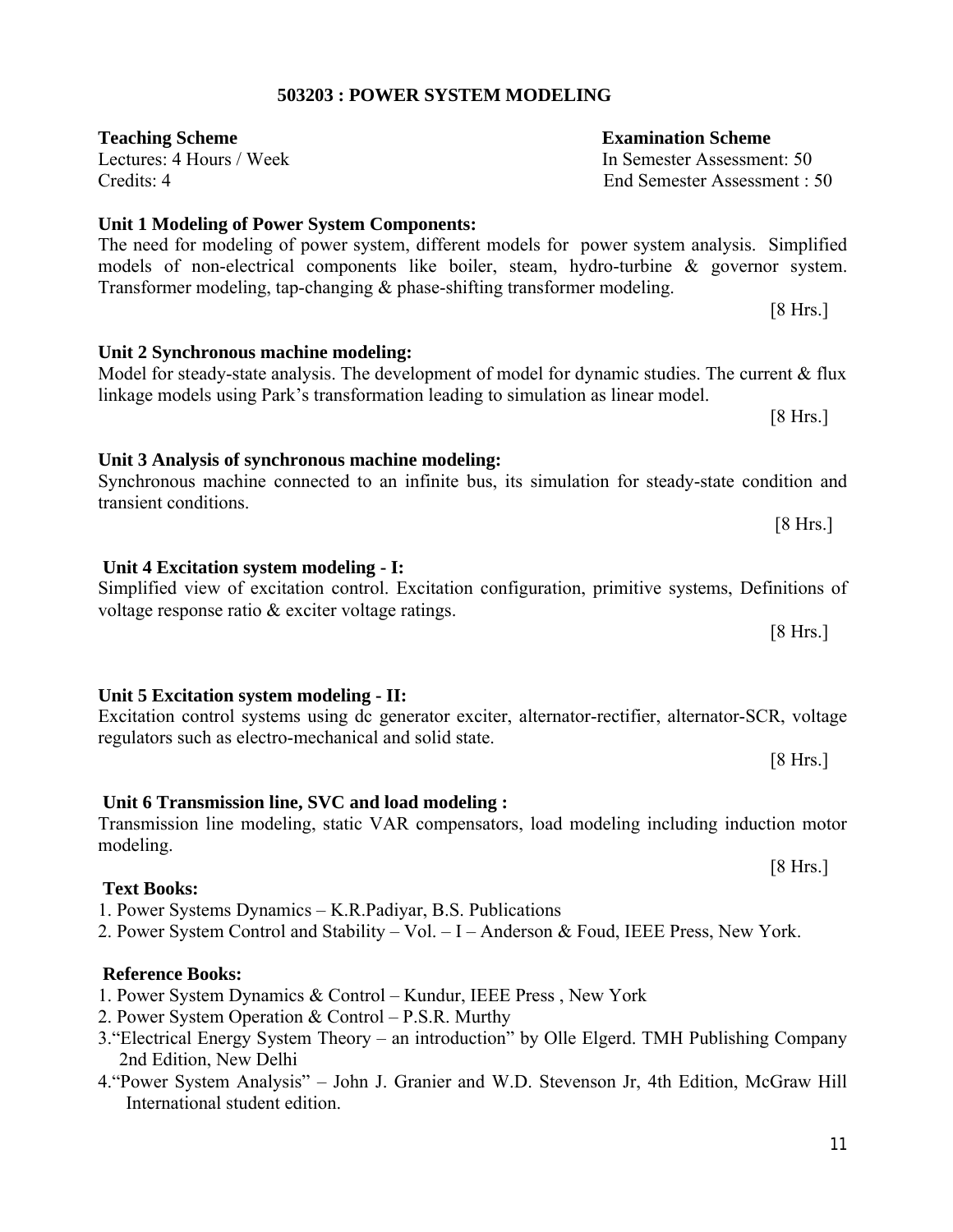#### **503204: RESEARCH METHODOLOGY**

**Teaching Scheme Examination Scheme** 

Lectures: 4 Hours / Week In Semester Assessment: 50 Credits: 4 End Semester Assessment : 50

#### **Unit 1:**

Definition, Research Characteristics, Research Need, Objectives and types of research: Motivation and objectives – Research methods vs Methodology, Types of research – Descriptive vs. Analytical, Applied vs. Fundamental, Quantitative vs. Qualitative, Conceptual vs. Empirical.

[8 Hrs]

#### **Unit 2:**

Research Formulation  $-$  Defining and formulating the research problem -Selecting the problem  $-$ Necessity of defining the problem - Importance of literature review in defining a problem – Literature review – Primary and secondary sources – reviews, treatise, monographs-patents – web as a source – searching the web - Critical literature review – Identifying gap areas from literature review - Development of working hypothesis. Summarizing a Technical Paper - summary template Online tools - Google, CiteSeer, ACM Digital Library, IEEE, The on-line Computer Science bibliography, Searching patents [8 Hrs]

#### **Unit 3:**

Research design, sampling design and scaling techniques – Research design – Basic Principles-Need of research design — Features of good design – Important concepts relating to research design, basic principles of experimental designs, implications of sample design, steps in sample design, criteria of selecting sampling procedure, characteristics of good sampling design, different types of sample design. Scaling techniques: measurement scales, sources of error, technique of developing measurement tool, important scaling techniques, scale construction techniques.

[8 Hrs]

#### **Unit 4** :

Data Collection and analysis:- Observation and Collection of primary and secondary data - Methods of data collection, processing operations, types of analysis, statistics in research, measures of central tendency, measures of dispersion, measures of asymmetry, measures of relationships, simple regression analysis, multiple correlation and regression, partial correlation.

[8 Hrs]

#### **Unit 5:**

Reporting and thesis writing – Structure and components of scientific reports - Types of report – Technical reports and thesis – Significance – Different steps in the preparation – Layout, structure and Language of typical reports – Illustrations and tables - Bibliography, referencing and footnotes - Oral presentation – Planning – Preparation –Practice – Making presentation – Use of visual aids - Importance of effective communication - Documentation and presentation tools: LATEX

[8 Hrs]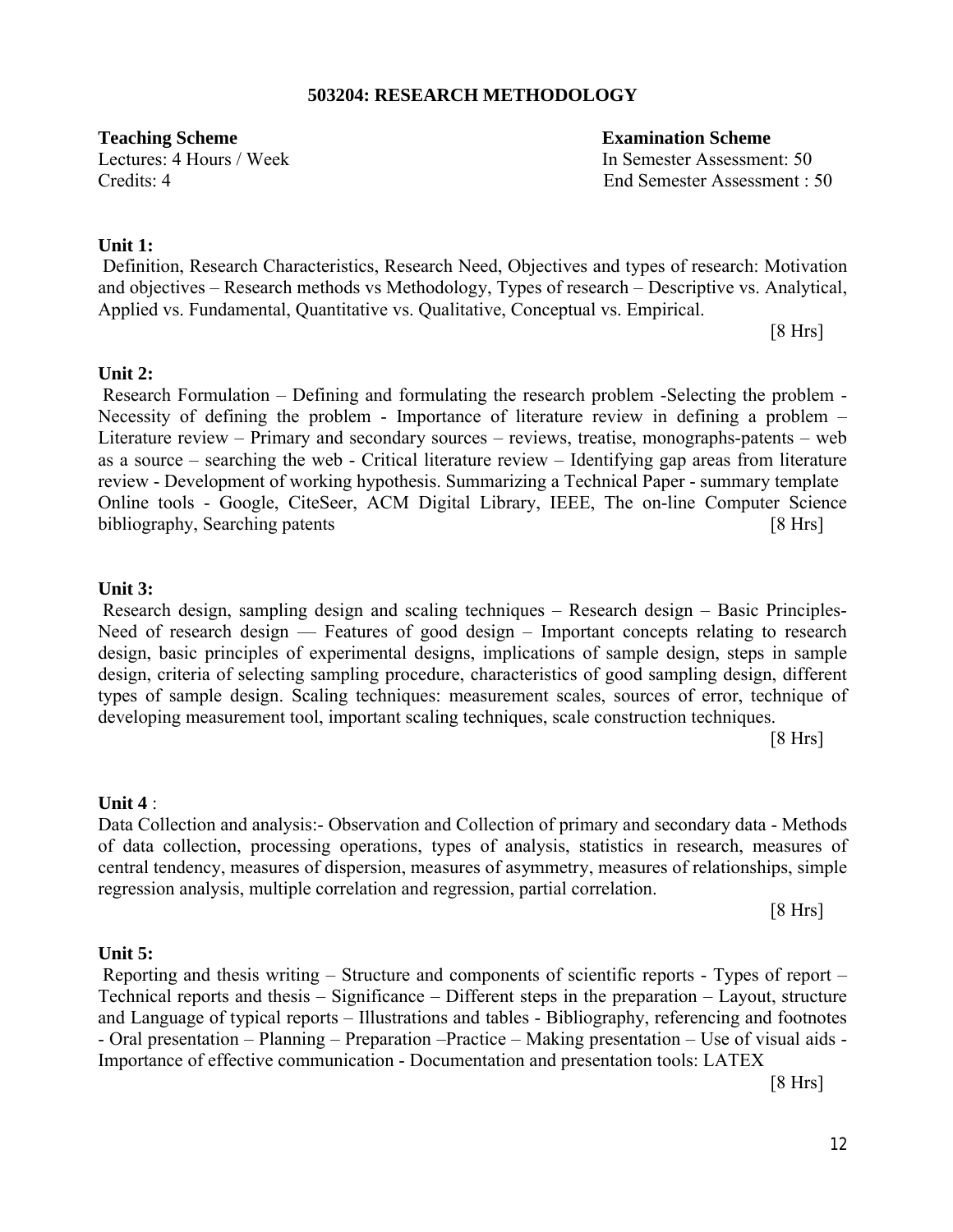# **Unit 6:**

Types of technical papers - Journal papers, Conference papers, Survey papers, Poster papers, Review papers Comparison, Structure of a survey, conference and journal paper, Organization and flow of thesis/ Project report, Research proposal: preparation, budgeting, presentation, funding agencies for engineering research, Intellectual property rights and patent law – Trade Related aspects of Intellectual Property Rights ` [8 Hrs]

### **Text Books :**

- 1. Kothari, C.R., Research Methodology: Methods and Techniques. New Age International
- 2. Garg, B.L., Karadia, R., Agarwal, F. and Agarwal, U.K., An introduction to Research Methodology, RBSA Publishers
- 3. Suresh Sinha, Anil K Dhiman,Research Methodology, ESS Publications,Volumes 2
- 4. Day R.A., How to Write and Publish a Scientific Paper, Cambridge University Press
- 5. Wadehra, B.L. Law relating to patents, Trade Marks, copyright designs and geographical indications. Universal Law Publishing

### **References:**

- 1. Louis Cohen, Lawrence Manion and Keith Morrison, Research Methods in Education, 7<sup>th</sup> Edition, Cambridge University Press, ISBN – 978-0415-58336-7
- 2. Anthony, M., Graziano, A.M. and Raulin, M.L., Research Methods: A Process of Inquiry, Allyn and Bacon
- 3. Ranjit Kumar, Research Methodology: A Step by Step Guide for Beginners, 2<sup>nd</sup> Edition, APH Publishing Corporation
- 4. Leedy, P.D. and Ormrod, J.E., Practical Research: Planning and Design, Prentice Hall
- 5. Fink, A., Conducting Research Literature Reviews: From the Internet to Paper. Sage Publications
- 6. Leslie Lamport, ' Latex: A document preparation system' Addison Wesley, Reading, Massachusetts, second edition, 1994, ISBN 0-201-52983-1.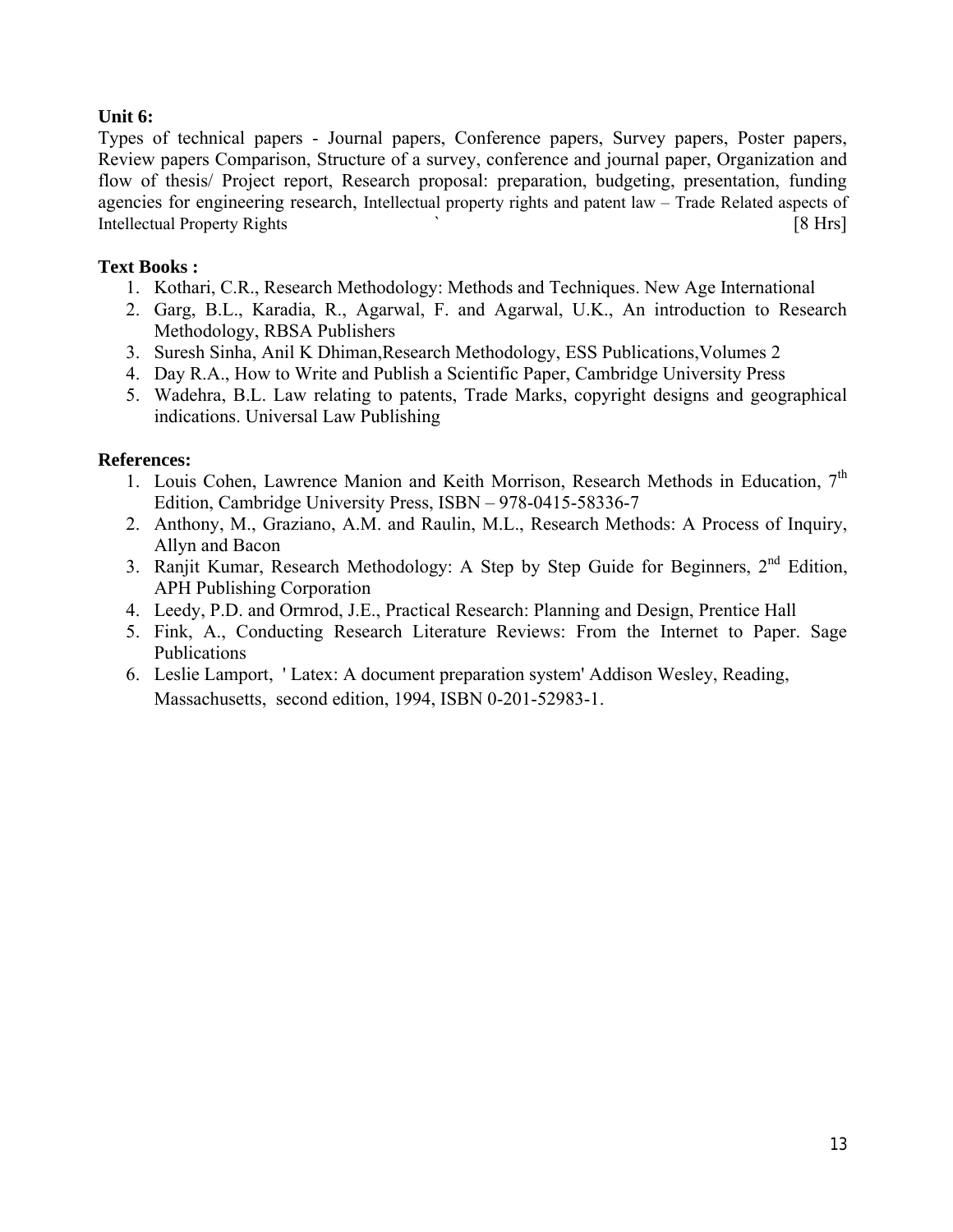# **503205: (ELECTIVE- I)**

| <b>CODE</b> | <b>TEACHING</b><br><b>SCHEME</b> |                           |                                             |    |                     |              |                |
|-------------|----------------------------------|---------------------------|---------------------------------------------|----|---------------------|--------------|----------------|
|             |                                  | Paper                     |                                             |    | Oral /              |              | <b>CREDITS</b> |
| 503205      | Lect/week                        | In semester<br>Assessment | End<br><b>Semester</b><br><b>Assessment</b> | TW | <b>Presentation</b> | <b>Total</b> |                |
|             |                                  | 50                        | 50                                          | ٠  | ۰                   | <b>100</b>   | 5              |

| Code No.       | <b>Modules of 4 credit</b><br>(Select any one)        | Code No.       | <b>Modules of 1 credit (Select</b><br>any one) |
|----------------|-------------------------------------------------------|----------------|------------------------------------------------|
| 503205 M1(i)   | <b>Advanced Power</b><br>Electronics                  | 503205 M2(i)   | Project Management                             |
| 503205 M1(ii)  | Partial Discharges in<br><b>Electrical Equipments</b> | 503205 M2(ii)  | IPR and Patent Law                             |
| 503205 M1(iii) | <b>Industrial Automation and</b><br>Control           | 503205 M2(iii) | Technical communication                        |
|                |                                                       | 503205 M2(iv)  | <b>Smart Grid Technologies</b>                 |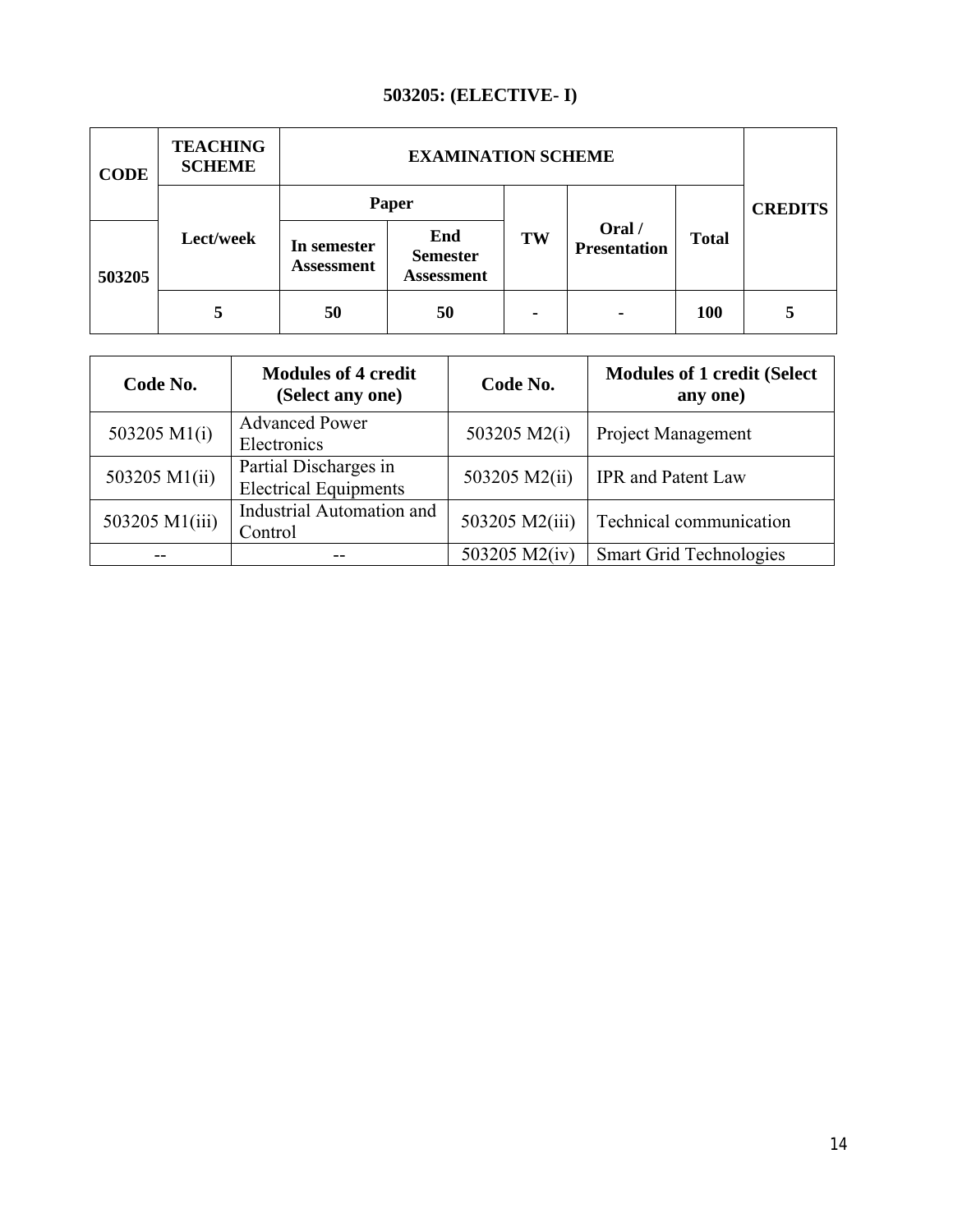#### **503205 M1 (i) : ADVANCED POWER ELECTRONICS**

**Teaching Scheme Examination Scheme**

Lectures: 4 Hrs./Week In-Semester Examination : 25 Marks Credits: 4 End Semester Examination:50 Marks

#### **Unit 1 Voltage Source Converters :**

Review of 3-ph- full wave bridge converter, operation and harmonics, 3 level voltage source converters. PWM converter. Generalised technique of harmonic elimination and voltage control. Advanced modulation techniques (space vector modulation, 3 harmonic PWM) Comparison of PWM techniques. Converter rating.

[8 Hrs ]

**Unit 2 (i) Matrix Converter**:  $3\times3$  matrix converter, principal of working, mathematical treatment, comparison of matrix converter with multipulse converter.

**(ii) Self and Line commutated current source converter:** Basic concepts of CSC, converters with self commutating devices. Comparison with voltage source converter

[8Hrs.]

#### **Unit 3 Multilevel Inverters:**

Multilevel concept, Types of multilevel Inverters, diode clamped multilevel inverter, flyingcapacitors multilevel inverters, cascaded multilevel inverter, switching device currents, d.c. link capacitor voltage balancing, features of multilevel inverters, comparison of multilevel converters  $[8Hrs.]$ 

**Unit 4 (i) Fundamental and harmonic voltages for a 3 level converter**, 3 level converter with parallel legs, generalized techniques of harmonic elimination and voltage control.

#### **Applications of multilevel Inverter:**

Reactive power compensation Back to back intertie system, Utility compatible adjustable speed drives. [8Hrs.]

#### **Unit 5 Energy Storage Systems:**

Flywheel energy storage system, superconducting magnetic energy storage system, other energy storage systems.

[6Hrs.]

#### **Unit 6 Akagi's p-q theory:**

Conventional concepts of active and reactive power in single phase and three phase circuits-Equation of power with sinusoidal voltage source and non-linear loads - αβo transformation of three phase four wire system- Akagi's instantaneous power (pq) theory- relationship between Akagi's components and conventional active and reactive power application of pq theory to reactive and harmonic power compensation in simple circuits.

[10Hrs]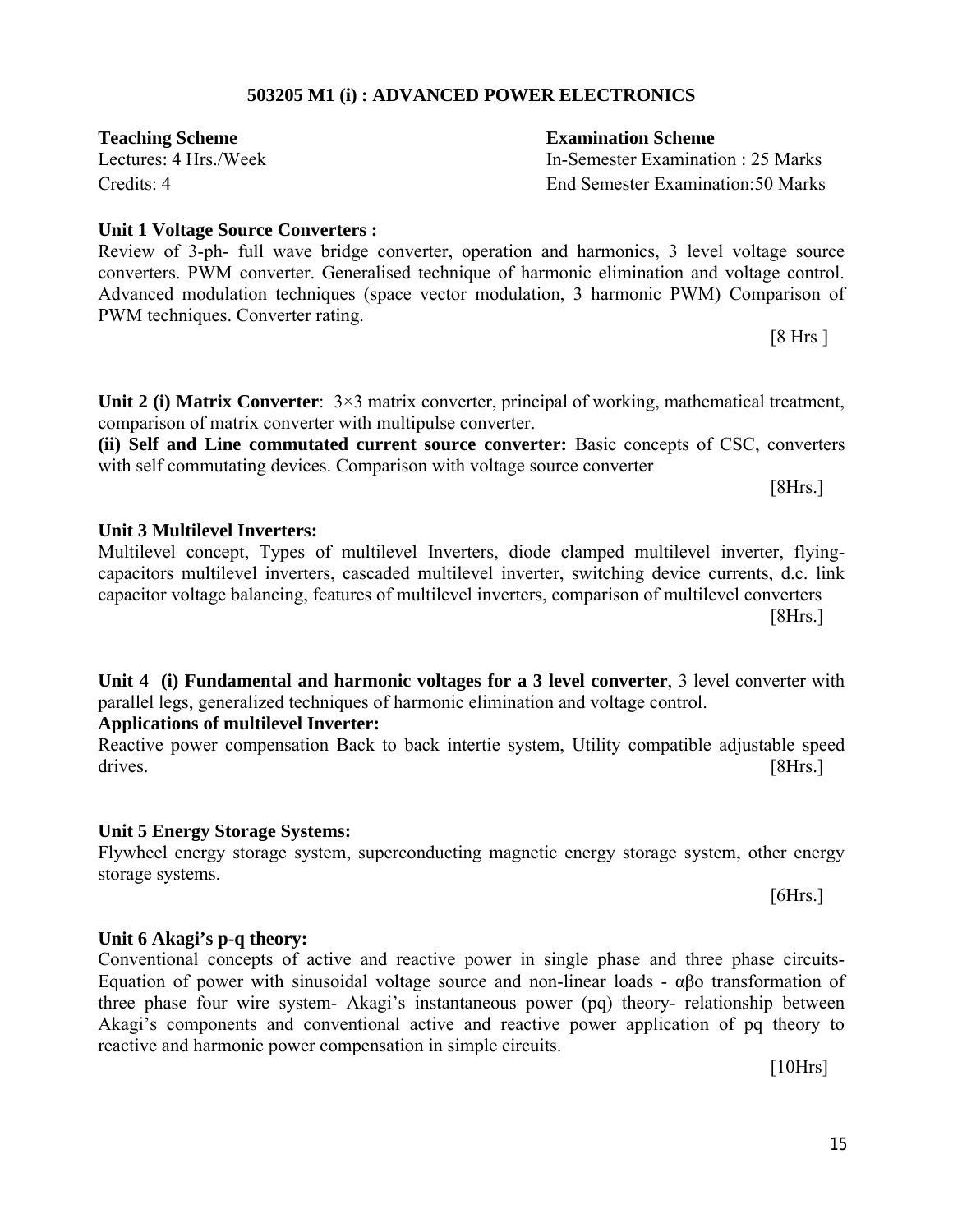#### **Text Books:**

1. Power Electronic Control in Electrical Systems by E.Acha, Miller & Others (Newnes, Oxford publication) – first Edition

2. Power Electronics by M. H. Rashid Prentice Hall of India Pvt. Ltd. New Delhi,  $3^{rd}$  Edition)

#### **References** *:*

1) Understanding FACTS by N.G. Hingorani & L.Gyugyi (IEEE Press, Indian Edition)

2) E.H.Watanube, R.M. Stephen and Maurico Ardes "New Concepts of instantaneous active and reactive powers in Electrical systems with Generic loads" (IEEE transaction on Power Delivery Vol.8, no.2 April 1993, PP-697-703.

3) L.Benchaita, S. Sadaate and A.Salemnia – " A comparison of voltage source and current source shunt Active filter by simulation and Experimentation" ( IEEE Transaction on Power Systems , Vol 14, No.2, May 99, PP 642-647.

4) H. Akagi, E.H. Watanabe and M.Aredes "Instantaneous Power Theory and Applications to Power Conditioning, IEEE Press , New York.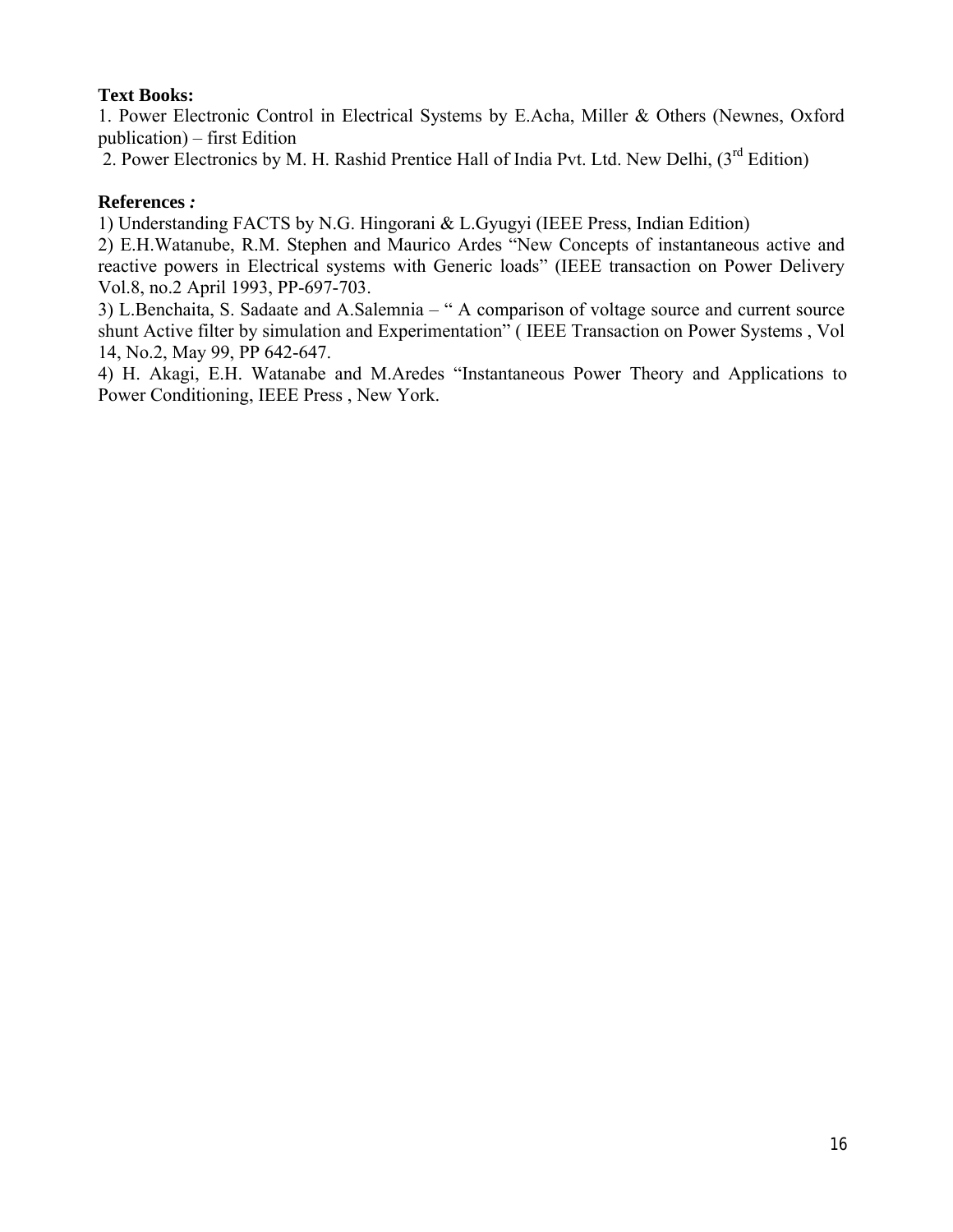#### **503205 M1 (ii) : PARTIAL DISCHARGES IN ELECTRICAL EQUIPMENTS**

#### **Teaching Scheme Examination Scheme**

Lectures: 4 Hrs./Week In-Semester Examination : 25 Marks Credits :4 End Semester Examination:50 Marks

#### **Unit 1 The Phenomenon of Partial Discharge ( PD ) :**

Introduction, Definition of terms, typical electrode configurations with PD, internal discharges and surface discharges, external discharges, equivalent circuits, PD characteristics of parameters, waveform and characteristics of an individual PD pulse, train of PD current pulses, train of PD pulses in relation to the temporarily assigned instantaneous value of the high voltage, non electrical PD characteristics parameters. [8 Hrs.]

#### **Unit 2 Fundamentals of PD Measuring Techniques :**

Wave form and spectrum of PD, PD charge measuring equipments, integration in the frequency domain, selectively wide band system, narrow band system, integration in the time domain with very large wide band systems, measuring impedance or coupling 4 terminal device, PD measuring circuits, calibration, calibration pulses, calibration of PD measuring setup, calibration of the complete test set up, uncertainty of measurements. **[8 Hrs.]** [8 Hrs.]

#### **Unit 3 Screening and Filtering Problems during Partial Discharge Measurements :**

Need for screening, design of screens, completely enclosed screen, screen interruptions, effect of corners, cavity resonance, design of filters, measurement of screening efficiency, lead through bushings. [8 Hrs.]

#### **Unit 4 Effects of PD on Electrical Insulating Materials** :

Effects of PD ongaseous insulating materials, liquid insulating materials, solid insulating materials, surface discharges, internal discharges, mixed dielectrics. [8 Hrs.]

#### **Unit 5 Evaluation of PD:**

Relation between measured and actual charge, relation between the time-dependent occurrence of PD, and the extent of damage due to it. [8 Hrs.]

#### **Unit 6 Measurement and Location of PD:**

Need for PD measurement, Development of PD measurement technique in cables, problems during PD measurements on long cables, reflection and superposition effects.

[8 Hrs.]

#### **Text Books :**

- 1. Kreuger F. H. Partial Discharge Measurements.
- 2. Dieter Konig & Y Narayan Rao, PD in Electrical Apparatus. Vde-Veriag gmph Berlin.

#### **Reference e-journals and course material:**

- 1. High Voltage Engineering, O. Kuffel E, Zaengl W. S, Oxford, Pergamon.
- 2. IEC Publication 270 (1981 ) Partial Discharge Measurements.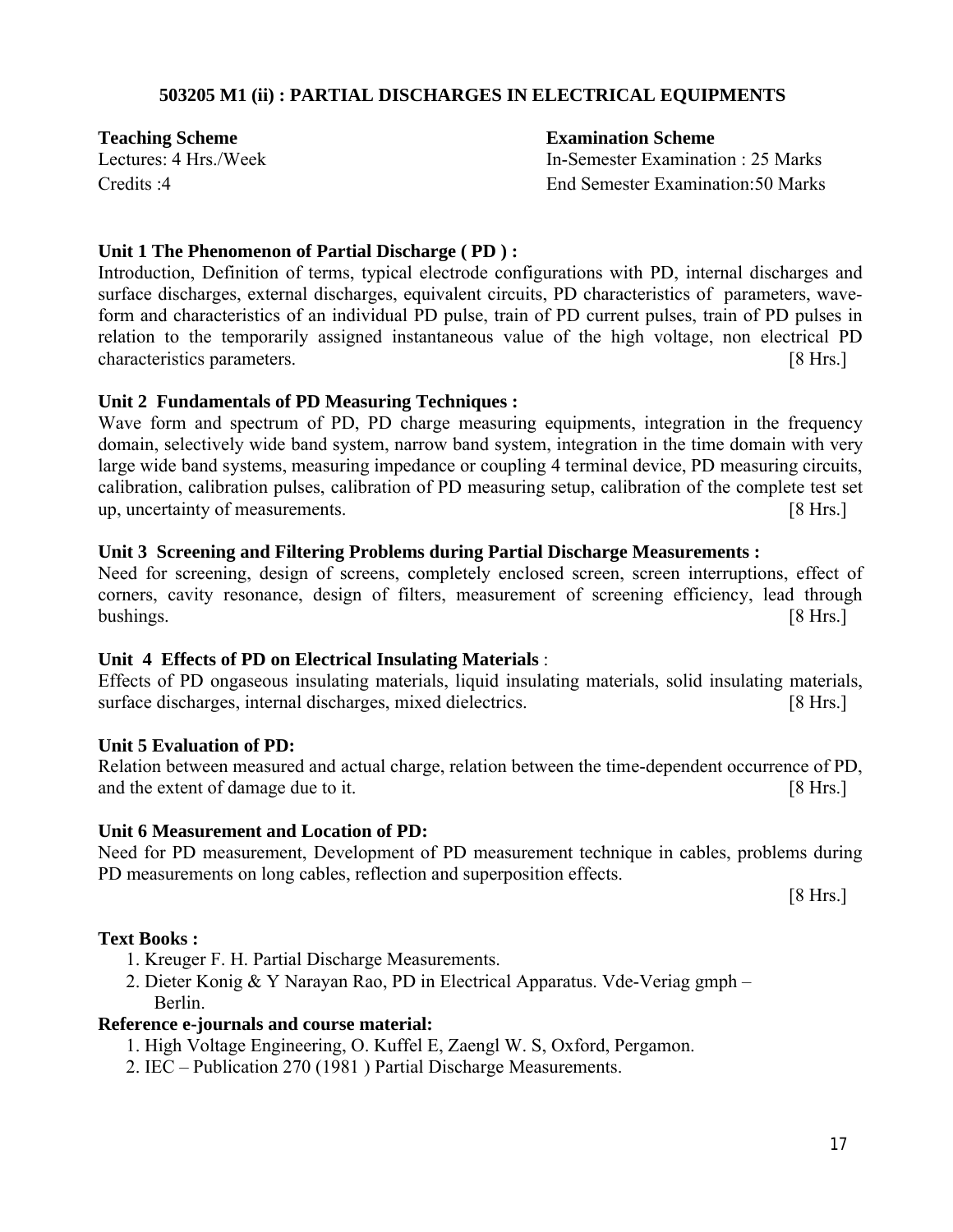#### **503205 M1(iii) : INDUSTRIAL AUTOMATION AND CONTROL**

**Teaching Scheme Examination Scheme**

Lectures: 4 Hrs./Week In-Semester Examination : 25 Marks Credits :4 End Semester Examination:50 Marks

#### **Unit 1 : Introduction**

Architecture industrial automation system, development trends in industrial automation, classification of existing systems, and functionality of industrial automation system. Relay and contactor logic, AC and DC relays and their role for load control. Power and Auxiliary contactors and their usage for load control. [8Hrs]

#### **Unit 2 : Industrial Measurement System Characteristics**

Sensors and control logic, control using potential free output sensors, Control using PO, PC, NO, NC type output sensor, 2W (2 wire), 3W (3 wire), 4W (4 wire) and 4WC sensors, Linear potentiometer Timer hardware architecture, Controlling industrial system using timers, Controlling industrial system using counters. Temperature measurement, Pressure, Force and Torque Sensors, Motion Sensing, Flow measurement, Signal Conditioning, Data Acquisition Systems.

[8Hrs]

#### **Unit 3 : Automatic Control**

Introduction, P-I-D Control, manual and auto PID Control Tuning, Feed forward Control Ratio Control, Time Delay Systems and Inverse Response Systems, Special Control Structures. Temperature controller hardware architecture. [8Hrs]

#### **Unit 4 : PLC**

Introduction to Sequence Control, PLC, RLL (Relay Ladder Logic), Sequence Control. Scan Cycle, Simple RLL Programs, Sequence Control. More RLL Elements, RLL Syntax, A Structured Design Approach to Sequence, PLC Hardware Environment, Introduction To CNC Machines, Contour generation and Motion Control, Allen Bradley PLC and SIEMEN PLC. [8Hrs]

#### **Unit 5 : Industrial Control**

Basics of hydraulics, Hydraulic components their functions and symbols Hydraulic actuators, Pumps and its operation, pump control, Hydraulic valves (Direction control, pressure and flow control), special valves, pressure gauges and switches, hydraulic logic circuits, Hydraulic Control System, Multiple pressure and speed operations, Industrial Hydraulic Circuit, Pneumatic systems and components Pneumatic Control Systems, compressor operation and control, air treatment.

[8Hrs]

#### **Unit 6 : Industrial Drives**

AC Drive basics, Electrical specifications and hardware architecture. AC drive and AC motor specification matching. AC drive power wiring and interfacing input and output signals. Operation and control of AC motor in scalar mode. Operation and control of AC drive in vector control mode. Performance verifications of special features of AC drive. Requirement and specifications of input and output chokes, braking applications, methodology and specifications of braking resistors. Selection of power, motor and signal cables for AC drive application. Wiring and lay outing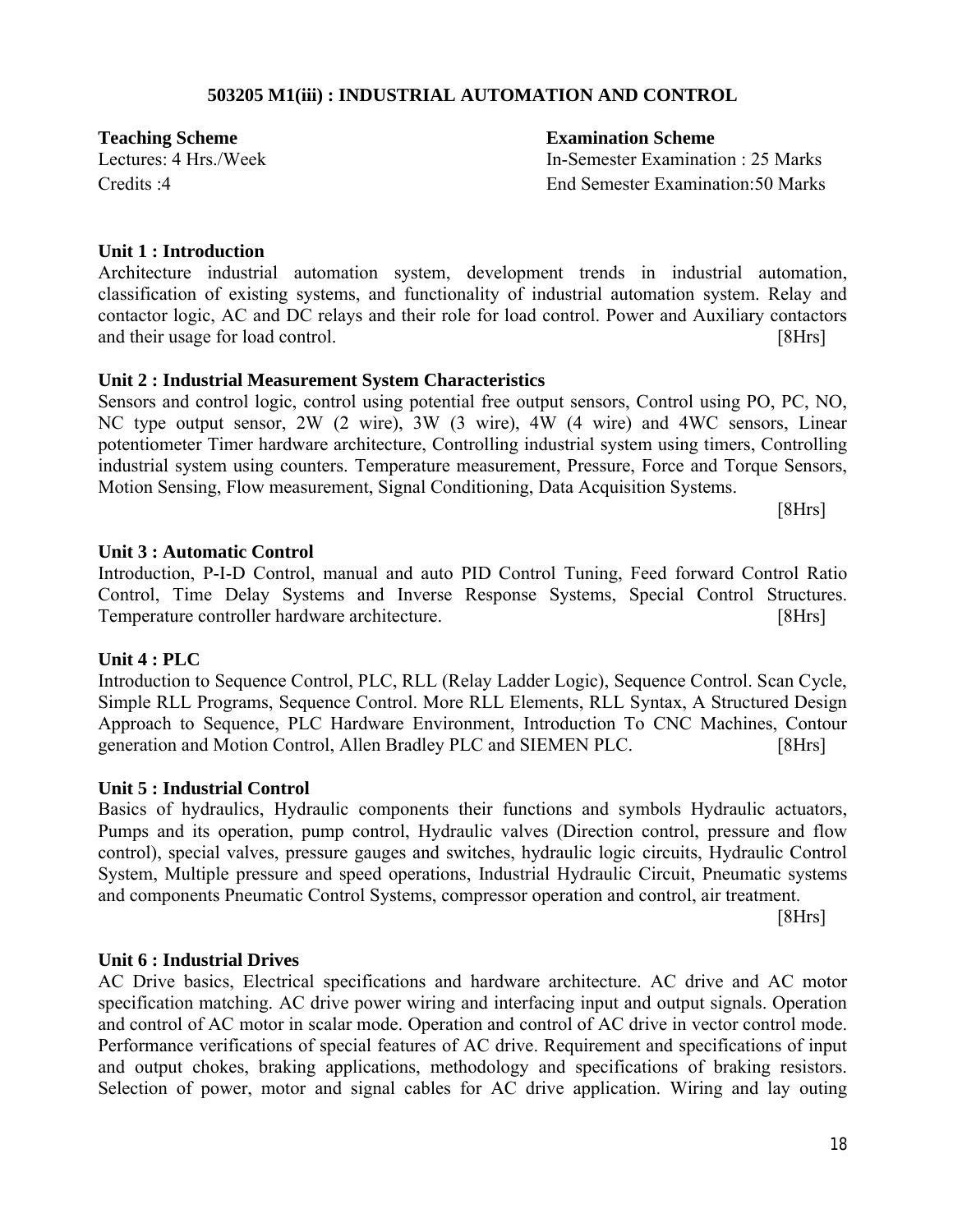guidelines of AC drive. Energy Savings with Variable Speed Drives, DC Motor Drives, DC and BLDC Servo Drives. [8Hrs]

#### **References:**

- 1. Lingefeng Wang, Kay Chen Tan, "Modern Industrial Automation and Software Design" John Wiley & Sons Inc.
- 2. K. L.S. Sharma, " Overview of Industrial Process Automation" Elsevier
- 3. Kok Kiong "Drives and Control for Industrial Automation" Springer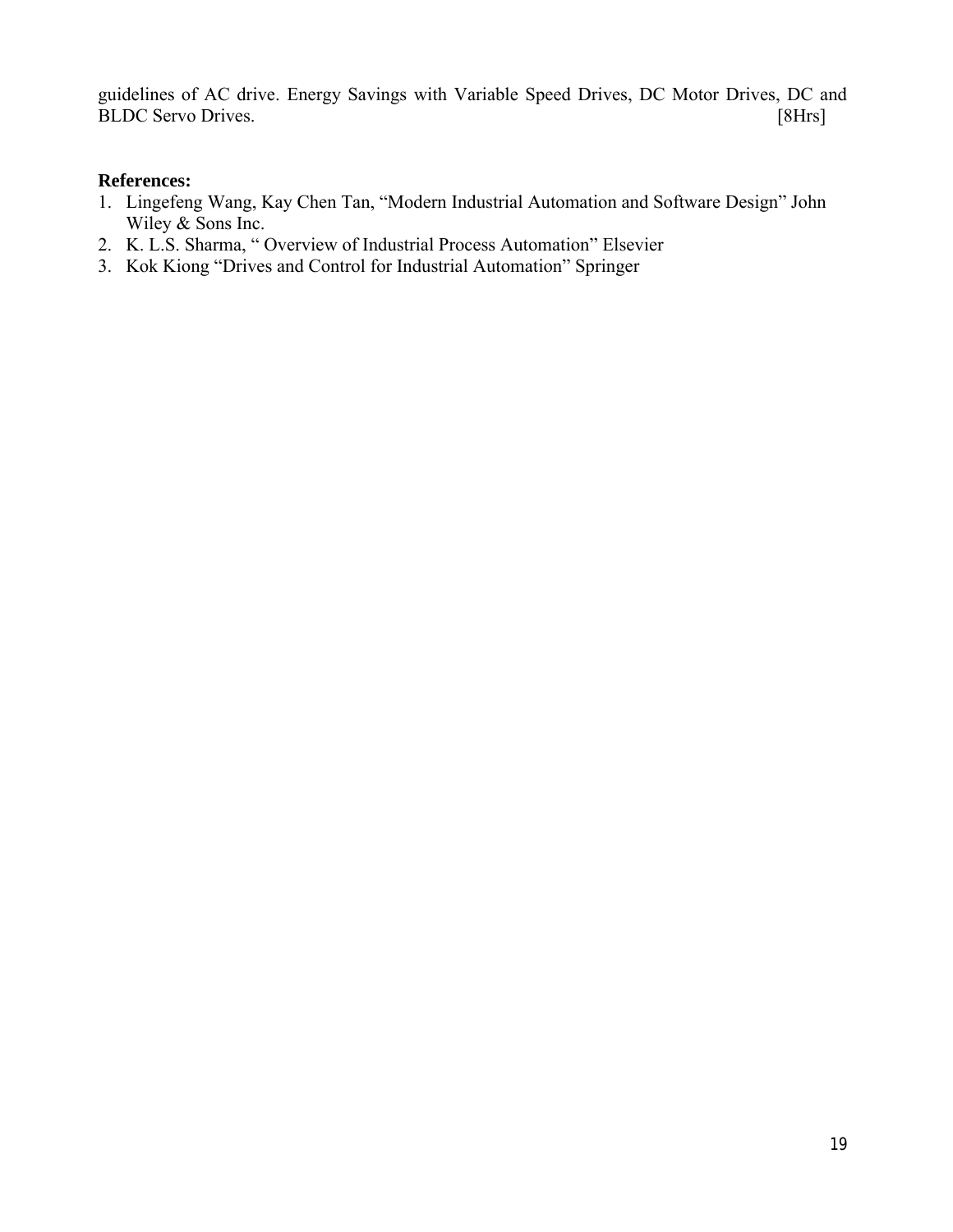#### **503205 M2 (i) : PROJECT MANAGEMENT**

**Teaching Scheme Examination Scheme**

Lectures: 1 Hr/Week In-Semester Examination: 25 Marks

Credit: 1

#### **Unit 1**

**Project Scheduling:** Gantt chart and its application, AOA (Activity on Arrow diagram), AON (Activity on Node) Diagram, Precedence diagramming methods (PDM), Critical Path Method (CPM), Programme Evaluation and Review Technique (PERT), GERT (Graphical Evaluation and Review Technique), Resource allocation, Line of Balancing and crashing the network.

**Project Quality Management:** The processes of project quality management, Quality planning, assurance and control, Quality of procured items, Techniques of quality assurance and control, project execution and control, International Project Management. [9Hrs]

# **Unit 2**

**Project Risk Management:** Introduction, Managing risks in projects, Measurement and assessment of risk, Sources of risks. Risk: - Adjusted discount rate method, certainly equivalent method, correlation coefficient, portfolio risks, diversible & non-diversible risks, CAPM (Capital Asset pricing model) case studies of project management, computer aided project management.

**[5**Hrs**]**

#### **Text Books:**

- 1. K. Nagarajan, "Project Management", 5th Edition, New Age International Publishers, 2010.
- 2. Prasanna Chandra, "Projects: planning, analysis, selection, implementation and review", 4<sup>th</sup> Edition, Tata McGraw Hill Publishing Co. Ltd, New Delhi, 1995.
- 3. Rosy Burke, "Project Management: planning and control technique", Wiley India, 2003
- 4. S. Chaudhary, "Project Management", Tata McGraw Hill, 1988.

#### **Reference Books:**

- 1. J. R. Meredith, S. J. Mantel, "Project Management: A managerial approach", Wiley India, 2010
- 2. John M. Nicholas, Herman Steyn, "Project Management", 3rd Edition, Elsevier Inc., 2008
- 3. Samuel Mantel, Jr. J. R. Meredith, S. M. Scafer, M. M. Sutton, M. R. Copalan, "Project Management" 1<sup>st</sup> Edition, 2011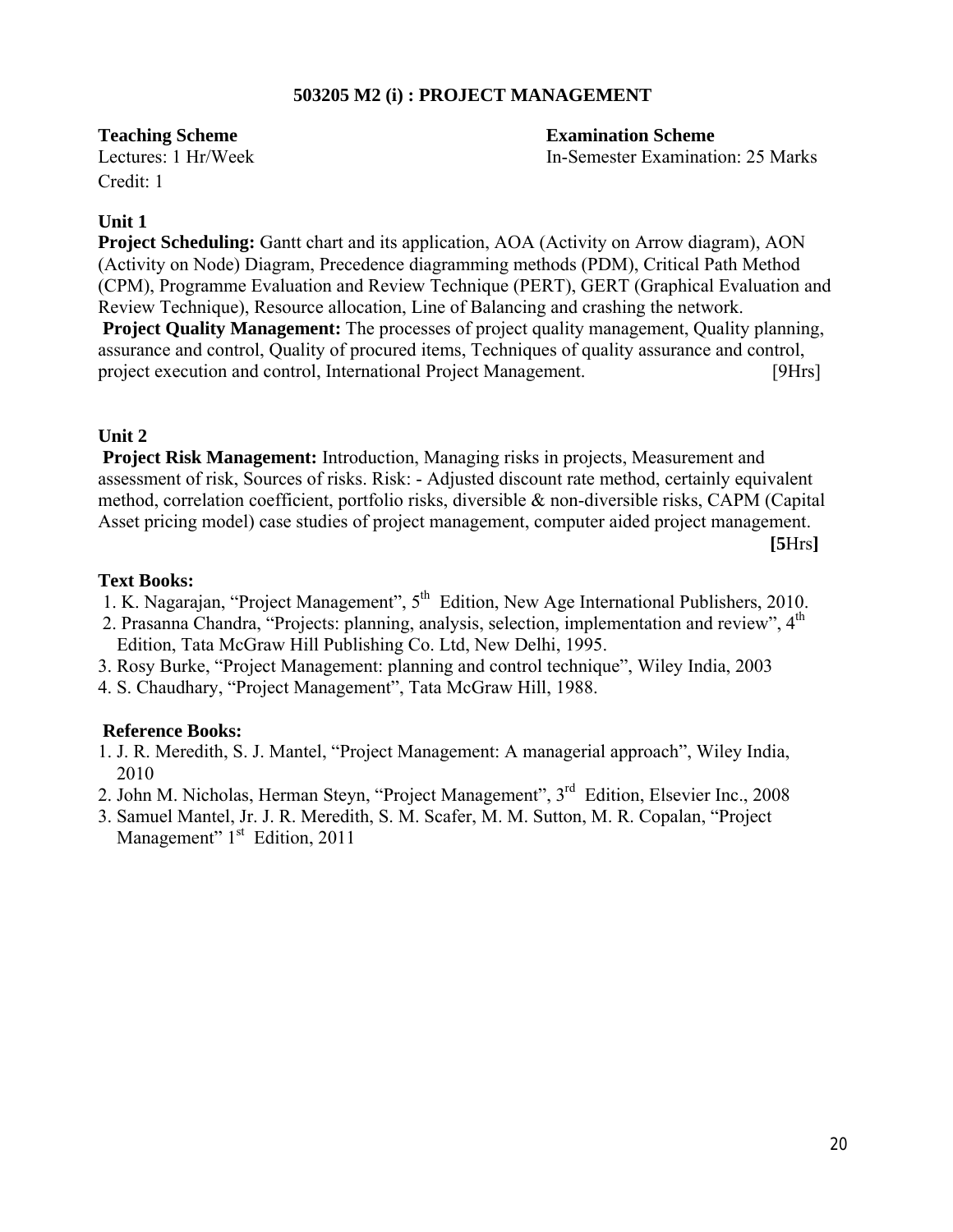### **503205 M2 (ii) : IPR AND PATENT LAW**

**Teaching Scheme Examination Scheme**

Lectures: 1 Hr/Week In-Semester Examination : 25 Marks

Credit: 1

#### **Unit1:**

Intellectual property, History, Types(Seven types of Intellectual Property Right**s**) viz. Patent, Industrial Designs, Trademark, Copyright, Geographical Indication, Integrated Circuit Layout, Trade Secrets.

**Patents and standards**: History of patent law, History of Indian Patent System, Utility model Procedures: Patent application, Patent infringement and enforcement, Patent licensing, Patent prosecution. Criteria of patentability, Rights granted for IP owners.

Legal requirements: Patentable subject matter, Novelty, Utility (patent), Inventive step and nonobviousness, Industrial applicability, Person skilled in the art, Prior art, Inventor ship, Sufficiency of disclosure, Unity of invention*,* Intellectual property brokering, Intellectual property education, Intellectual property infringement, Intellectual property valuation*.* [7 Hrs]

#### **Unit:2**

CEN and CENELEC Patent Policy, CEN-CENELEC Guidelines for Implementation of the Common IPR Policy on Patents, Declaration of patents.

Copyright: CEN-CENELEC copyright policy, piracy. Industrial design rights

Trademarks: Geographical indication, Protected designation of origin, Trade dress.

Other types**:** Database right, Fashion law, Indigenous intellectual property, Industrial design rights (or registered designs), Intellectual rights to magic methods, Internet domain name, Know how, Mask work (or Integrated circuit layout design protection), Open-source software, Orphan drug rights, Personality rights, Plant breeders' rights Patent law by region or country: Indian patent law, Australian patent law, Canadian patent law, Patent law of the People's Republic of China, European patent law, Japanese patent law, United States patent law. [7 Hrs]

#### **Text Books:**

- 1) Intellectual Property Rights Prabuddha Ganguli, Tata McGraw Hill publishing Company Ltd.
- 2) Satarkar S.V., Intellectual Property Rights and Copy Right. ESS Publications.

#### **References:**

www.cen.eu www.cenelec.eu www.cencenelec.eu http://ipindia.nic.in/ http://ipindia.nic.in/ipr/patent/patents.htm http://www.ipaustralia.gov.au/ (Australian Intellectual property) http://guides.slv.vic.gov.au/ http://www.cipo.ic.gc.ca (Canadian patent office) http://www.epo.org(Europian patent office) http://www.academicleadership.org/emprical\_research/The\_State\_of\_Intellectual\_Property\_Educati on\_Worldwide.shtml (Intellectual property education)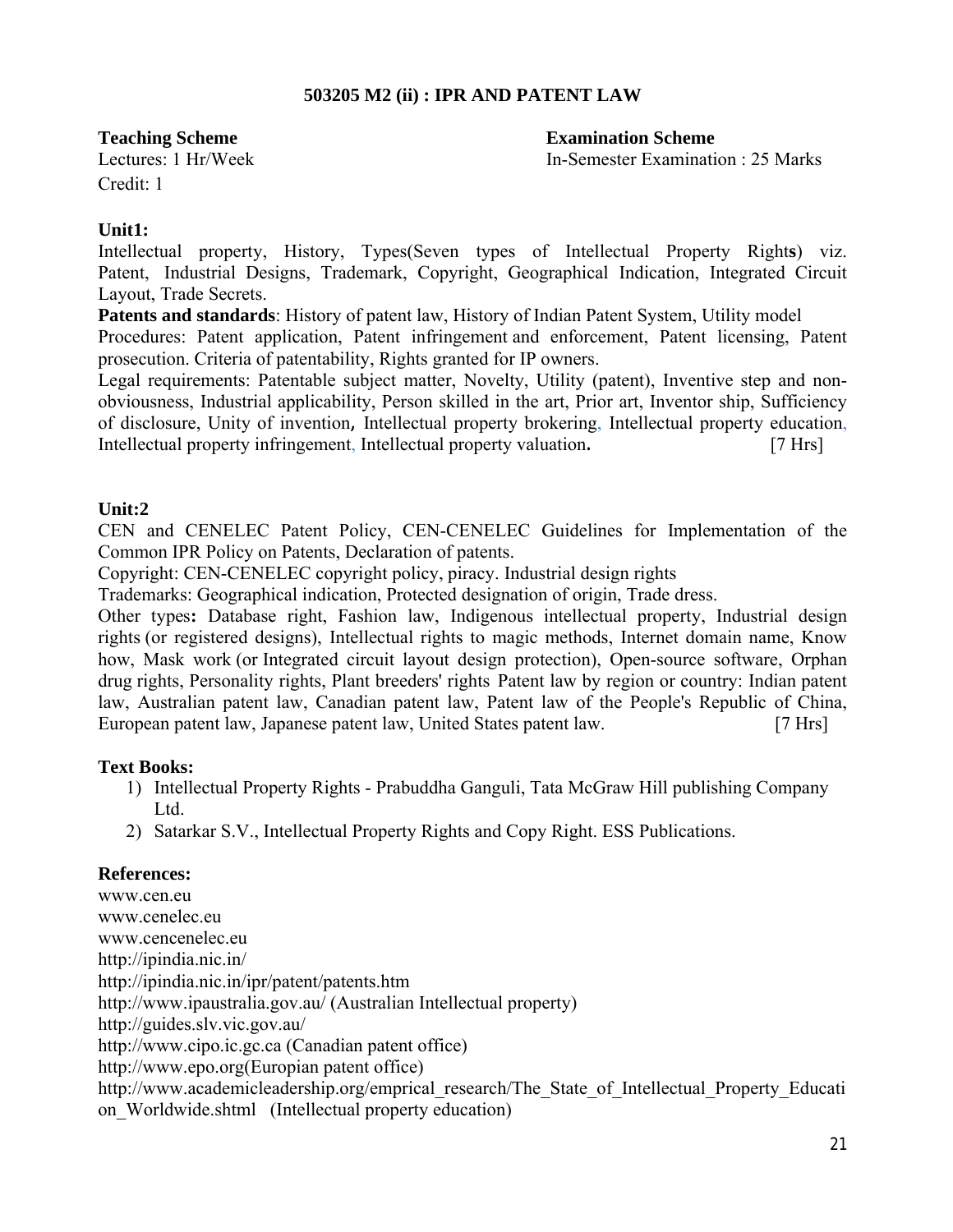http://www.epo.org/law-practice/legal-texts/html/epc/2010/e/ar69.html http://www.epo.org/law-practice/legal-texts/html/epc/2010/e/ar64.html http://www.cas.go.jp/jp/seisaku/hourei/data/PA.pdf http://nopr.niscair.res.in/bitstream/123456789/12687/1/JIPR%2016%285%29%20377-384.pdf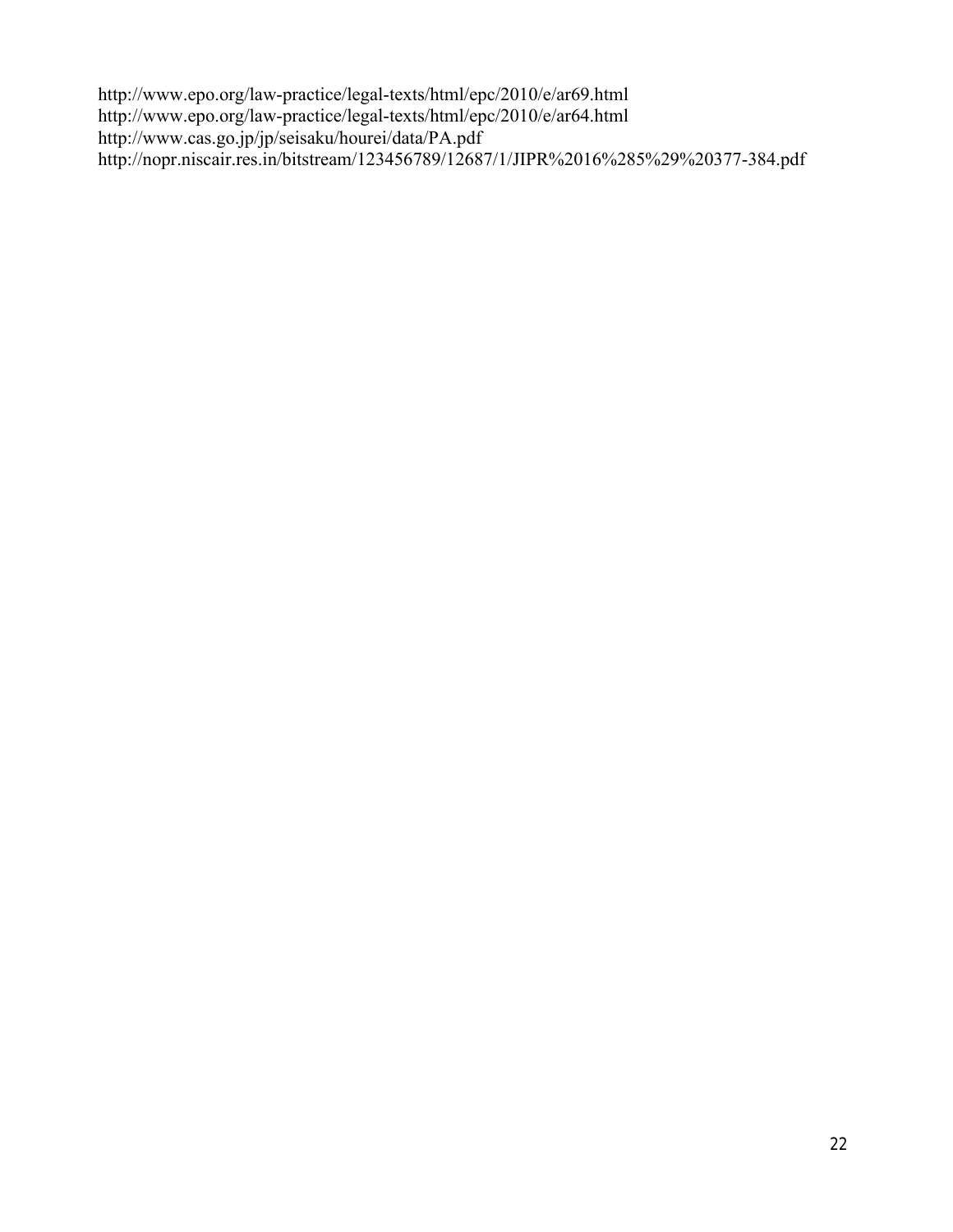#### **503205 M2 (iii) : TECHNICAL COMMUNICATION**

Credit: 1

**Teaching Scheme Examination Scheme** Lectures: 1 Hr/Week In-Semester Examination : 25 Marks

#### **Unit 1**

#### **Effective Presentation Strategies**

Define the purpose of presentation, Analyzing audience and locale, organizing contents, Preparing an Outline, Visual Aids, Understanding the nuance of delivery, sample speech and practice the presentation. [3Hrs]

#### **Listening techniques**

Types of listening, listening with a purpose, barriers to listening, listening comprehension, effective listening strategies, listening in conversational interaction, team listening. [2Hrs]

#### **Speech techniques**

Conversation and oral skills, strategies for good conversation, techniques to develop effective word accent, word stress, primary and secondary stress, use of correct stress pattern, developing voice quality, developing correct tone. [2Hrs]  $[2Hrs]$ 

#### **Unit 2:**

Writing technical reports, research papers, dissertation, thesis and research proposals. Important parts of reports like abstract, results, conclusion. Supplementary parts like list of symbols, list of tables, annexure, references etc. Making title page, writing mathematical equations, including graphics, making tables and writing references using LaTex/ MiKTeX.

Assignment for one technical proposal, one research paper and one technical report should be submitted using LaTex/MikTeX for in semester assessment. [7 Hrs]

#### **Reference books:**

- 1) Technical Communication-Principals and Practice, Meenakshi Raman, Sangeeta Sharma, OXFORD university Press.
- 2) Effective Technical Communication, M Ashraf Rizvi, TATA McGRAW HILL
- 3) Leslie Lamport, ' Latex: A document preparation system' Addison Wesley, Reading, Massachusetts, second edition, 1994, ISBN 0-201-52983-1.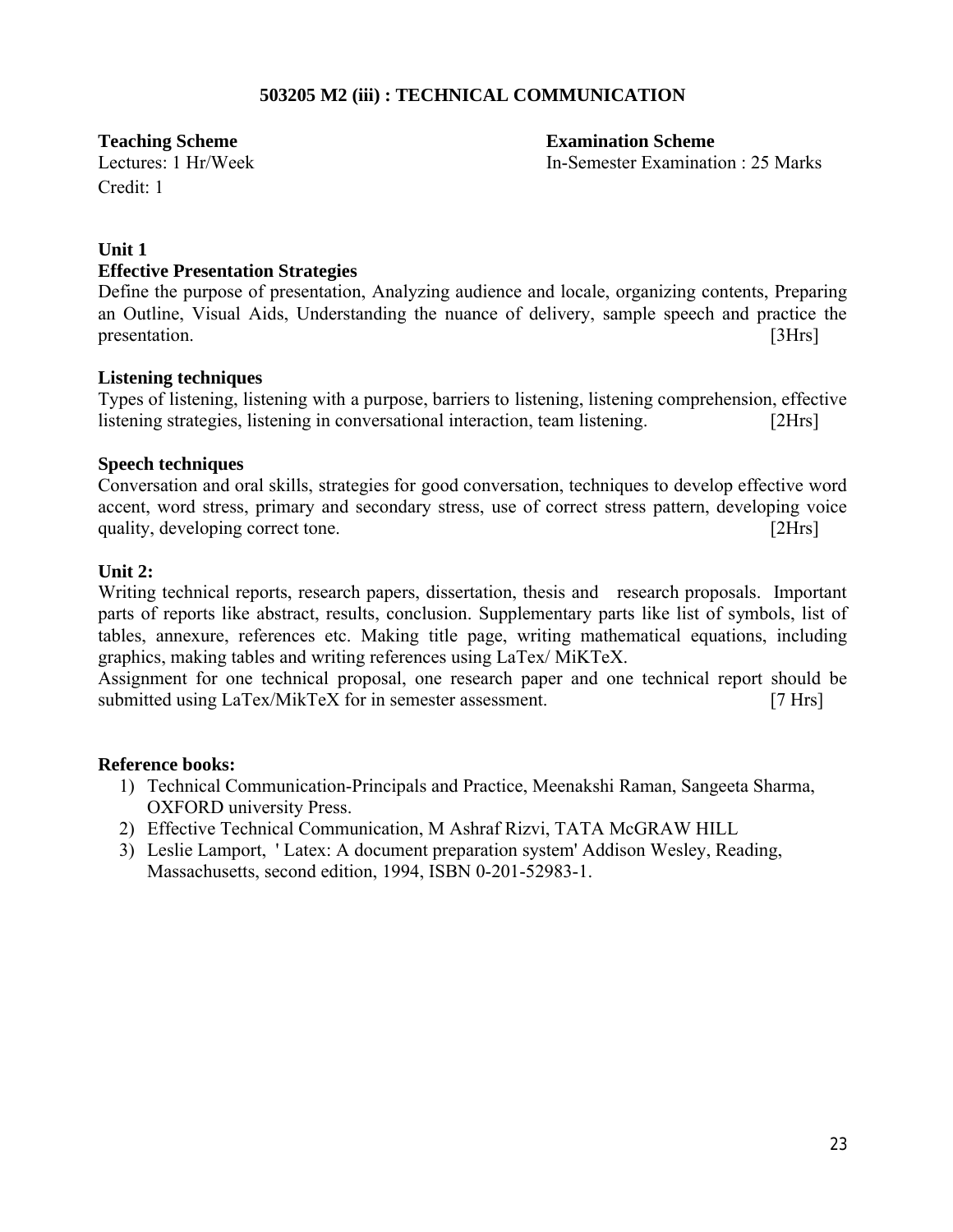#### **503205 M2 (iv) : SMART GRID TECHNOLOGIES**

Credit: 1

**Teaching Scheme Examination Scheme** Lectures: 1 Hr/Week In-Semester Examination : 25 Marks

#### **Unit 1**

Need of Synchro phasor Measurements, Phasor Measurement Unit : Architecture, Functions, Optimal Placement of PMUs, phasor data concentrators and associated communication system. Visualization tools to enhance visibility and control within transmission system, PMU measurements and sampling rates State Estimation  $\&$  observability by using PMU, phasor data use for real time operation, frequency stability monitoring and trending, power oscillation, voltage monitoring and trending. Alarming and setting system operating limits. Dynamic line rating and congestion management, outage restoration. Application of PMU for wide area monitoring and control. [9Hrs]

#### **Unit 2**

WAMS (Wide Area Measurement system): Architecture, Components of WAMS, GUI (Graphical User Interface), Applications: Voltage Stability Assessment, Frequency stability Assessment, Power Oscillation Assessment, Communication needs of WAMS, WAMPAC (Wide Area Monitoring Protection & Control), RAS (Remedial Action Scheme). Standards: IEEE 1344, IEEE C37.118 (2005), IEEE Standard C37.111-1999 (COMTRADE), IEC61850 GOOSE.

[5Hrs]

#### **Text Books:**

- 1. "Synchronized Phasor Measurements and Their Applications", Arun G. Phadke, J.S. Thorp, Springer Publication.
- 2. "Event detection and visualization based on phasor measurement units for improved situational awareness", Joseph Euzebe Tate, UMI Dissertation Publishing.
- 3. "Wide Area Monitoring, Protection and Control: The Gateway to Smart Grids", Fahd Hashiesh, M. M. Mansour , Hossam E. Mostafa Fahd Hashiesh , M. M. Mansour , Hossam E. Mostafa.

#### **Reference Books**

- 1. "Power System State Estimation", Mukhtar Ahmad
- 2. "Computer Relaying for Power Systems", Dr. Arun G. Phadke, Dr. James S. Thorp, Wiley Publication, Second Edition.
- 3. "SMART GRID Infrastructure & Networking", KRZYSZTOF INIEWSKI, TATA McGRAW-HILL EDITION.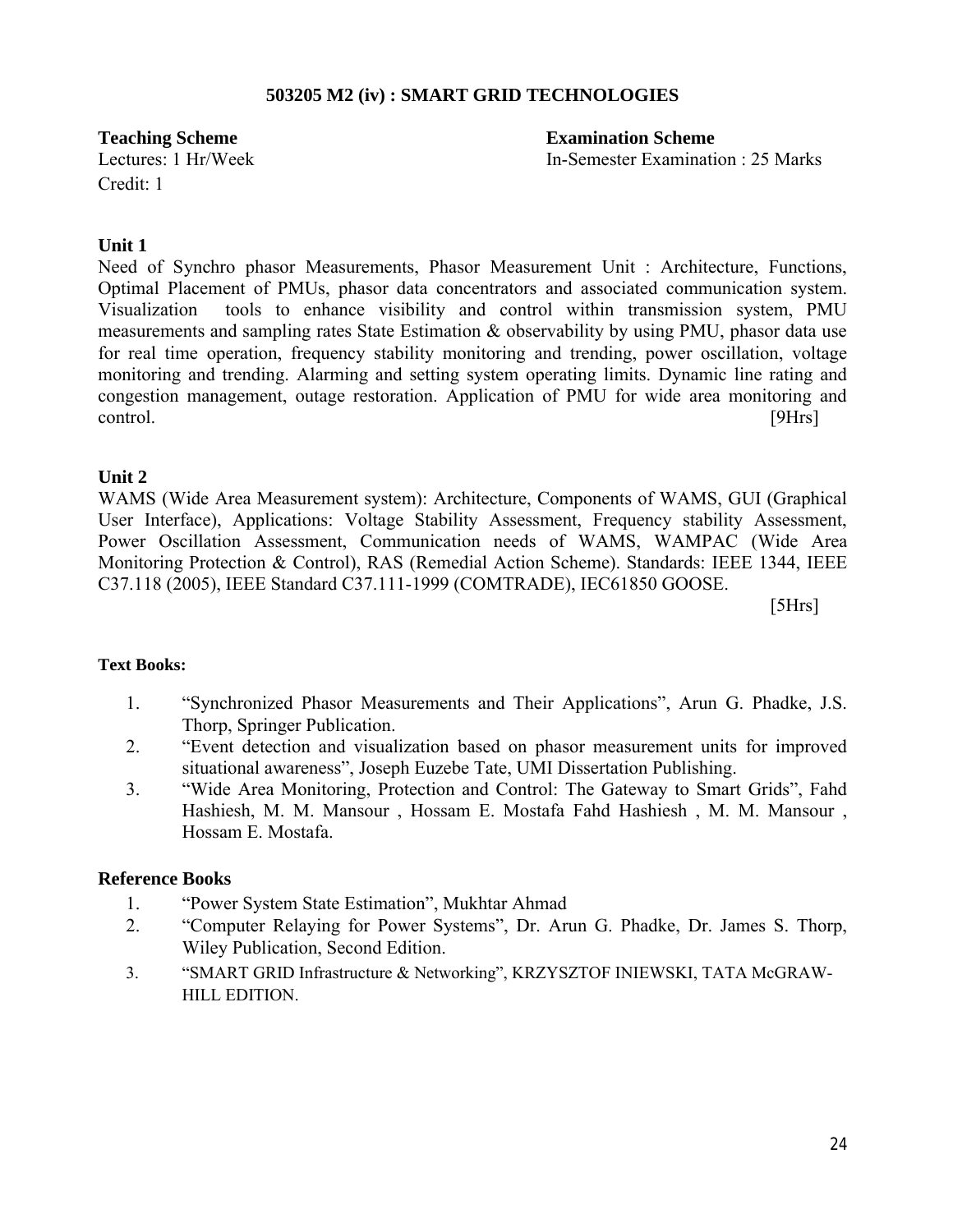#### **503206 : LAB PRACTICE- I**

**Teaching Scheme Examination Scheme**

4 Hrs / Week Term Work : 50 Marks Credits : 4 Oral Exam.: 50 Marks

A minimum of eight experiments should be performed under Lab Practice – I. Out of which minimum six experiments should be from the list below. Minimum six experiments should be based on compulsory subjects. A list of experiments that may be performed under various subjects of semester - I is given below as a guideline.

#### **503201 : COMPUTER APPLICATIONS IN POWER SYSTEMS**

- 1. Load flow analysis by using Newton Raphson method on digital computer.
- 2. Optimal Power flow analysis.
- 3. AC-DC load flow analysis on digital computer.
- 4. Analysis of various types of faults on digital computer.
- 5. Short circuit analysis.

#### **503203 : POWER SYSTEM MODELING**

- 1. Steady state analysis of synchronous machine using SIMULINK as a linear model.
- 2. Steady state Analysis of synchronous machine connected to infinite bus using SIMULINK.
- 3. Steady state analysis of excitation control systems using SIMULINK.
- 4. Induction Motor Modeling.

#### **503205 M1 (i) (Elective – I): ADVANCED POWER ELECTRONICS**

- 1. Three phase convertor for R (resistive) and R-L load (simulation / hardware).
- 2. Three phase voltage source Inverter (simulation / hardware).

#### **503205 M1 (ii) (Elective – I): PARTIAL DISCHARGES IN ELECTRICAL EQUIPMENTS**

1. Measurement of audible corona inception voltage and development of glow discharge using corona cage.

2. Effect of uniform and non uniform field on break down strength of air/solid dielectric medium

#### **503205 M1 (iii) (Elective – I): INDUSTRIAL AUTOMATION AND CONTROL**

- 1. PLC program using combination of timer and counter.
- 2. PLC based temperature monitoring and control using sensors such as RTD.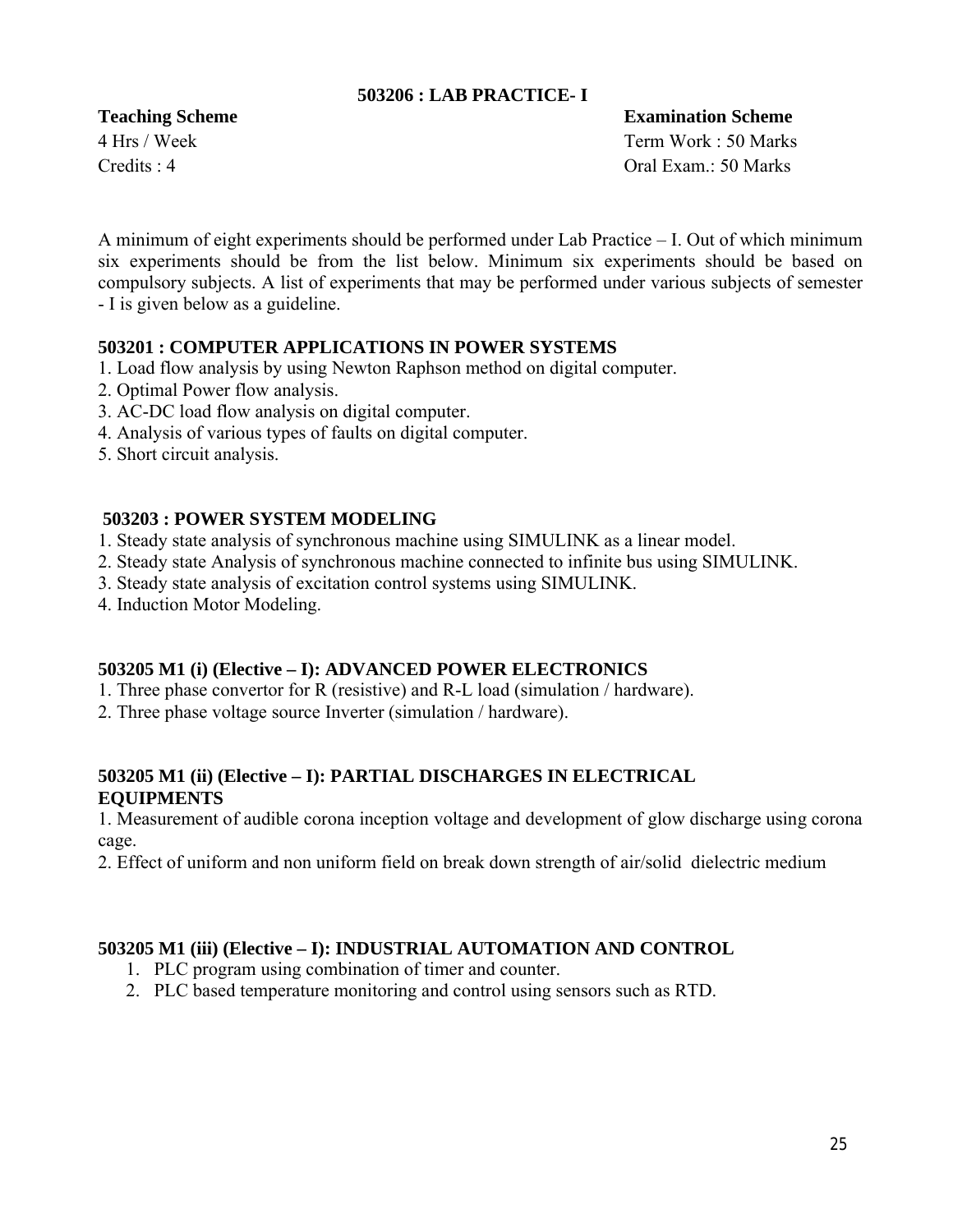# **503207: POWER SYSTEM DYNAMICS**

System model, states of operation and system security, steady state stability, transient stability, simple representation of excitation control. [8 Hrs.]

#### **Unit 1 Review of Classical Methods:**

# **Unit 2 Dynamics of Synchronous Generator Connected to Infinite Bus:**

# System model, simplified synchronous machine model, calculation of Initial conditions, system simulation, improved model of synchronous machine, inclusion of SVC model.

**Unit 3 Analysis of Single Machine :**  Small signal analysis, applications of Routh-Hurwitz criterion, analysis of synchronizing and damping torque, state equation for small signal model

#### **Unit 4 Power System Stabilizers:**

Basic concepts of control signals in PSS, structure and tuning, field implementation, PSS design and application, future trends.

#### **Unit 5 Multi-machine System:**

Simplified model, Improved model of the system for linear load, Inclusion of dynamics of load and SVC, introduction to analysis of large power system. [8 Hrs.]

#### **Unit 6**

#### **a) Voltage Stability:**

Definition, factors affecting voltage instability and collapse, analysis and comparison of angle and voltage stability, analysis and comparison voltage instability and collapse, control of voltage instability.

**b) Islanding:** Necessity for islanding, methods, use, advantages and disadvantages, implication on power system dynamic performance. [8 Hrs]

#### **Text Books:**

- 1. Power System Dynamics- K.R. Padiyar, B.S. Publications
- 2. Power System Dynamics Control Prabha S. Kundur, IEEE Press, New York

#### **Reference Books:**

- 1. Power System Stability E.W. Kimbark, IEEE press, N.Y, Vol.
- 2. Power System Control and Stability Vol. I Anderson & Foud, IEEE Press, New York.
- 3. Power System Voltage Stability C. W. Taylor., McGraw Hill International student edition.

4. Distributed Generation Islanding – implication on power system dynamics performance. – R.A. Walling, N. W. Miller, Power Engineering Society, Summer Meeting, 2002, IEEE Publication, 25 July 2002, Vol. I, PP 92-96.

#### **Teaching Scheme Examination Scheme**

Lectures: 4 Hours / Week In Semester Assessment: 50 Credits : 4 End Semester Assessment : 50

[8 Hrs.]

[8 Hrs.]

[8 Hrs.]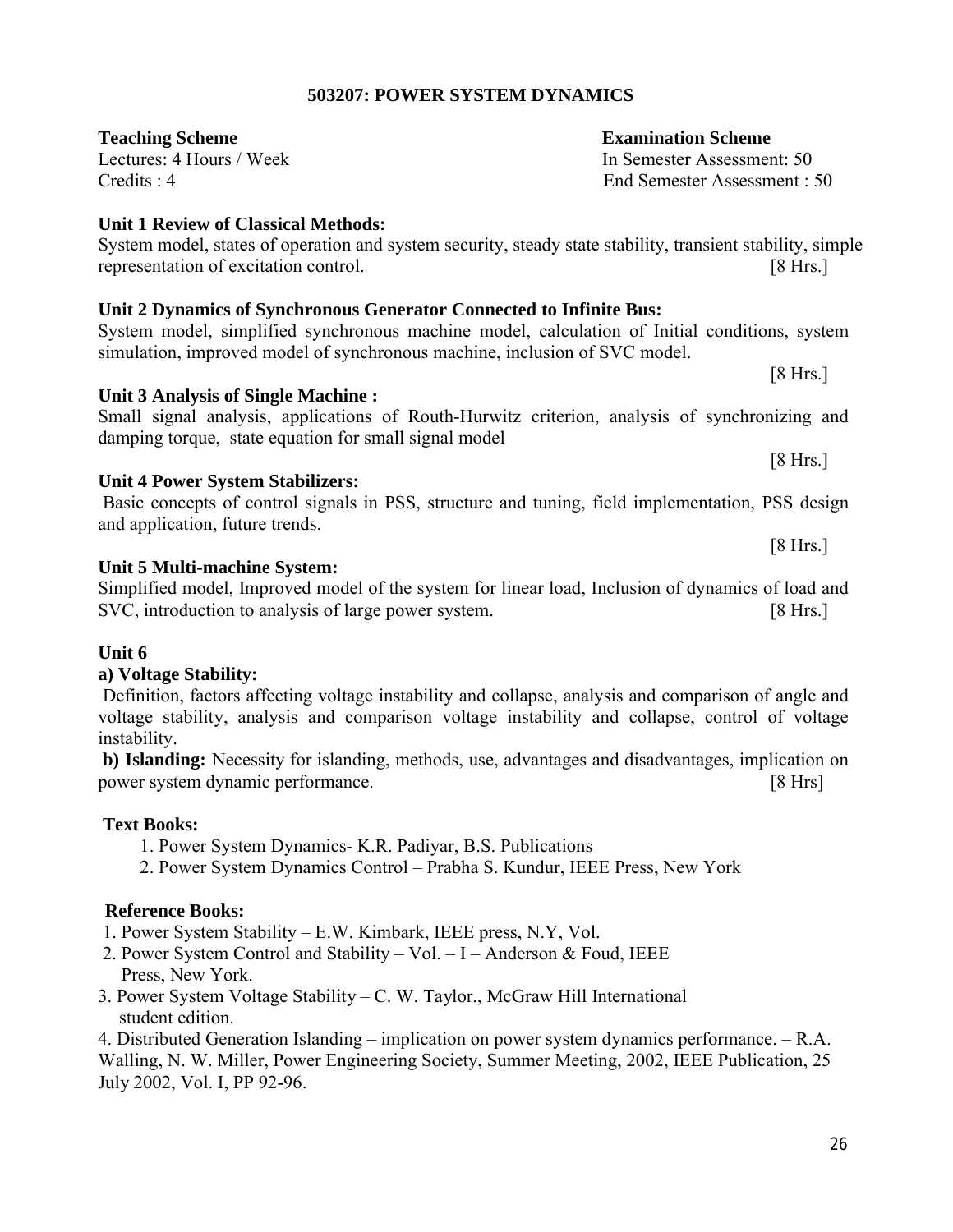#### **503208: POWER SYSTEM PLANNING AND RELIABILITY**

**Teaching Scheme Examination Scheme**  Credits : 4 End Semester Assessment : 50

Lectures: 4 Hours / Week In Semester Assessment: 50

**Unit 1: Load Forecasting :** Introduction, Factors affecting Load Forecasting, Load Research, Load Growth Characteristics, Classification of Load and Its Characteristics, Load Forecasting Methods - (i) Extrapolation (ii) Co-Relation Techniques, Energy Forecasting, Peak Load Forecasting, Reactive Load Forecasting, Non-Weather sensitive load Forecasting, Weather sensitive load Forecasting, Annual Forecasting, Monthly Forecasting, Total Forecasting, Objectives & Factors affecting to System Planning , Short Term Planning, Medium Term Planning, Long Term Planning. [10 hrs]

**Unit 2: Probability theory** : Introduction to probability, Probability distributions : Random variables, density and distribution functions. Mathematical expectation. Binominal distribution, Poisson distribution, normal distribution, exponential distribution, Weibull distribution. Normal Gaussian, Gamma and Beta distribution. Correlation and regression

 $[6 Hrs]$ 

**Unit 3: Reliability :** Reliability, Failure, Concepts of Probability, Evaluation Techniques (i) Markov Process (ii) Recursive Technique, Stochastic Prediction of Frequency and Duration of Long & Short Interruption, Adequacy of Reliability, Reliability Cost.

[8 Hrs]

Unit 4: Generation Planning and Reliability : Objectives & Factors affecting Generation Planning, Generation Sources, Integrated Resource Planning, Generation System Model, Loss of Load (Calculation and Approaches), Outage Rate, Capacity Expansion, Scheduled Outage, Loss of Energy, Evaluation Methods. Interconnected System, Factors affecting interconnection under Emergency Assistance.

[10 Hrs]

 $[6 Hrs]$ 

**Unit 5: Transmission Planning and Reliability:** Introduction, Objectives of Transmission Planning, Network Reconfiguration, System and Load Point Indices, Data required for Composite System Reliability.

**Unit 6: Distribution Planning and Reliability :** Radial Networks – Introduction, Network Reconfiguration, Evaluation Techniques, Interruption Indices, Effects of Lateral Distribution Protection, Effects of Disconnects, Effects of Protection Failure, Effects of Transferring Loads, Distribution Reliability Indices. Parallel & Meshed Networks - Introduction, Basic Evaluation Techniques, Bus Bar Failure, Scheduled Maintenance, Temporary and Transient Failure, Weather Effects, Breaker Failure.

#### **Text Books:**

- 1. Reliability Evaluation of Power System Roy Billinton & Ronald N. Allan, Springer Publication.
- 2. Power System Planning R.L. Sullivan, Tata McGraw Hill Publishing Company Ltd.

[8 Hrs]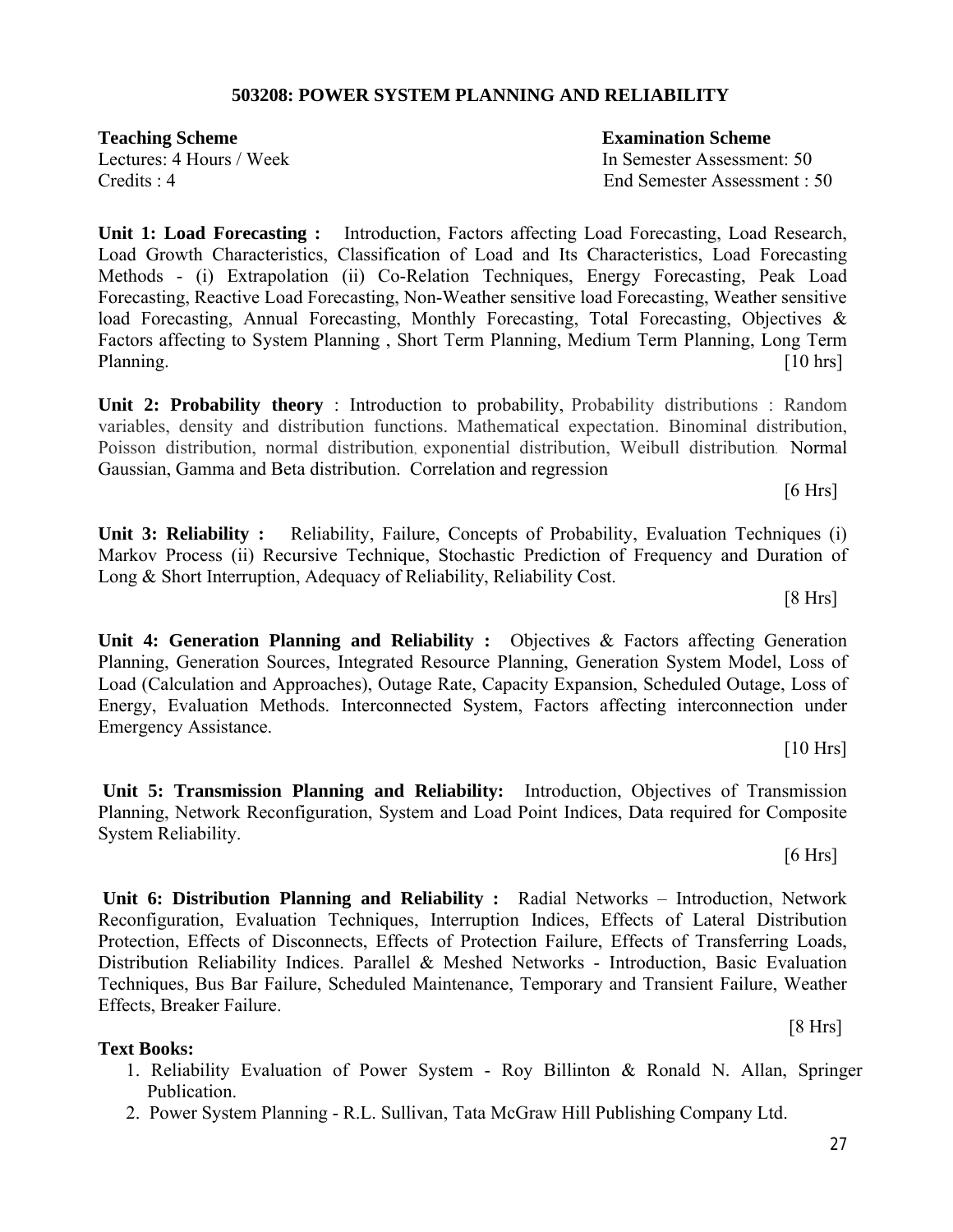3. Probability and Statistic for Engineers, Miler & Freund's, Pearson Education, Richard Johnson.

#### **Reference Books:**

- 1. Modern Power System Planning X. Wang & J.R. McDonald, McGraw Hill Book Company
- 2. Electrical Power Distribution Engineering T. Gönen, McGraw Hill Book Company
- 3. Generation of Electrical Energy B.R. Gupta, S. Chand Publications
- 4. Electrical Power Distribution A.S. Pabla, Tata McGraw Hill Publishing Company Ltd.
- 5. Electricity Economics & Planning T.W.Berrie, Peter Peregrinus Ltd., London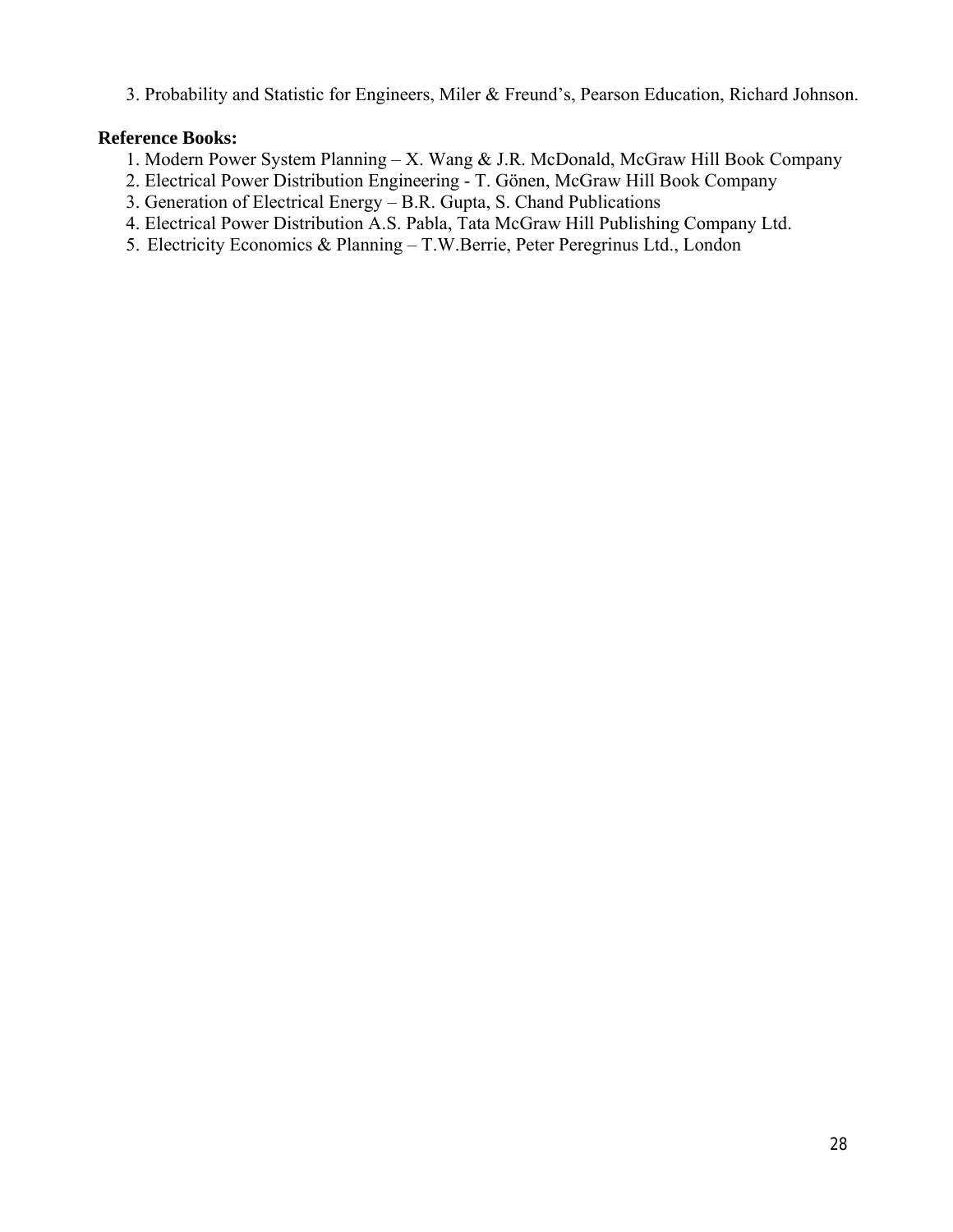# **503209: HVDC AND FLEXIBLE A.C. TRANSMISSION**

link converter topologies, converter output and harmonic control, power converter control issues.

STATCOM. TCSC operation, layout and protection, applications of TCSC, static Synchronous

performance, operational constraints of UPFC, Power flow studies in UPFC embedded systems.

EHVAC versus HVDC transmission, power flow through HVDC link, equation for HVDC power flow bridge connection, control of DC voltage and power flow, effects of angle of delay and angle of advance commutation, CIA, CC and CEA control, twelve pulse converter operation Harmonics

# Credits : 4 End Semester Assessment : 50

# **Part I : FACTS**

#### **Unit 1 Power Electronic Controllers** Basics, Challenges and needs, static Power converter structures, AC controller based structures, DC

#### **Unit 2 Shunt and series compensation** Operation and control of SVC, STATCOM configuration and control, applications of SVC and

#### **Unit 3 Unified Power Flow Controller**  UPFC configuration, steady state operation control and characteristics, introduction to transient

# **Part II HVDC Transmission**

series compensator (SSSC).

# **Unit 4 General back ground**

# in HVDC systems. **Unit 5 Multi terminal HVDC system**

# HVDC system layout and placement of components, HVDC protection, grounding, multi terminal

HVDC systems, configurations and types.

# **Unit 6 HVDC Light**

# Introduction to VSC transmission, power transfer characteristics, structure of VSC link, VSC DC system control, HVDC light technology, potential for multiterminal sub transmission systems.

[8 Hrs.]

#### **Text Books:**

- 1. Power Electronic control in Electrical Systems E.Acha, V.A.Agelidis, O.Anaya-lara and TJE Miller , Newnes, Oxford.
- 2. Understanding FACTS- N.G. Hingorani and L.Gyugi, IEEE Press, New York.
- 3. Flexible Power Transmission- The HVDC Options, J. Arrilaga, Y.H.Liu and N.R.Watson, John Wiley and sons Ltd., New York.

**Teaching Scheme Examination Scheme**  Lectures: 4 Hours / Week In Semester Assessment: 50

[8 Hrs.]

 $[8 Hrs.]$ 

[8 Hrs.]

[8 Hrs.]

[8 Hrs.]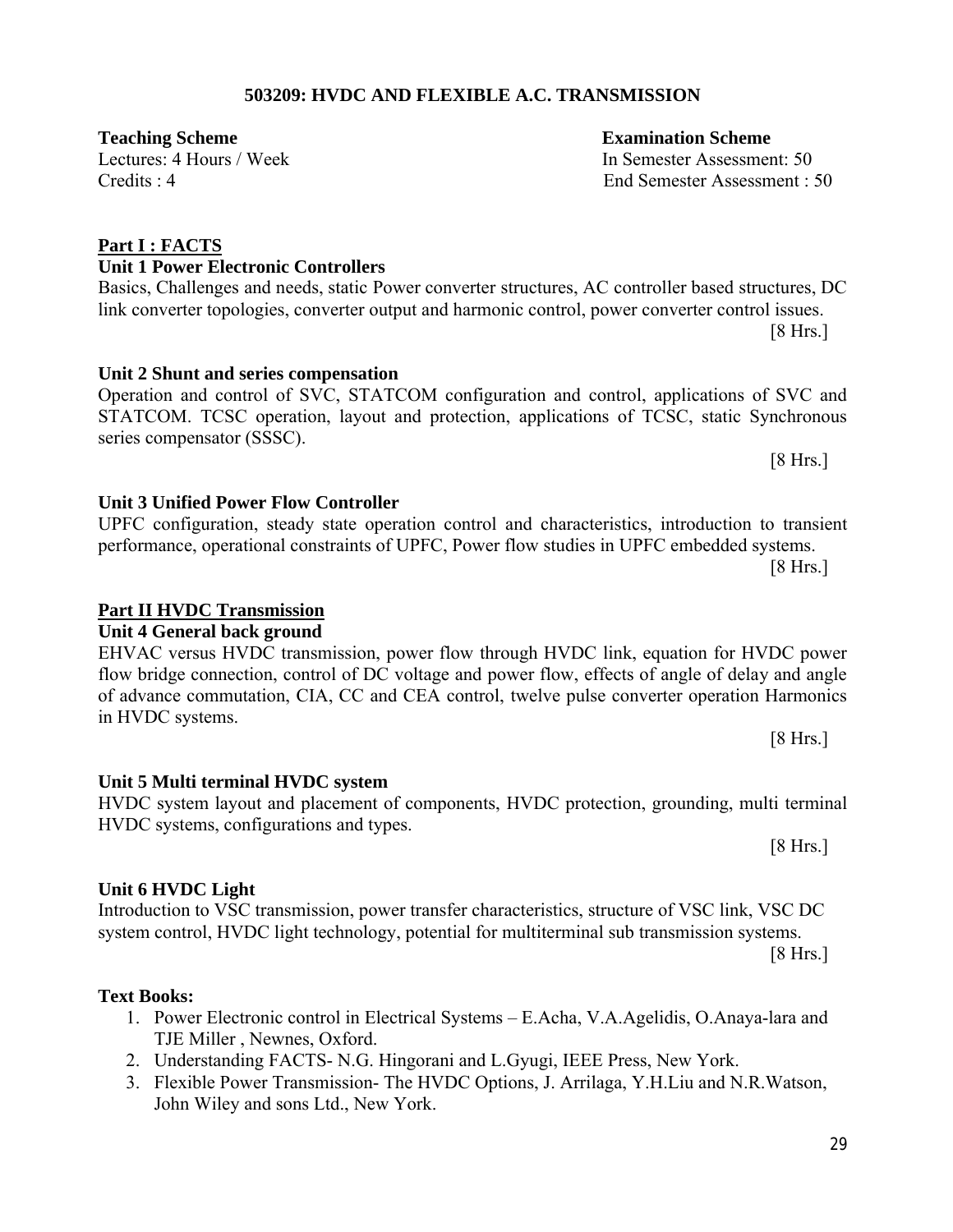- 4. High Voltage Direct Current Transmission J. Arrillaga, Peter Peregrinus Ltd., London, UK.
- 5. Power Transmission by Direct Current Erich Uhlmann, Springer International.

#### **Reference books:**

- 1. FACTS controllers in transmission and Distribution K.R.Padiyar, New Age Publications, New Delhi.
- 2. Power Electronics Handbook, M.H.Rashid
- 3. HVDC Power Transmission Systems- K.R.Padiyar, New Age Publications, New Delhi, (2nd Edition)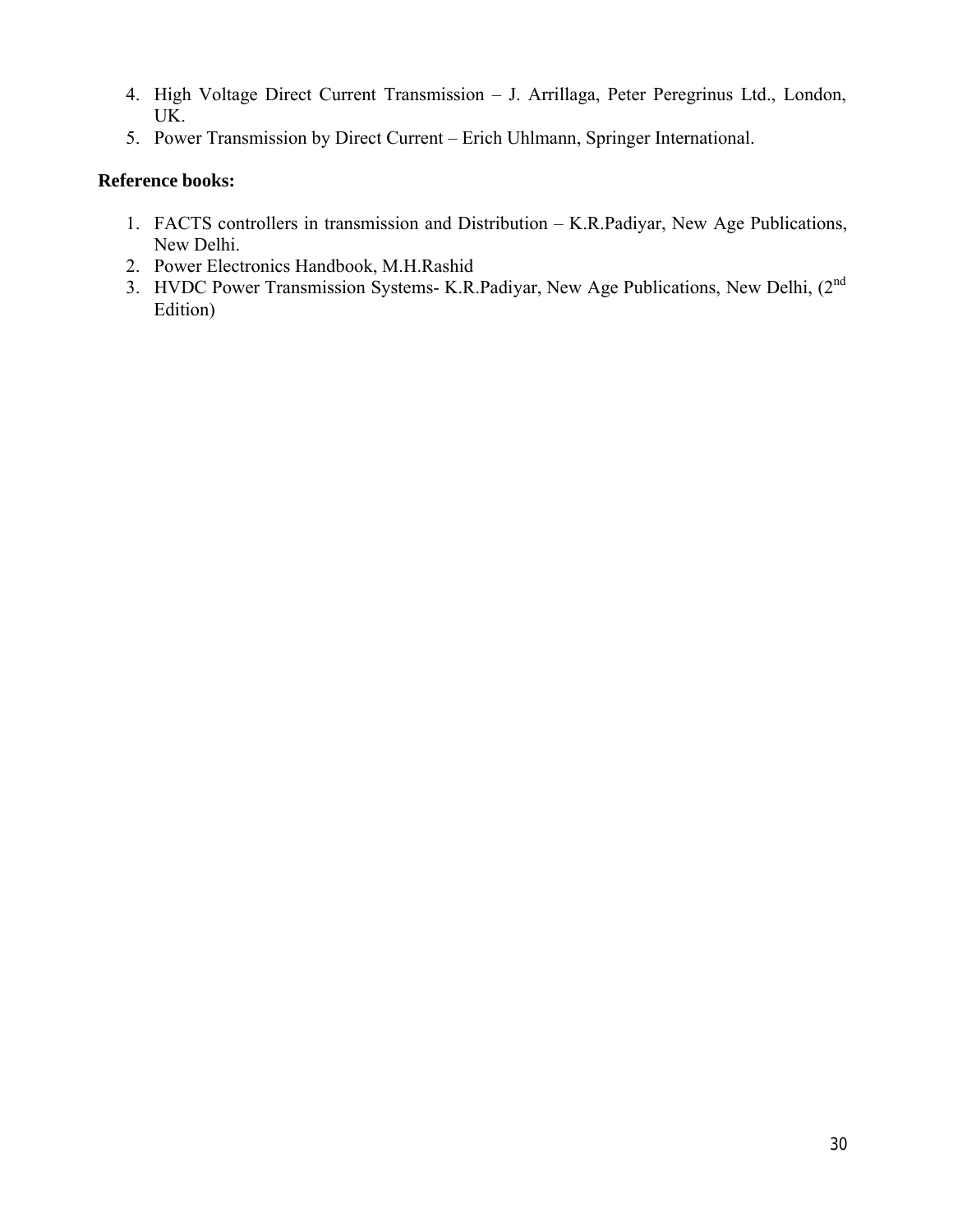# **503210: (ELECTIVE- II)**

| <b>CODE</b> | <b>TEACHING</b><br><b>SCHEME</b> |                           |                                             |    |                               |              |
|-------------|----------------------------------|---------------------------|---------------------------------------------|----|-------------------------------|--------------|
|             | Lect/week                        | Paper                     |                                             |    |                               |              |
| 503210      |                                  | In semester<br>Assessment | End<br><b>Semester</b><br><b>Assessment</b> | TW | Oral /<br><b>Presentation</b> | <b>Total</b> |
|             |                                  | 50                        | 50                                          | ۰  |                               | <b>100</b>   |

| Code No.       | <b>Modules of 4 credit</b><br>(Select any one) | Code No.       | <b>Modules of 1 credit (Select</b><br>any one)    |  |
|----------------|------------------------------------------------|----------------|---------------------------------------------------|--|
| 503210 M1(i)   | <b>EHV AC Transmission</b>                     | 503210 M2(i)   | <b>Electric Vehicles</b>                          |  |
| 503210 M1(ii)  | Digital Signal Processing                      | 503210 M2(ii)  | Fundamentals of Cyber<br>Security                 |  |
| 503210 M1(iii) | <b>Advanced Control Theory</b>                 | 503210 M2(iii) | Disaster Management                               |  |
|                |                                                | 503210 M2(iv)  | Communication protocols in<br><b>SCADA System</b> |  |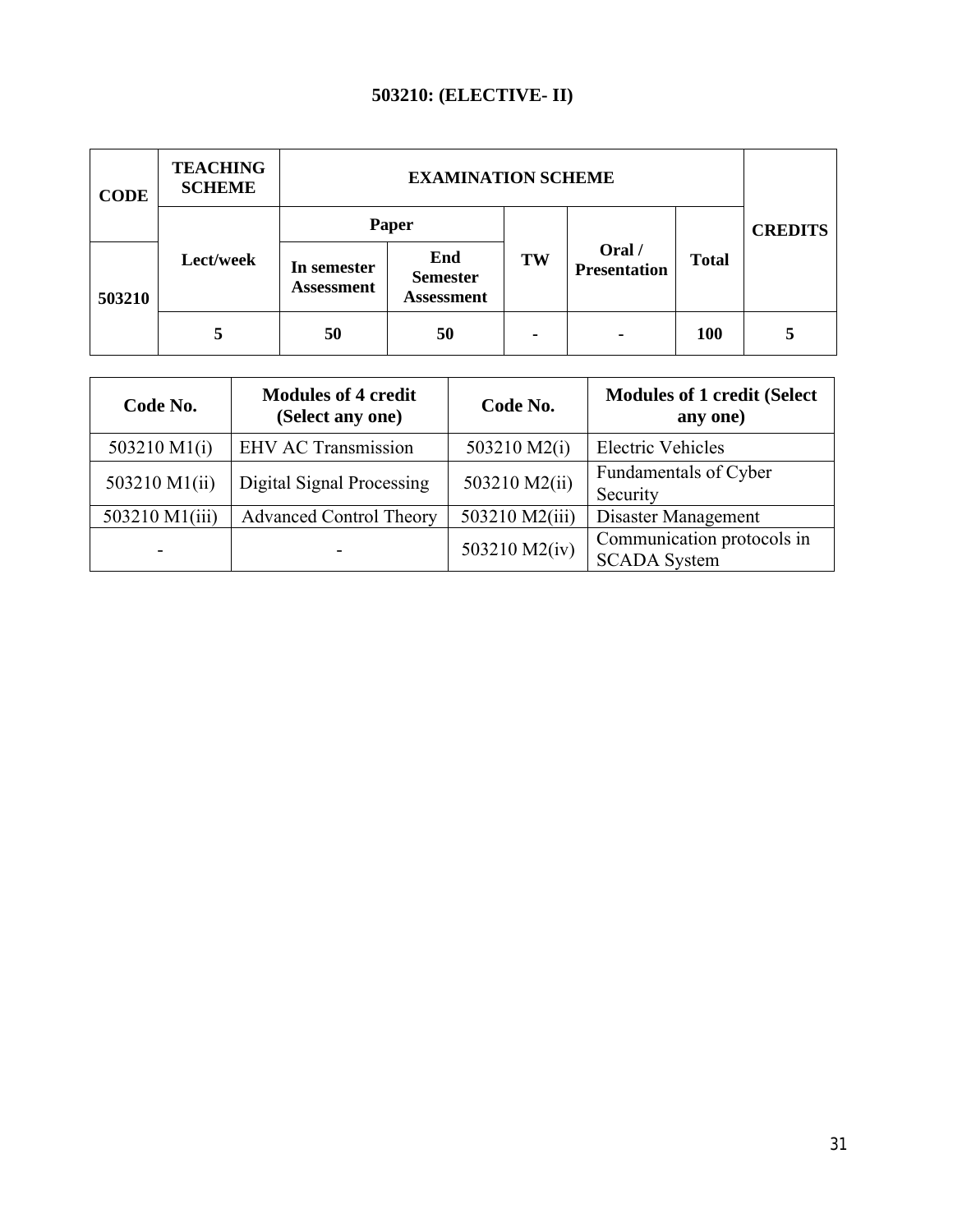# **503210 M1 (i) : EHV AC TRANSMISSION**

Lectures: 4 Hrs./Week In-Semester Examination : 25 Marks Credits: 4 End Semester Examination:50 Marks

#### **Unit 1 Overview of Electrical power transmission at high voltages**

Necessity of EHV AC transmission – advantages and problems–power handling capacity and line losses,– resistance of conductors – properties of bundled conductors – bundle spacing and bundle radius- Line and ground reactive parameters-Line inductance and capacitances – sequence inductances and capacitances – modes of propagation –ground return

configurations, Computation of surface voltage gradient on conductors. Electrostatics – field of sphere gap – field of line changes and properties – charge – potential relations for multi-conductors – surface voltage gradient on conductors – distribution of voltage

[8 Hrs.]

[8 Hrs.]

#### **Unit 3 Corona**

Power loss due to corona, Radio noise and Audible noise and their measurement as well as computation. Power loss and audible noise (AN) – corona loss formulae – charge voltage diagram – generation, characteristics - limits and measurements of AN – relation between 1-phase and 3-phase AN levels – Radio interference (RI) - corona pulses generation, properties, limits – frequency spectrum – modes of propagation – excitation function – measurement of RI, RIV and excitation functions. [8Hrs.]

#### **Unit 4 Electric Field under transmission lines and its computation**

Calculation of electrostatic field of EHV AC lines – effect on humans, animals and plants – electrostatic induction in un-energized circuit of double-circuit line – electromagnetic interference- Traveling wave expression and solution- source of excitation- terminal conditionsopen circuited and short-circuited end- reflection and refraction coefficients-Lumped parameters of distributed lines-generalized constants-No load voltage conditions and charging current.

[8 Hrs.]

#### **Unit 5 Design of EHV Transmission systems**

Mechanical vibration of bundled conductors, Overhead line insulators: Ceramic and non-ceramic types, Insulator performance in polluted environments, mitigation of pollution induced flashover, HV cable transmission - Underground cables and Gas insulated transmission lines, HV substations - AIS and GIS, Over voltages in power systems, Temporary, lightning and Switching over voltages, over voltage computation, Design of line insulation for power frequency voltage, lightning and switching over voltages, Insulation characteristics of long air gaps, Protection of station apparatus and transmission lines against over voltages, Surge arresters, Shielding of transmission lines

# **Teaching Scheme Examination Scheme**

**Unit 2 Voltage gradients of conductors:** 

gradient on sub-conductors of bundled system.

Bundled conductors, Resistance, Inductance and capacitance calculations of EHV line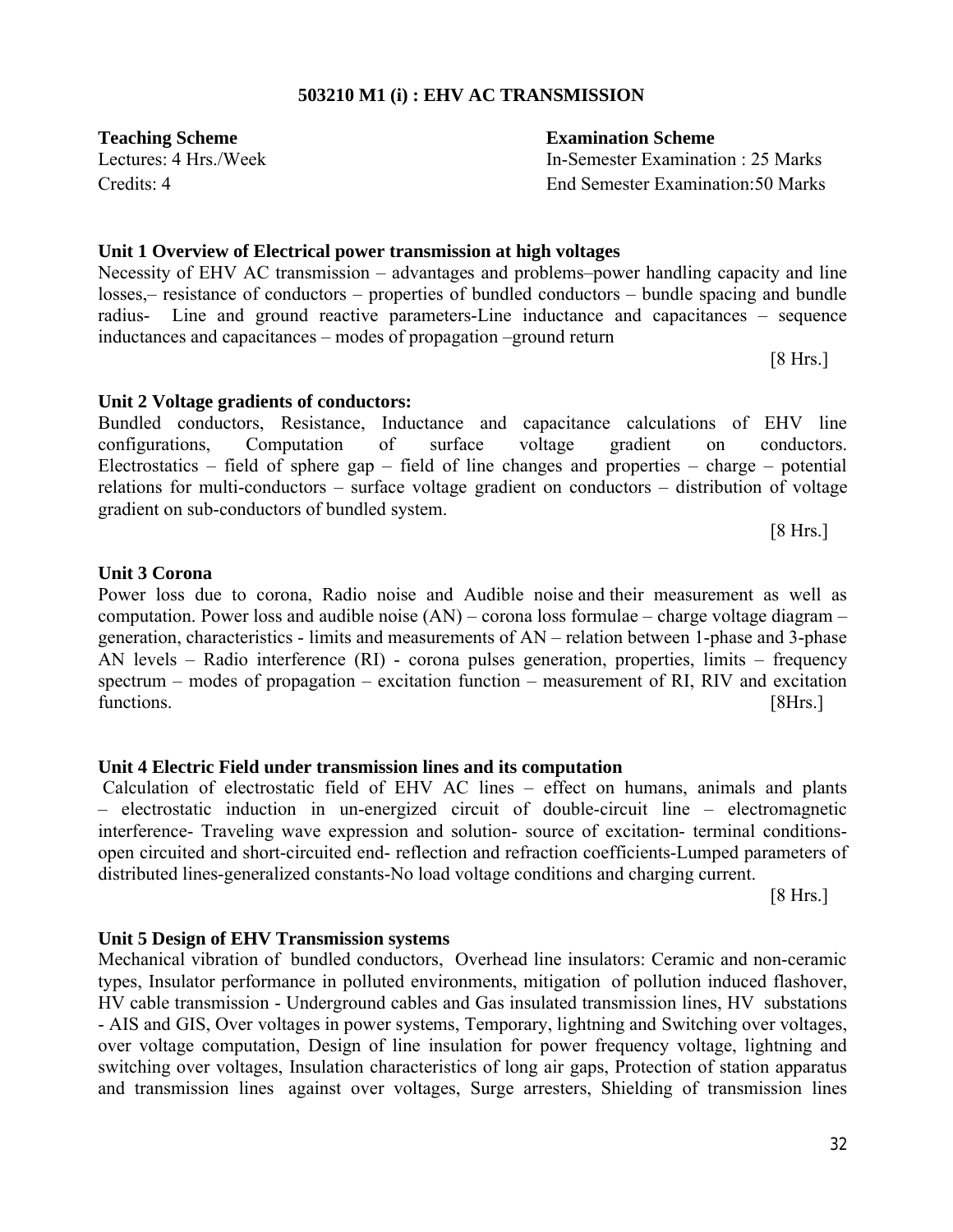against lightning using ground wires, Insulation Co-ordination, Grounding of transmission towers and substations.

#### **Unit 6 Voltage Control:**

Different sources of reactive power**:** Generators, Synchronous condensers, Capacitors and inductors, SVCs, STATCOMs. Comparison between different sources of reactive power, Issues in reactive power management: cascade connection of shunt and series compensation – sub synchronous resonance in series capacitor – compensated lines.

[8 Hrs.]

[8 Hrs.]

#### **Text Book:**

1. EHVAC Transmission Engineering by R. D. Begamudre, New Age International (p) Ltd.

#### **Reference Books:**

1. EHVAC and HVDC Transmission by S. Rao, Khanna Publications.

2. Performance Operation & control of EHV Power transmission System by A Chakrabarti,

D.P.Kothari, Mukhopadhyay, Wheelers Publisher.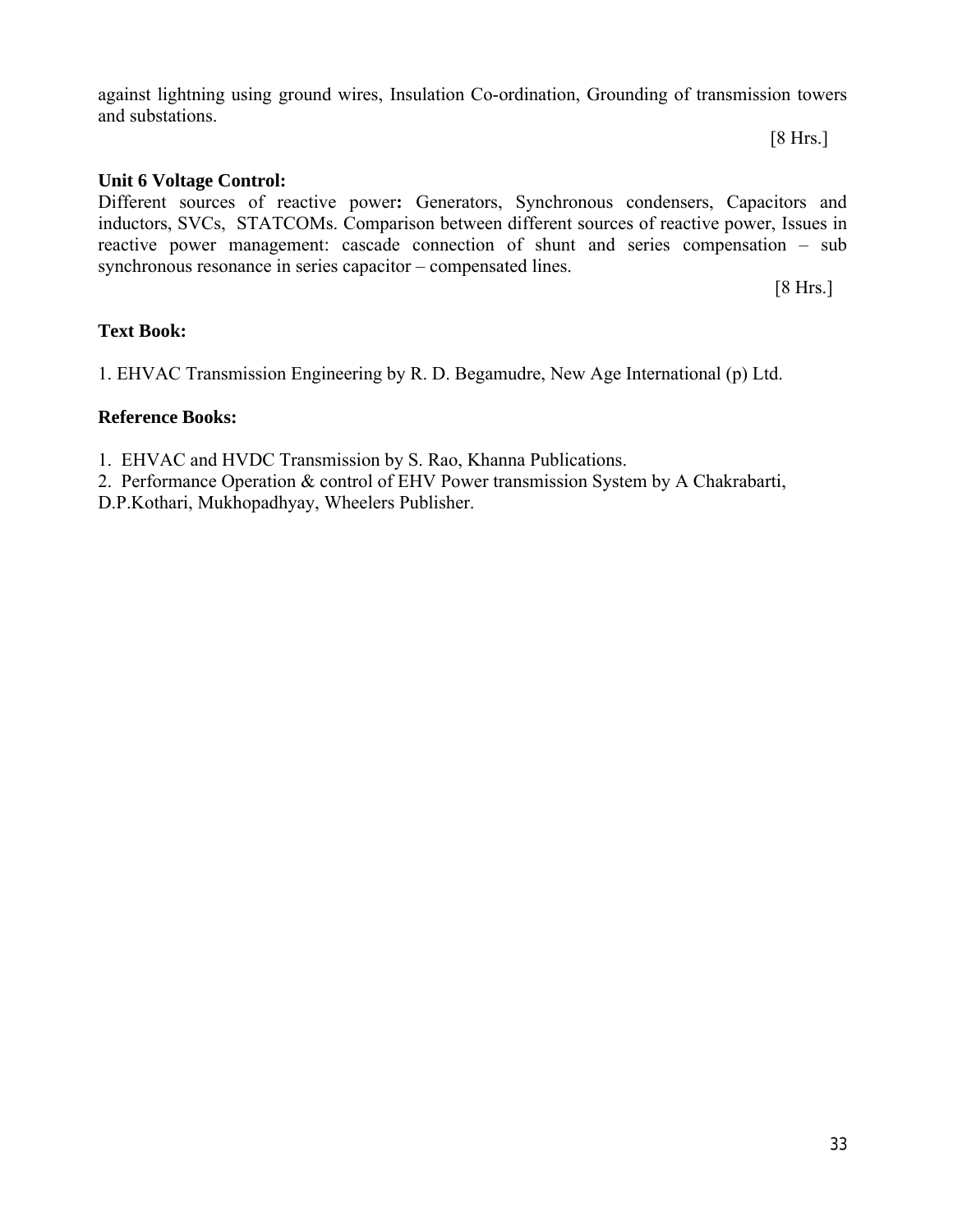#### **503210 M1(ii) : DIGITAL SIGNAL PROCESSING AND ITS APPLICATIONS**

**Teaching Scheme Examination Scheme**

Lectures: 4 Hrs./Week In-Semester Examination : 25 Marks Credits: 4 End Semester Examination:50 Marks

**Prerequisite**: Fourier series, Fourier transform, Z transform

#### **Unit 1**

#### **Discrete Signals and systems:**

Sampling of continuous time signals, quantization, aliasing, Sampling Theorem**,** Elementary discrete-time signals, classification, sequence operations, Discrete-time systems and Classification, impulse response, linear convolution and its properties, Z transform: basics, properties, inverse Z transform using power series and partial fraction [8 Hrs]

#### **Unit 2**

#### **Frequency response of discrete time systems:**

Discrete-time systems described by difference equations, Analysis of LTI discrete systems using z transform, frequency response of first order and second order systems, transfer function, steady state and transient response, phase and group delays, ideal filters and their pole zero locations, zero phase and linear phase transfer functions. The same state of the state of  $\lceil 8 \rceil$  Hrs

#### **Unit 3**

#### **Frequency analysis of discrete time signals:**

Exponential representation of Fourier series and Fourier transform of continuous time signals, The Fourier series for discrete-Time periodic signals (only concept), The Fourier transform of discretetime aperiodic signals (only concept), Discrete Fourier Transform, Properties: periodicity, linearity, and symmetry properties, Circular convolution, Linear convolution using circular convolution, Fast Fourier Transform: Radix 2 DIT and DIF algorithms [8 Hrs]

# **Unit 4**

#### **IIR filters:**

Advantages and disadvantages of digital filter over analog filters, classification of digital filters: FIR and IIR, design of analog low pass Butterworth filter, Chebyshev filter, design of IIR filters from analog filters using bilinear transformation, impulse invariance. Realization of IIR filters: direct form I, direct form II, cascade and parallel. [8 Hrs]

# **Unit 5**

#### **FIR filters:**

Comparison between FIR and IIR filters, symmetric and antisymmetric FIR filters, design of linear phase FIR filters using windows method and frequency sampling method, Realization of FIR filters by direct form, cascade form and parallel form. [8 Hrs]

#### **Unit 6**

#### **Applications to power system:**

Measurement of power, measurement of frequency, Condition monitoring of Electrical Machines, Power transformer protection, Synchronized phasor measurement, Harmonic Analysis.

[8 Hrs]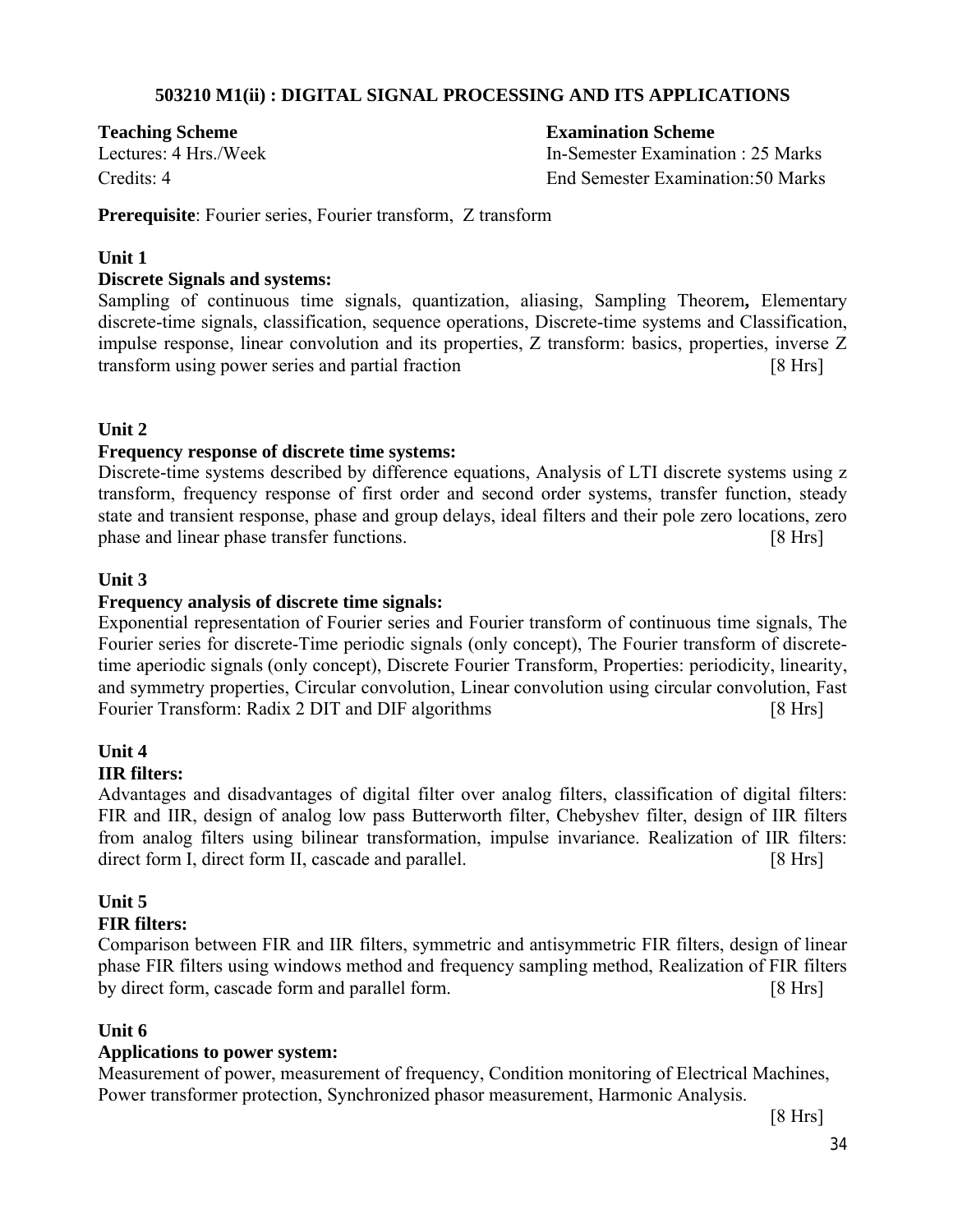#### **Text Books:**

- 1. Mitra S., "Digital Signal Processing: A Computer Based Approach", Tata McGraw-Hill, 1998, ISBN 0-07-044705-5
- 2. Proakis J., Manolakis D., "Digital signal processing", 3rd Edition, Prentice Hall, ISBN 81- 203-0720-8

#### **Reference Books:**

- 1. Oppenheim A., Schafer R., Buck J., "Discrete time signal processing", 2nd Edition, Prentice Hall, 2003, ISBN-81-7808-244-6
- 2. Rebizant**,** Waldemar, Szafran, Janusz, Wiszniewski, Andrzej, "Digital Signal Processing in Power System Protection and Control", 1st Edition. Springer, 2011, ISBN 0857298011, 9780857298010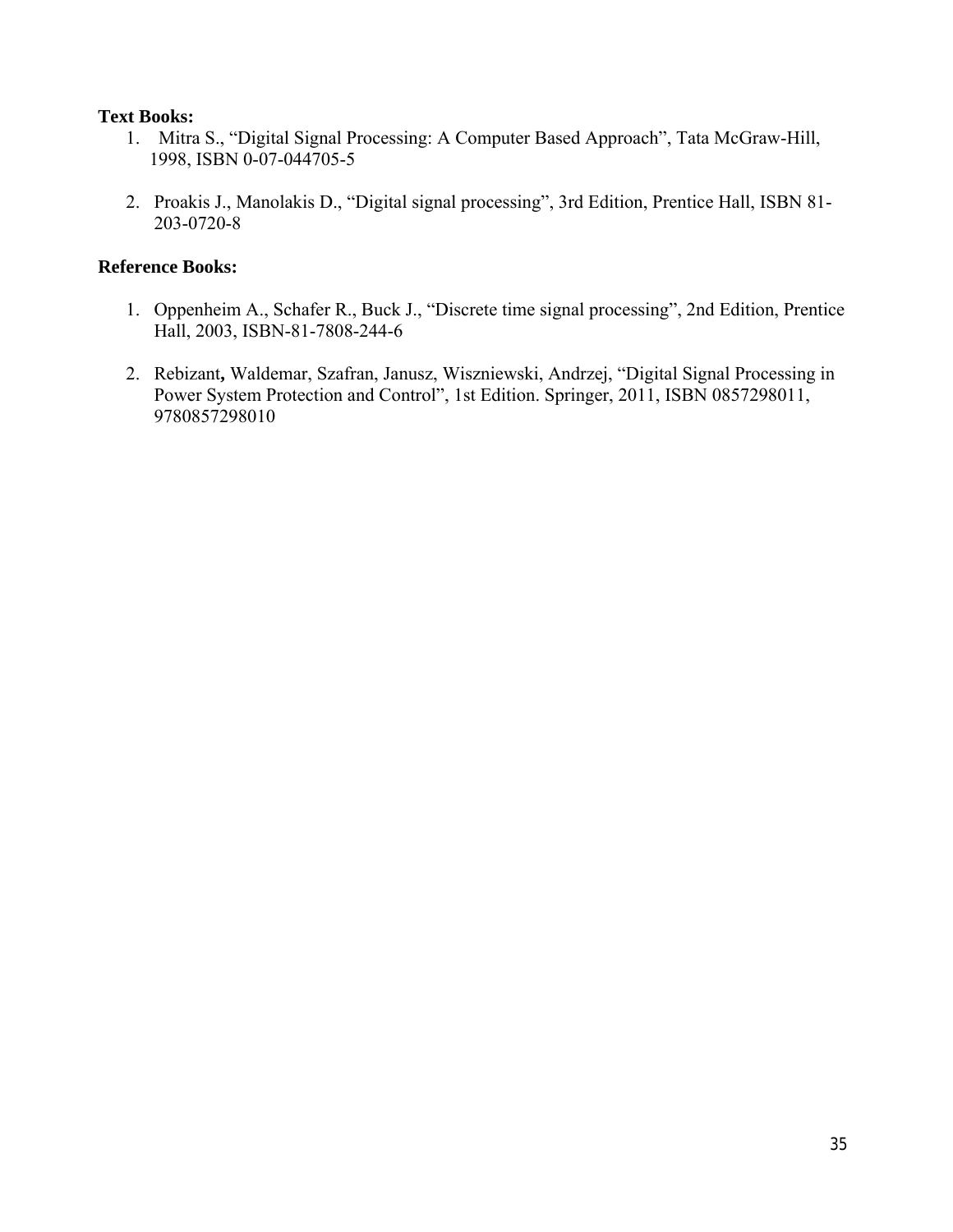### **503210 M1(iii) : ADVANCED CONTROL THEORY**

**Teaching Scheme Examination Scheme**

Lectures: 4 Hrs./Week In-Semester Examination : 25 Marks Credits: 4 End Semester Examination:50 Marks

#### **Unit 1**

Review of classical and modern control concepts: PID control and tuning approaches, State space method, analysis and design of control system in state space, pole placement, state observer, design of control system with Luenberger observer.(6 Hrs)

#### **Unit 2**

#### **Optimal control:**

Parameter optimization and optimal control problems, quadratic performance index, analysis and design of finite and infinite time Linear Quadratic Regulators, Introduction to Linear Quadratic Gaussian approach. (8 Hrs) (8 Hrs)

#### **Unit 3**

#### **Robust Control:**

Concept of robust control, description and categorization of system uncertainities. System and signal norms, small gain theorem, robust stability, design of robust control, Introduction to  $H-\infty$ control. (8Hrs)

#### **Unit 4**

#### **Nonlinear Control:**

Nonlinear Systems and Equilibrium Points , Concepts of Stability, Linearization, Stability analysis of nonlinear systems, Feedback Linearization, Input-output linearization, Input-State Linearization.

(8 Hrs)

#### **Unit 5**

#### **Sliding mode control**

Notion of variable structure system and variable structure control, Introduction to sliding mode control, features of sliding mode control, sliding mode control design, concept of sliding surface, control design using reaching laws, stability analysis. (8 Hrs)

#### **Unit 6**

#### **Applications to power system/power electronics:**

Transfer functions of various power electronic devices like converters (switching model, averaging model), Applications of control theory for control of converters, renewable systems, distribution generation, power quality devices. (10 Hrs)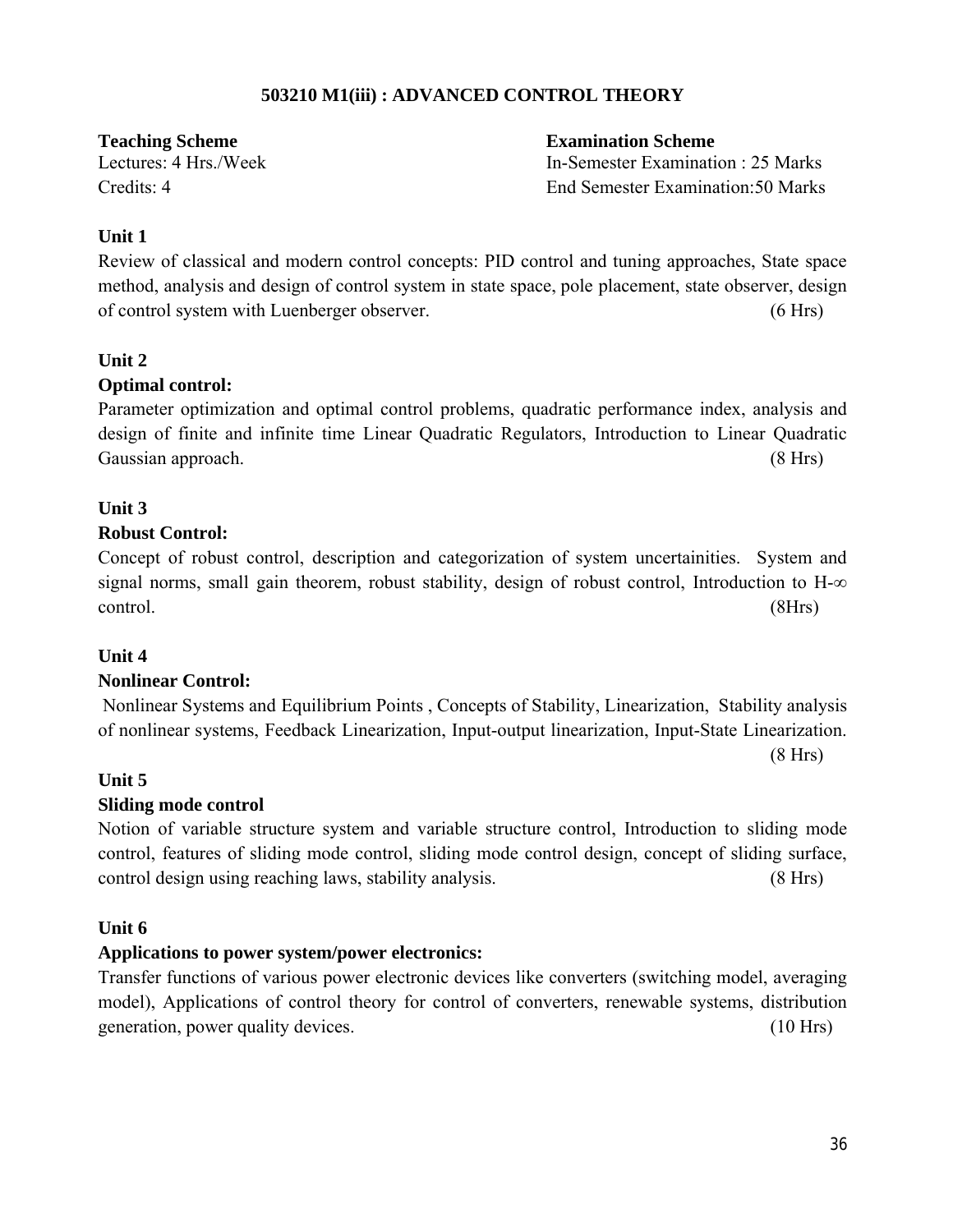### **Text Books:**

- 1. 'Modern Control Engineering'- Katsuhiko Ogata, Prentice Hall India, 5<sup>th</sup> edition 2010.
- 2. 'Applied Non Linear Control', Jean-Jacques E. Slotine, Prentice Hall Englewood Cliffs, New Jersey.
- 3. 'Non-linear Systems', by Hassan Khalil, Prentice Hall.

# **Reference Books:**

- 1. 'Control of Power Inverters in Renewable Energy and Smart Grid Integration', Qing-Chang Zhong, Tomas Hornik, Wiley Publication, 2013
- 2. 'Sliding-mode Control: Theory and applications' by Sarah K. Spurgeon, Taylor & Francis, 1998
- 3. 'Digital Control and State Variable Methods' by M. Gopal, Tata-McGraw-Hill Publishing Company Limited
- 4. 'Optimal Control: Linear Quadratic Methods' Brian D. O. Anderson, John Barratt Moore, Dover Publications, 2007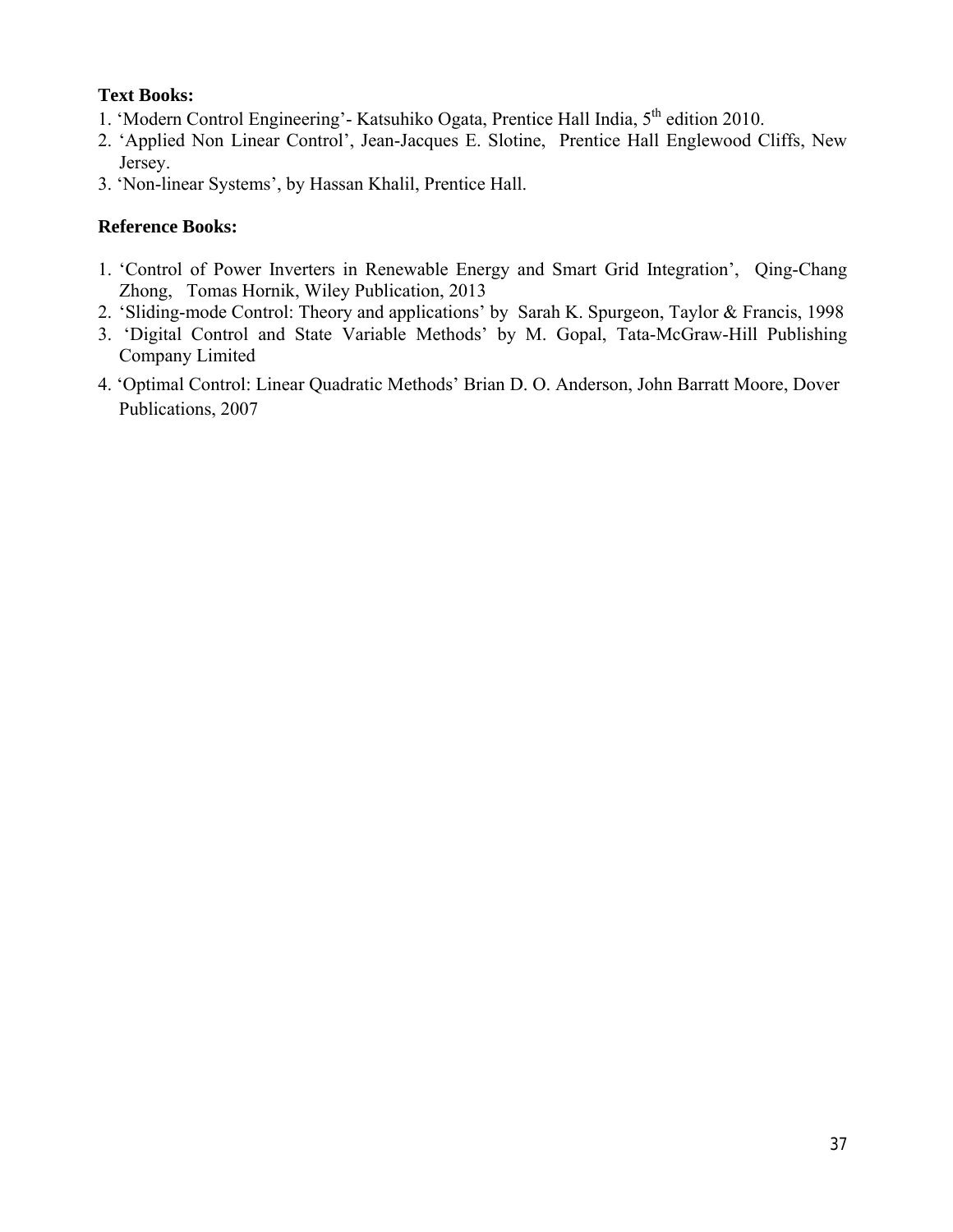#### **503210 M2(i) : ELECTRIC VEHICLES**

Credit: 1

**Teaching Scheme Examination Scheme** Lectures: 1 Hr/Week In-Semester Examination : 25 Marks

#### **Unit 1**

History and development of on-road Electric Vehicles (EV). Different configurations of hybrid EVs with block diagram representation, merits & demerits of different configurations in view of vehicle efficiency and energy storage system. [7 Hrs]

#### **Unit 2**

Energy storage systems – Basics of EV batteries, specifications, power density, Energy density, Charging & Discharging cycle and recommended methodologies for charging. Recommended drives for EV and converter topology used in EVs. [7 Hrs]

#### **Reference books :**

1. Ron Hodkinson & John Fenton, Light Weight Electric/ Hybrid Vehicle design, Butterworth Publications, Heinemann

- 2. H. A. Kiehne, Battery Technology Handbook, MARCEDLE KKEIRN,C
- 3. Sandeep Dhameja , Electric vehicle battery systems , Butterworth–Heinemann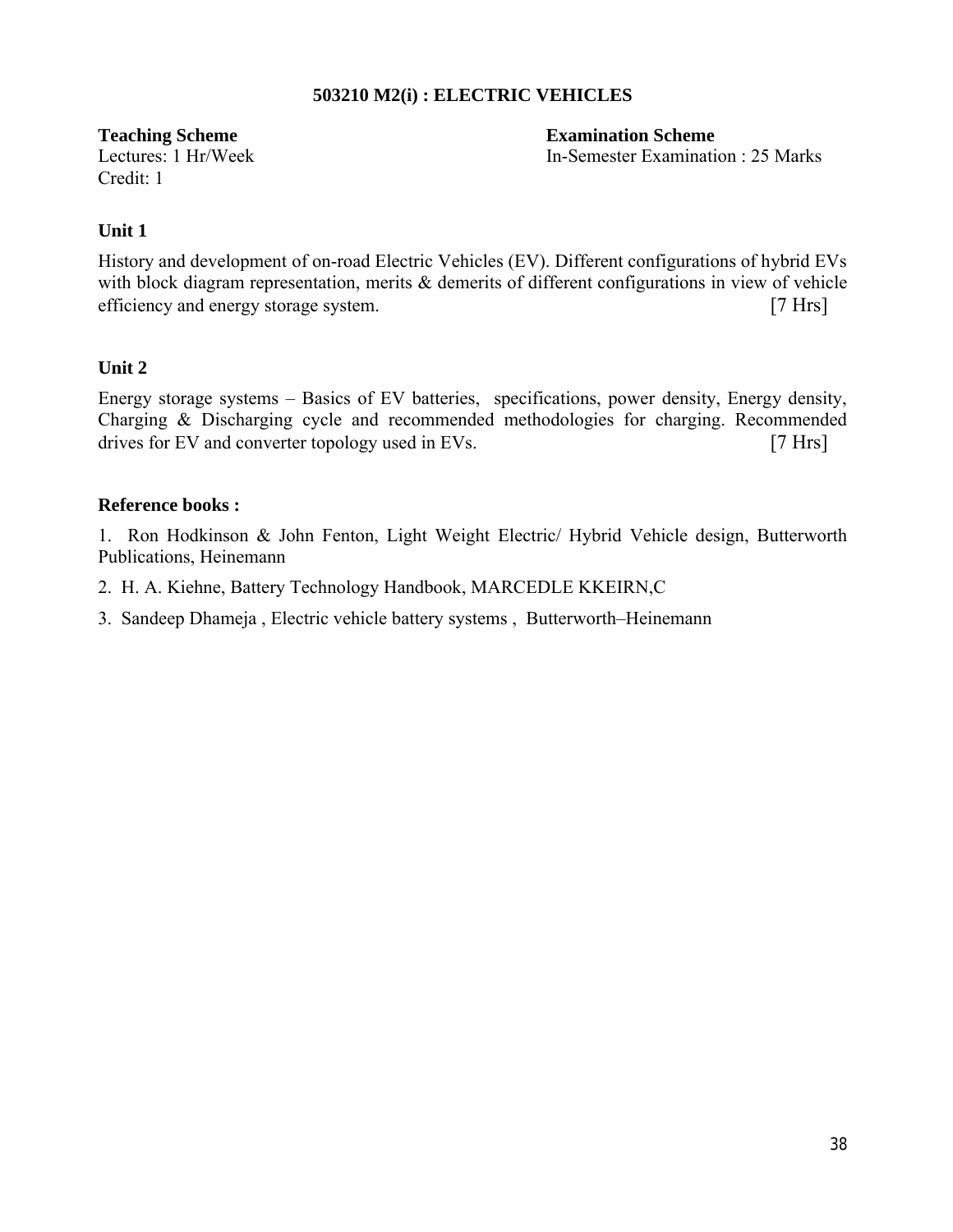#### **503210 M2(ii) : FUNDAMENTALS OF CYBER SECURITY**

Credit : 1

**Teaching Scheme Examination Scheme** 

Lectures: 1 Hr/Week In-Semester Examination : 25 Marks

#### **Unit 1:**

#### **Introduction cyber security**

Ethics and Law, What is a Cyber Crime / Social Theories, Computer Security: Then and Now, Computer System Security / Access Controls, Intrusion Detection: An Overview, Malicious Software Use and Detection **contained 14** Hrs **Security principles, threats and attack techniques:** Introduction to security, Information security, Security triad: Confidential, Integrity, Availability, Focus of control, Security threats and attacks, Security management **[2 Hrs**] **Authentication and access control:** Identification, Authentication, Authentication by passwords, Protecting passwords, Access control structures, Types of access control **[**2 Hrs**]**

#### **Unit 2:**

**Lattice and reference monitors:** Security levels and categories, Lattice diagram, Reference monitors, Security kernel, Hardware security features, protecting memory **[**2 Hrs**] Security models:** Bell-LaPadula, Biba, Non-deducibility, Non-interference, Other models **[**2 Hrs**] Cryptography:** Cryptographic mechanisms, Digital signatures, Encryption, Certificates

**[**2 Hrs**]**

#### **Reference Books:**

1.Dieter Gollmann, "Computer Security*",* 2nd ed., John Wiley & Sons, 2006 ISBN: 0-470-86293-9 2. Rick Lehtinen and G.T. Gangemi, "Computer Security Basics", O'Reilly Media, Inc., 2<sup>nd</sup> 2006 ISBN: 10: 0596006691

#### **WEBSITES:**

- 1) www.cert.org
- 2) www.microsoft.com/security/
- 3) www.sans.org
- 4) www.us.cert.gov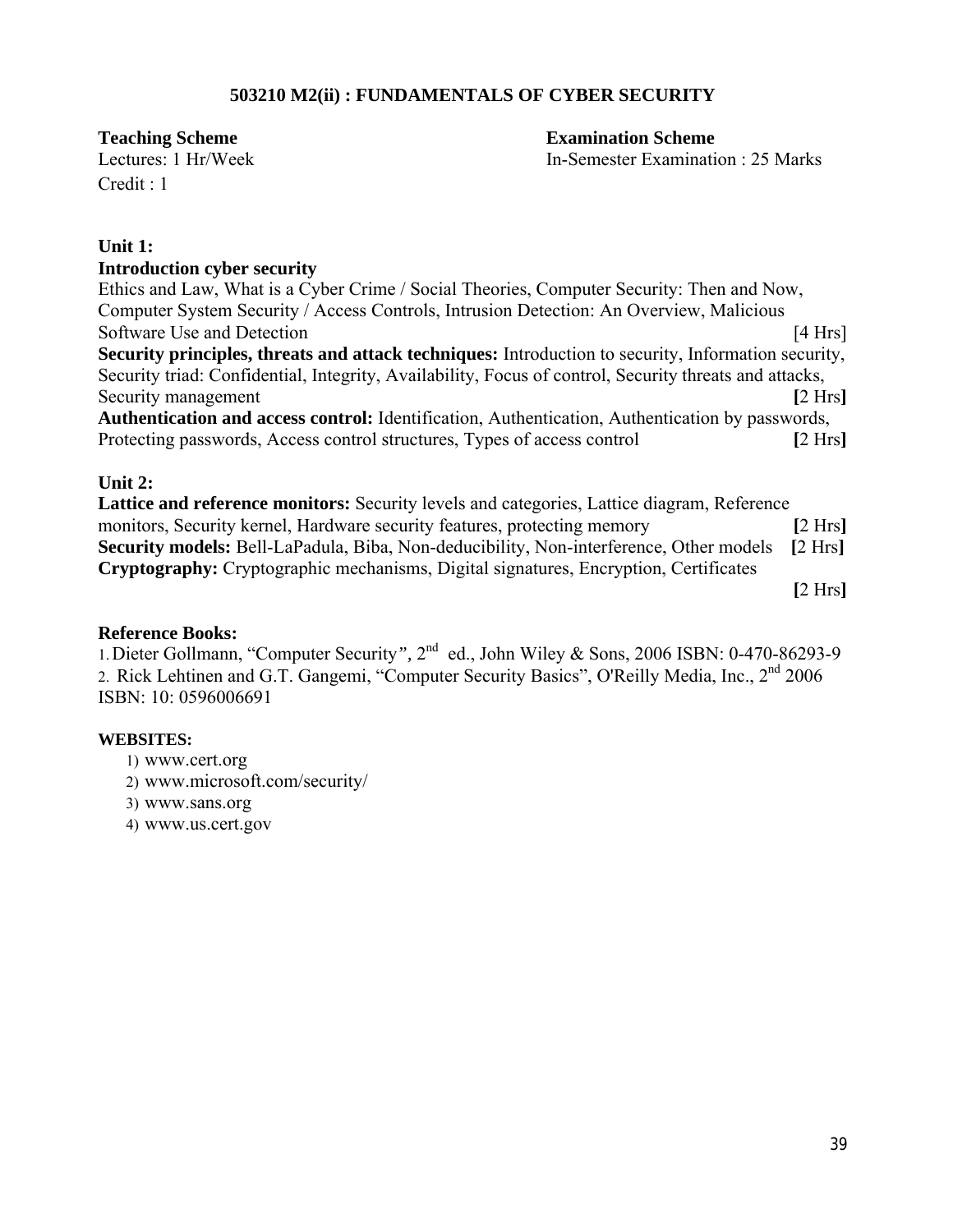#### **503210 M2 (iii) : DISASTER MANAGEMENT**

Credit: 1

**Teaching Scheme Examination Scheme** Lectures: 1 Hr/Week In-Semester Examination : 25 Marks

#### **Unit 1 Disaster, Hazards and Vulnerability**

Concept of disaster, different approaches, concept of risk, levels of disasters Disaster phenomena and events, Natural and man-made hazards; response time, frequency and forewarning levels of different hazards, Characteristics and damage potential of natural hazards; hazard assessment , dimensions of vulnerability factors; vulnerability assessment, Vulnerability and disaster risk, Vulnerabilities to flood and earthquake hazards. [7 Hrs]

#### **Unit 2 Disaster management mechanism and Planning**

Concepts of risk management and crisis management, Disaster management cycle Response and Recovery , Development, Prevention, Mitigation and Preparedness Planning for relief, Strategies for disaster management planning , Steps for formulating a disaster risk reduction plan, Disaster management Act and Policy in India, Organizational structure for disaster management in India, Preparation of state and district disaster management plans. [7Hrs]

#### **Students shall submit a detailed case study report on any disaster, prevention and preparedness.**

#### **Text books:**

1. Alexander, D. Natural Disasters, ULC press Ltd, London, 1993.

2. Carter. W. N., Disaster Management: A Disaster Management Handbook, Asian Development Bank, Bangkok, 1991.

3. Chakrabarty U. K., Industrial Disaster Management and Emergency Response, Asian Books Pvt. Ltd., New Delhi 2007.

4. Disaster Management, Lotus Publications Pvt. Ltd.

#### **Reference Books:**

1. Manual on Natural Disaster Management in India, NCDM, New Delhi, 2001.

2. Disaster Management in India, Ministry of Home Affairs, Government of India, New Delhi, 2011.

3. National Policy on Disaster Management, NDMA, New Delhi, 2009.

4. Disaster Management Act. (2005), Ministry of Home Affairs, Government of India, New Delhi, 2005.

5. http://nidm.gov.in/ - National Institute of Disaster Management (NIDM) (Ministry of Home Affairs, Govt. of India) website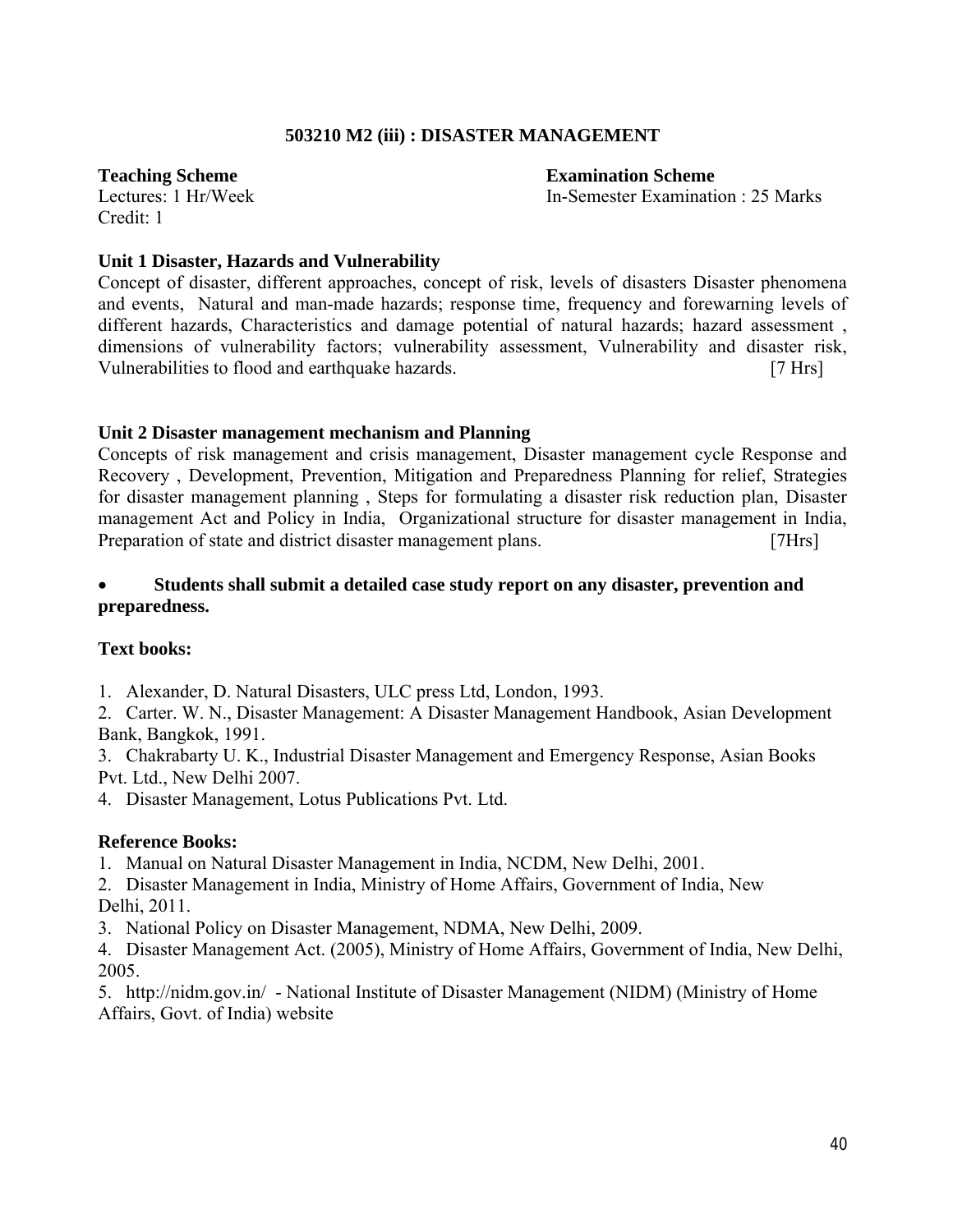# **503210 M2 (iv) : COMMUNICATION PROTOCOLS IN SCADA SYSTEM**

**Teaching Scheme Examination Scheme**

Credit: 1

# **Unit 1**

**SCADA Systems:** Introduction and definitions of SCADA

**Basic SCADA system Architecture:** Human Machine Interface, Master Terminal Unit, Remote Terminal Unit Communications for SCADA systems, Configuration of SCADA systems, SCADA system applications, SCADA systems in operation and control of interconnected power systems, Functions of SCADA systems, Common features of SCADA systems Automatic substation control, SCADA configuration, Energy management system, system operating states, system security, State estimation.

#### **Unit 2**

**Communication in power systems:** Inductive coordination, Voice communication, carrier systems, Power line carrier systems, Microwave systems, co axial cable and optical fiber system, two way mobile radio systems.

**The Evolution of SCADA Protocols:** Overview of Open systems interconnection (OSI) Model, Functions of OSI Model Layers, OSI Protocols, Functions of Transmission control protocol / Internet protocol (TCP/IP) Layers, TCP/IP protocol, MODBUS model, DNP3 protocol, IEC61850 layered architecture, Control area network, Control and Information Protocol (CIP), DeviceNet, Control Net, EtherNet/IP, Flexible Function Block process (FFB), Process Field bus (Profibus), The Security Implications of the SCADA protocols.

**Text Books:**

- 1. Ronald L. Krutz, "Securing SCADA System", Wiley Publication.
- 2. Sunil S. Rao, "Switchgear and Protections", Khanna Publication.
- 3. Robert Miller, James Malinowski "Power System Operation", Mc Graw-Hill, Inc.

# **Reference Books:**

- 1. Gordan Clark, Deem Reynders, "Practical Modem SCADA Protocols"
- 2. Stuart A Boyer, "SCADA supervisory control and data acquisition" International Society of Automation, North Carolina, 4th Edition.

Lectures: 1 Hr/Week In-Semester Examination : 25 Marks

[7 Hrs]

[7 Hrs]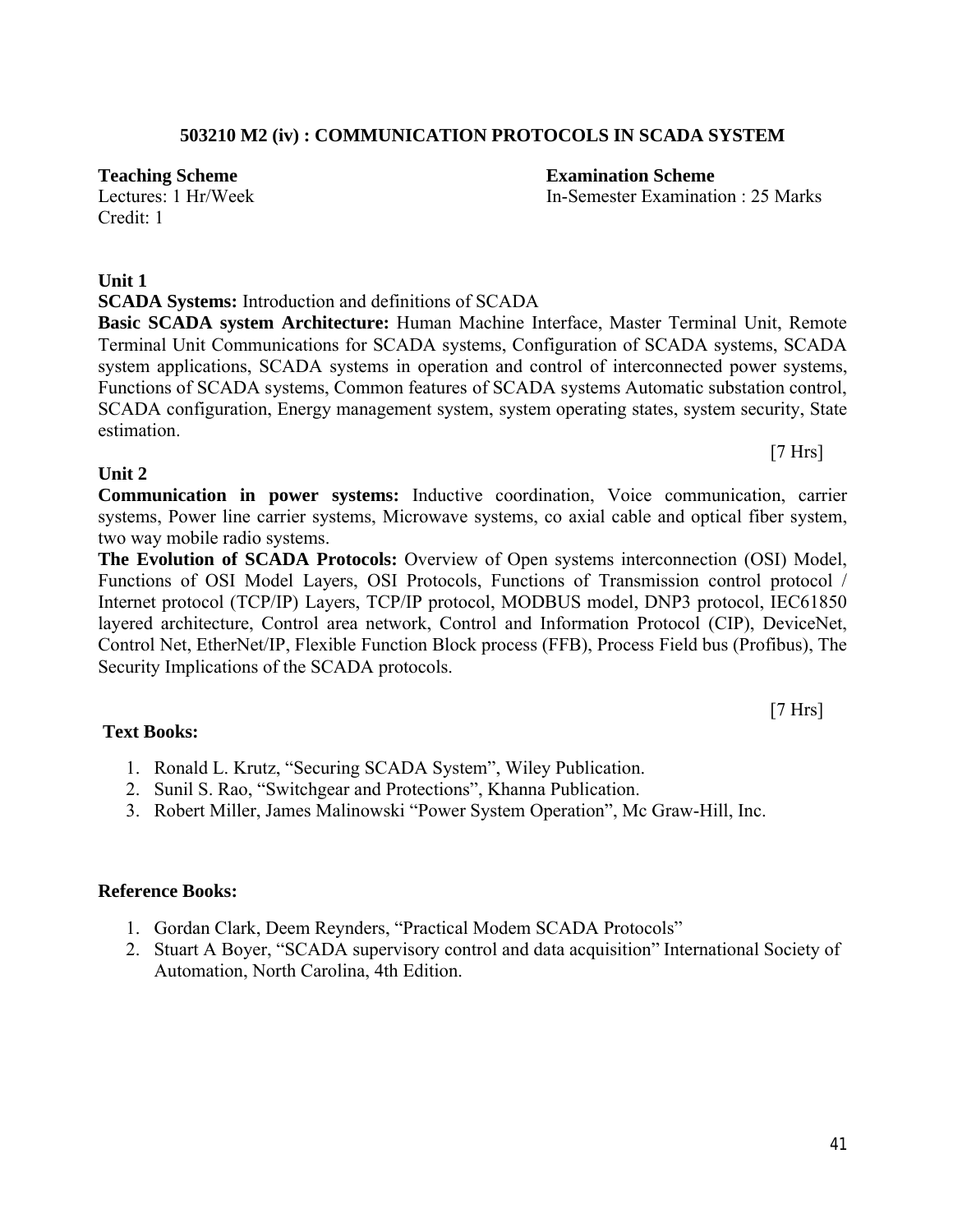#### **503211: LAB PRACTICE- II**

**Teaching Scheme Examination Scheme** 4 Hrs / Week Term Work: 50Marks Credits : 04 Oral Exam.: 50 Marks

A minimum of eight experiments should be performed under Lab Practice – II. Out of which minimum six experiments should be from the list below. Minimum six experiments should be based on compulsory subjects. A list of experiments that may be performed under various subjects of semester -II is given below as a guideline:

#### **503207: POWER SYSTEM DYNAMICS**

- 1. Analysis of steady state stability for single machine system.
- 2. Analysis of transient stability using point by point method.
- 3. Analysis of dynamics of synchronous machine connected to infinite bus using swing curve.
- 4. Small signal analysis of single machine.
- 5. Analysis of Power System stabilizer.

#### **503209: HVDC AND FLEXIBLE AC TRANSMISSION**

- 1. Simulation of HVDC system by using hardware /software.
- 2. Simulation of SVC
- 3.Hardware / software Simulation of TCR.
- 4. Simulation of STATCOM
- 5. Study of operation of Unified Power Flow Controller.

#### **503210 M1 (i) (Elective II): EHV AC TRANSMISSION**

1. Simulation of Series and Shunt compensation of EHV Transmission line.

#### **503210 M1 (ii) (Elective – II): DIGITAL SIGNAL PROCESSING**

- 1. Frequency response of a discrete system.
- 2. FIR filter design using windows technique.
- 3. Bufferworth IIR filter design.
- 4. Chebyshev IIR filter design.

#### **503210 M1 (iii) (Elective – II): ADVANCED CONTROL THEORY**

- 1. Design and simulation of finite time Linear Quadratic Regulator (LQR).
- 2. Design and simulation of sliding mode control for double integrating system.
- 3. Design and simulation of  $H$ - $\infty$  controller.
- 4. Analysis of closed loop control of converter based system.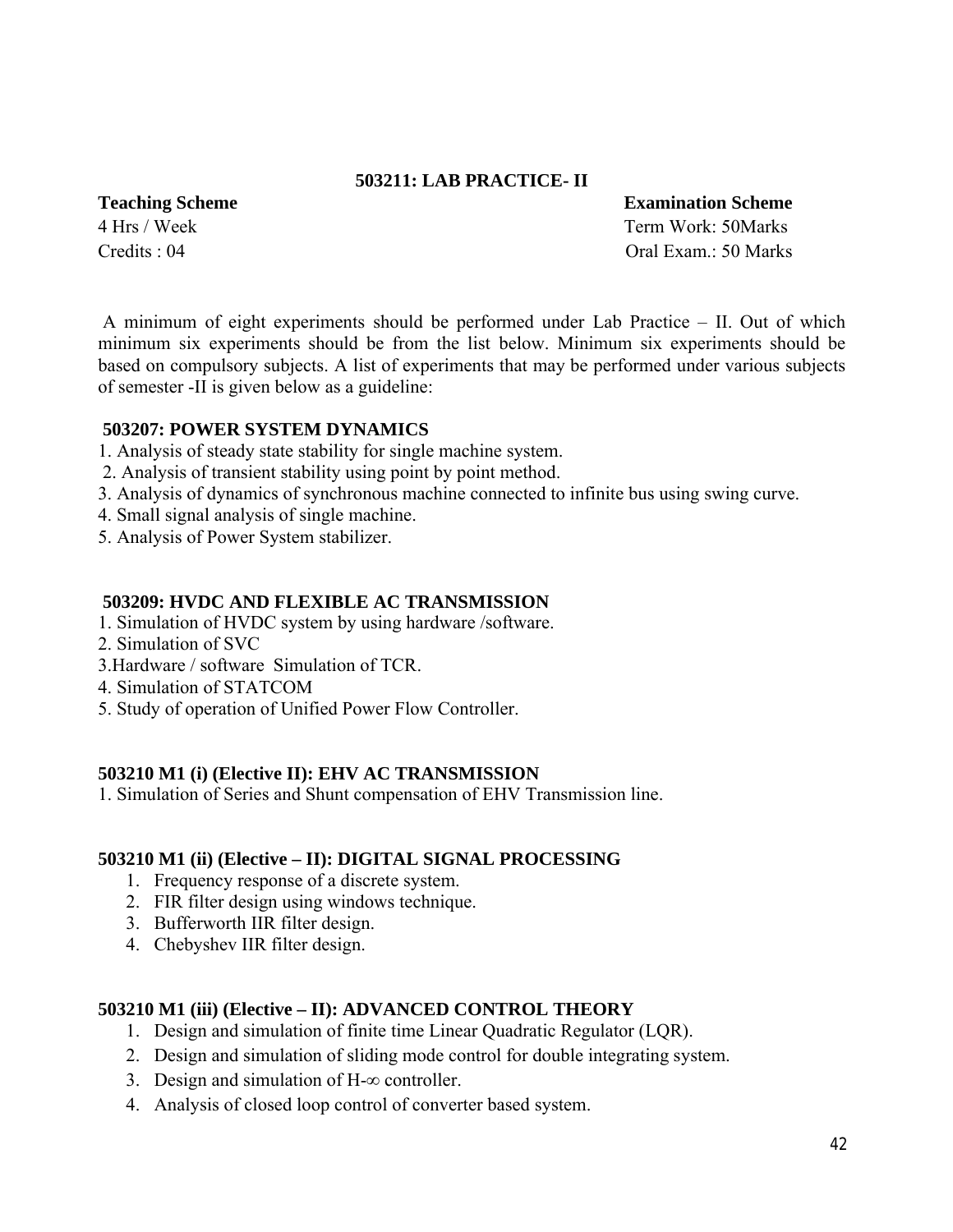#### **503212 : SEMINAR – I**

# 4 Hrs/Week Term Work: 50 Marks

**Teaching Scheme Examination Scheme**

Credits: 4 Oral/Presentation : 50Marks

Seminar I Shall be on state of the art topic of student's own choice based on relevant specialization approved by an authority. The student shall submit the duly certified seminar report in standard format, for satisfactory completion of the work by the concerned Guide and head of the department/institute.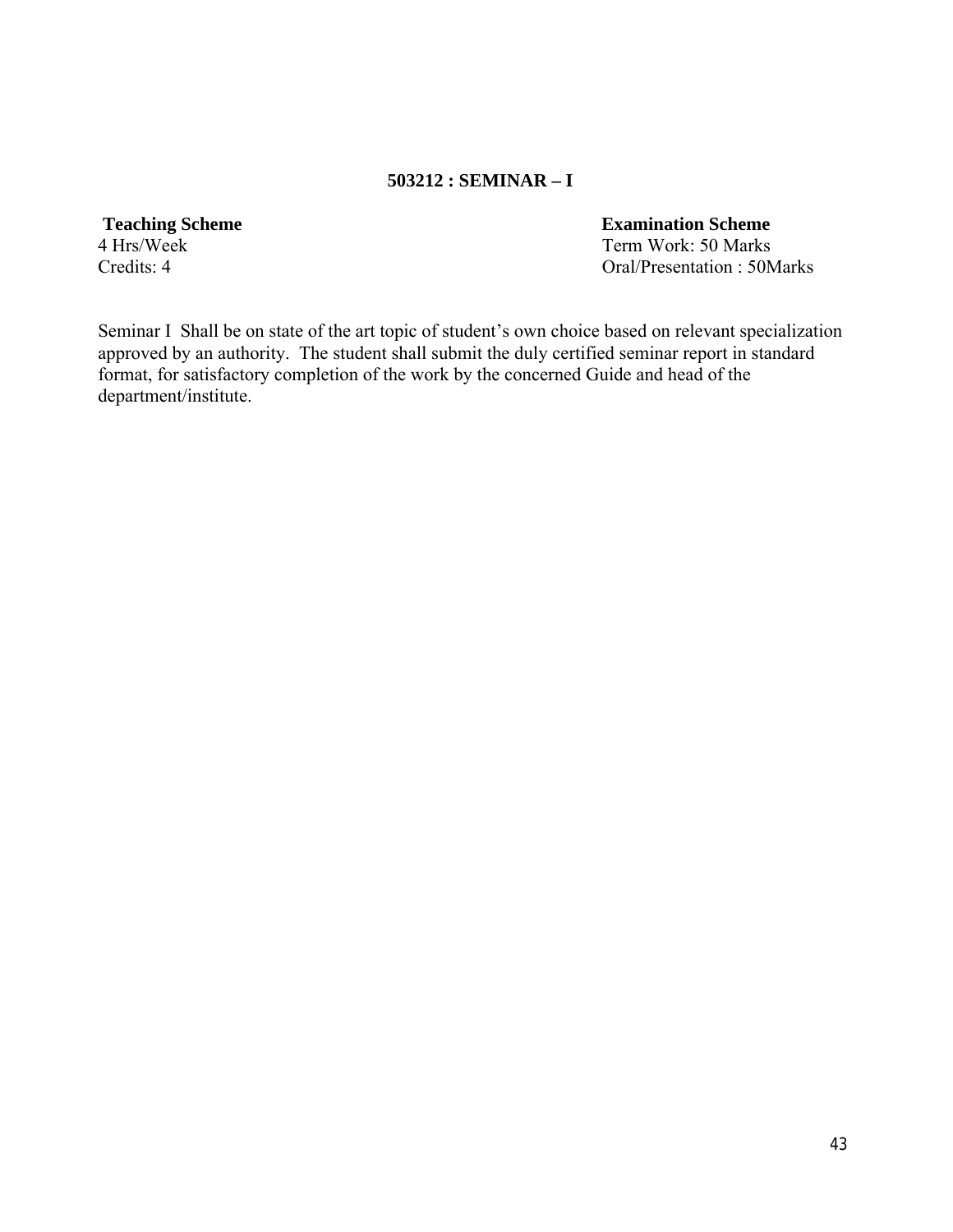# **603201: ADVANCED POWER SYSTEM PROTECTION**

# **Teaching Scheme Examination Scheme**

Lectures: 4 Hours / Week In Semester Assessment: 50

# **Unit 1 Numerical Protection**

Introduction, block diagram of numerical relay, sampling theorem, correlation with a reference wave, least error squared (LES) technique, digital filtering, and numerical over- current protection. Vector surge and df/dt digital relays.

**Unit 2 Digital Protection of Transmission line** Introduction, Protection scheme of transmission line, distance relays, traveling wave relays, digital protection scheme based upon fundamental signal, hardware design, software design, digital protection of EHV/UHV transmission line based upon traveling wave phenomenon, new relaying scheme using amplitude comparison.

**Unit 3 Digital protection of Synchronous generator** Introduction, faults in synchronous generator, protection schemes for synchronous generator, digital protection of synchronous generator.

# **Unit 4 Digital Protection of Power Transformer**

Introduction, faults in a transformer, schemes used for transformer protection, digital protection of transformer

[8 Hrs] **Unit 5 Distance and over current relay setting and co-ordination**  Directional instantaneous IDMT over current relay, directional multi-zone instantaneous relay,

distance relay setting, co-ordination of distance relays, co-ordination of over current relays, computer graphics display, man-machine interface subsystem, integrated operation of national power system, application of computer graphics.

# **Unit 6 Short circuit studies in designing relaying scheme**

# Types of faults, assumptions, development of algorithm for S.C. studies, PC based integrated software for S.C. studies, transformation to component quantities, S.C. studies of multiphase systems. Ultra high speed protective relays for high voltage long transmission line.

[8 Hrs]

# **Text Books:**

1. Digital Protection - L. P. Singh, (New Age International (P) Limited Publishers, New Delhi, 2nd Edition)

2. Transmission Network Protection - Paithankar (Marcel & Dekker, New York)

Credits: 4 End Semester Assessment: 50

[8 Hrs]

[8 Hrs]

[ 8 Hrs]

 $[8 Hrs]$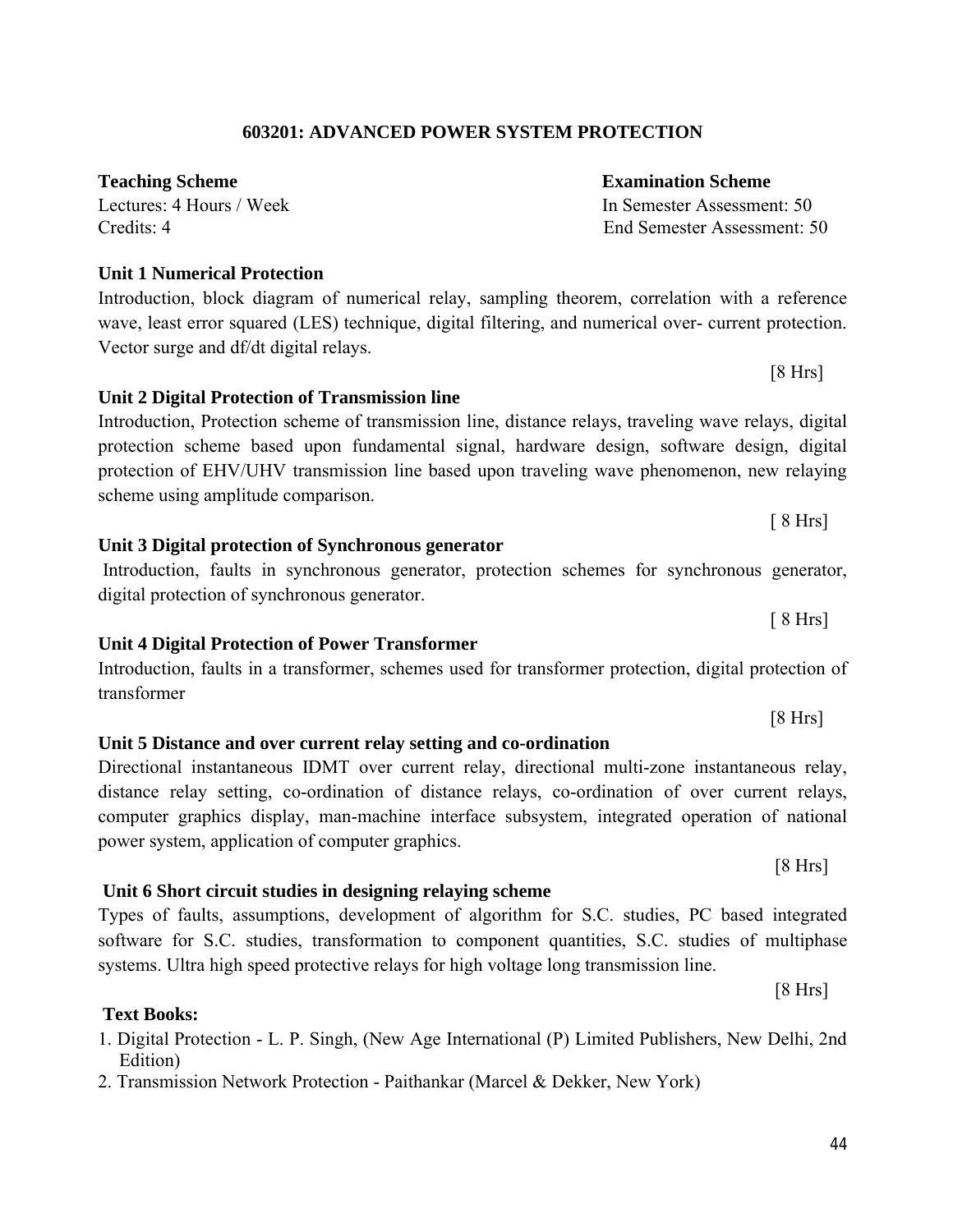#### **Reference Books:**

1. Fundamentals of Power System Protection Paithankar & Bhide (Prentice Hall of India Pvt. Ltd., New Delhi)

- 2. Protective Relaying for Power System II Stanley Horowitz (IEEE press, New York)
- 3. Digital Relay / Numerical relays T.S.M. Rao, Tata Mc Graw Hill, New Delhi
- 4. Anderson- Power System Protection IEEE Press
- 5. Digital Protection IEE Monograph, John and Salman, Peter Teregruins Publishers, London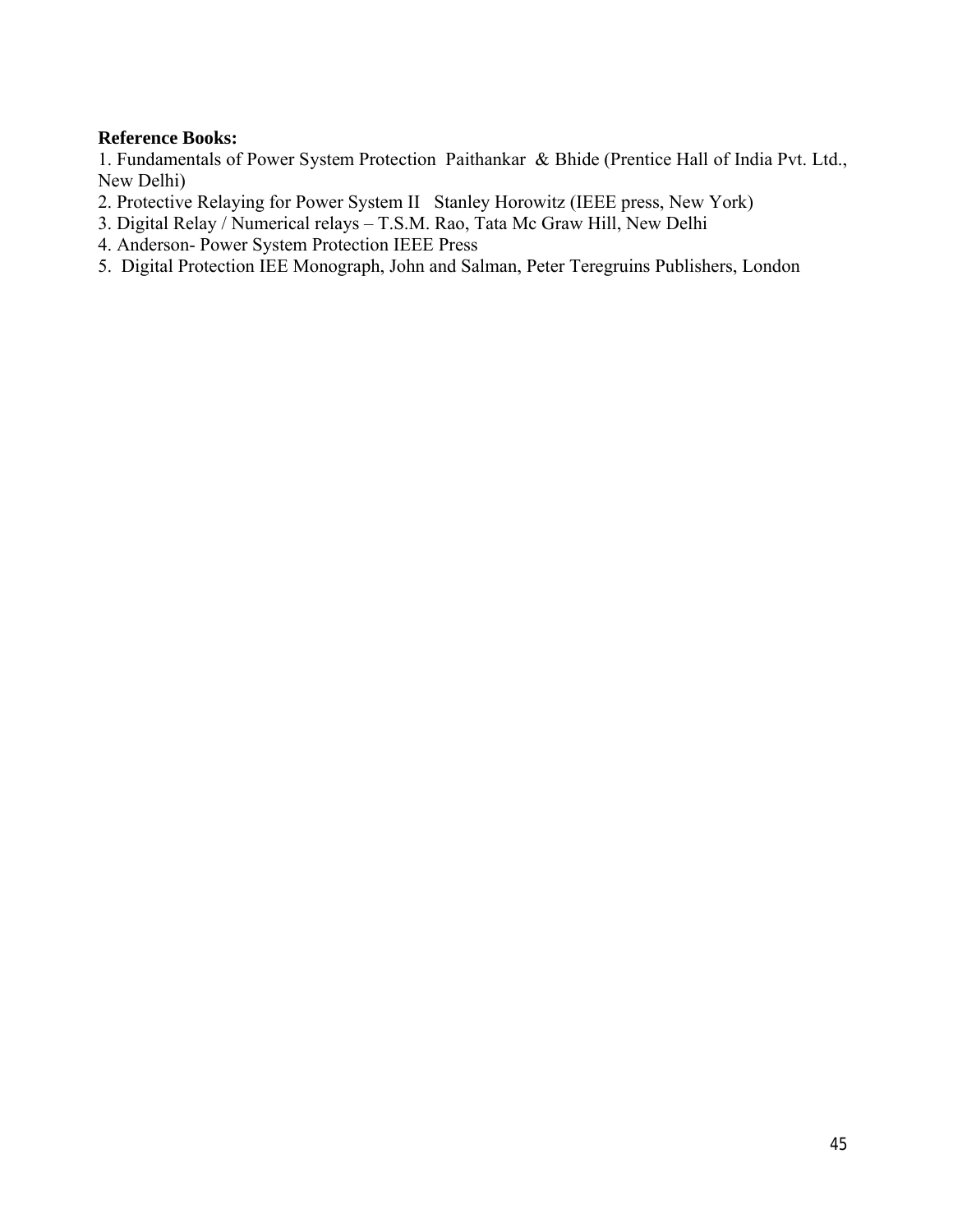# **603202: POWER QUALITY ASSESSMENT AND MITIGATION**

# **Unit 1 : Introduction**

Importance of power quality, terms and definitions of power quality as per IEEE std. 1159. such as transients, short and long duration voltage variations, interruptions, short and long voltage fluctuations, imbalance, flickers and transients. Symptoms of poor power quality. Definitions and terminology of grounding. Purpose of groundings. Good grounding practices and problems due to poor grounding.  $[6 Hrs]$ 

**Unit 2 : Flickers & transient voltages** 

RMS voltage variations in power system and voltage regulation per unit system, complex power. Principles of voltage regulation. Basic power flow and voltage drop. Various devices used for voltage regulation and impact of reactive power management. Various causes of voltage flicker and their effects. Short term and long term flickers. Various means to reduce flickers. Transient over voltages, sources, impulsive transients, switching transients, Effect of surge impedance and line termination, control of transient voltages.

# **Unit 3 : Voltage sag, swells and interruptions**

Definitions of voltage sag and interruptions. Voltage sags versus interruptions. Economic impact of voltage sag. Major causes and consequences of voltage sags. Voltage sag characteristics. Voltage sag assessment. Influence of fault location and fault level on voltage sag. Areas of vulnerability. Assessment of equipment sensitivity to voltage sags. Voltage sag limits for computer equipment, CBEMA, ITIC, SEMI F 42 curves. Representation of the results of voltage sags analysis. Voltage sag indices. Mitigation measures for voltage sags, such as UPS, DVR, SMEs, CVT etc., utility solutions and end user solutions.

# **Unit 4 : Waveform Distortion**

Definition of harmonics, inter-harmonics, sub-harmonics. Causes and effect of harmonics. Voltage versus current distortion. Overview of fourier analysis. Harmonic indices and other indices for assessing impacts of harmonics. A.C. quantities under non-sinusoidal conditions. Triplen harmonics, characteristics and non characteristics harmonics. Harmonics resonances - series and parallel resonances. Consequences of harmonic resonance. Principles for controlling harmonics. Reducing harmonic currents in loads. K-rated transformer. Harmonic study procedure. Computer tools for harmonic analysis. Locating sources of harmonics. Modifying the system frequency response. Harmonic filtering, passive and active filters. IEEE Harmonic standard 519-1992.

[10 Hrs]

# **Unit 5 : Power quality monitoring**

Need of power quality monitoring and approaches followed in power quality monitoring. Power

**Teaching Scheme Examination Scheme**  Lectures: 4 Hours / Week In Semester Assessment: 50 Credits : 4 End Semester Assessment : 50

 $[8 Hrs]$ 

[8 Hrs]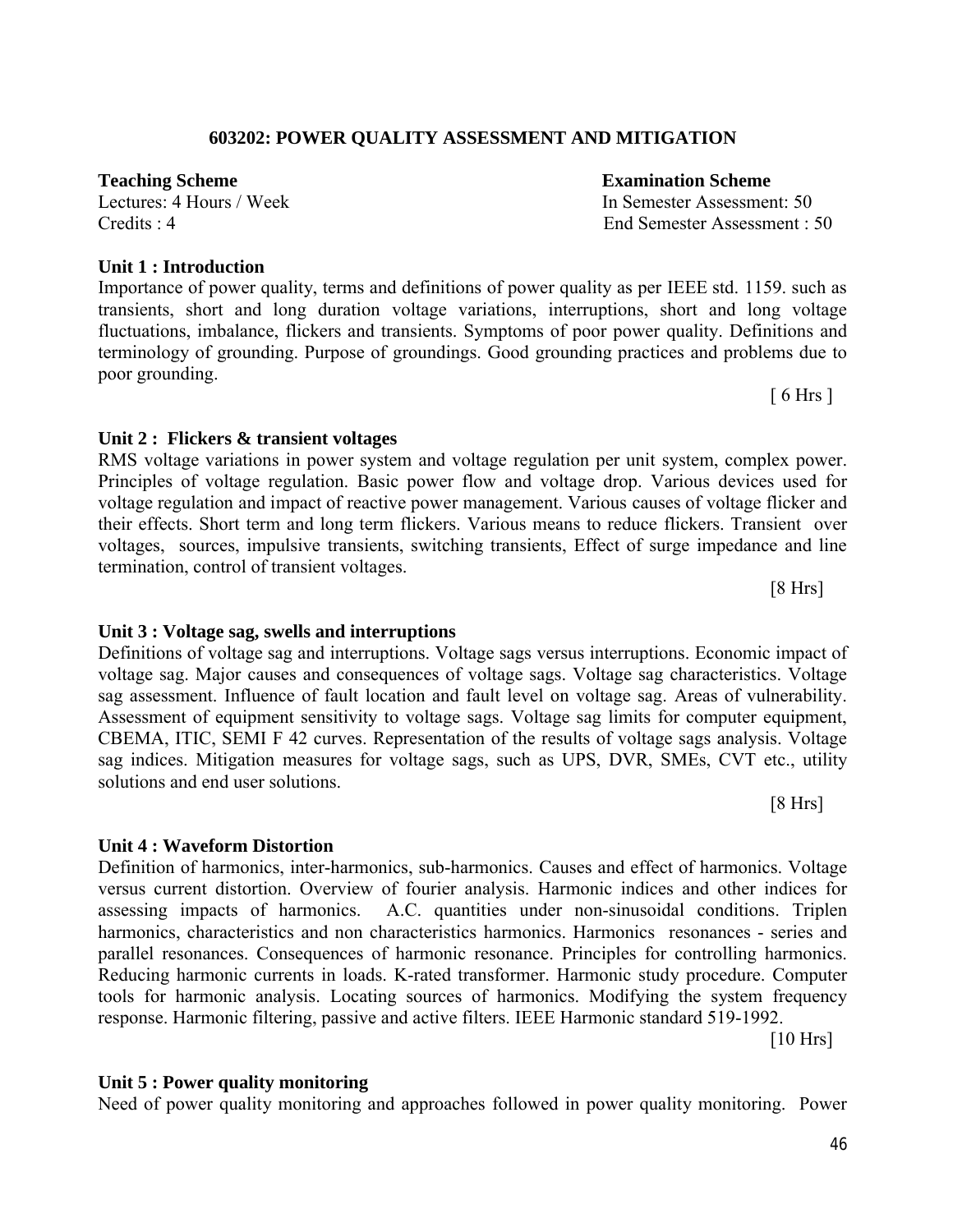quality monitoring objectives and requirements. Initial site survey. Power quality instrumentation. Selection of power quality monitors, selection of monitoring location and period. System wide and discrete power quality monitoring. Setting thresholds on monitors, data collection and analysis. Selection of transducers. Harmonic monitoring , Transient monitoring, event recording and flicker monitoring.

[8 Hrs]

#### **Unit 6 : Power Quality Assessment & Mitigation**

Power Quality assessment, Power quality indices and standards for assessment disturbances, waveform distortion, voltage and current unbalances. Power assessment under waveform distortion conditions. Power quality state estimation, State variable model, observability analysis, capabilities of harmonic state estimation. Test systems. Mitigation techniques at different environments.

[8 Hrs]

### **Text Books :**

- 1. Understanding power quality problems, voltage sag and interruptions M. H. J. Bollen IEEE press, 2000, series on power engineering.
- 2. Electrical power system quality Pogei C. Dugan, Mark F. McGranghan, Surya santoso, H. Wayne Beaty, second edition, McGraw Hill Pub.

#### **Reference Books:**

1. Power system quality assessment - J. Arrillaga, M.R. Watson, S. Chan, John Wiley and sons.

2. Electric Power Quality - G. T. Heydt. Stars in a circle Publications.

3. Power system harmonics: Computer modeling and analysis- Enriques Acha, Manuel Madrigal, John Wiley and sons Ltd.

4. Power System Harmonics – J. Arrillaga & N. Watson, John Wiley and sons.

5. IEEE STD 519-1992/ IEEE std 1159 IEEE recommended practices and requirements for harmonics control in electrical power system.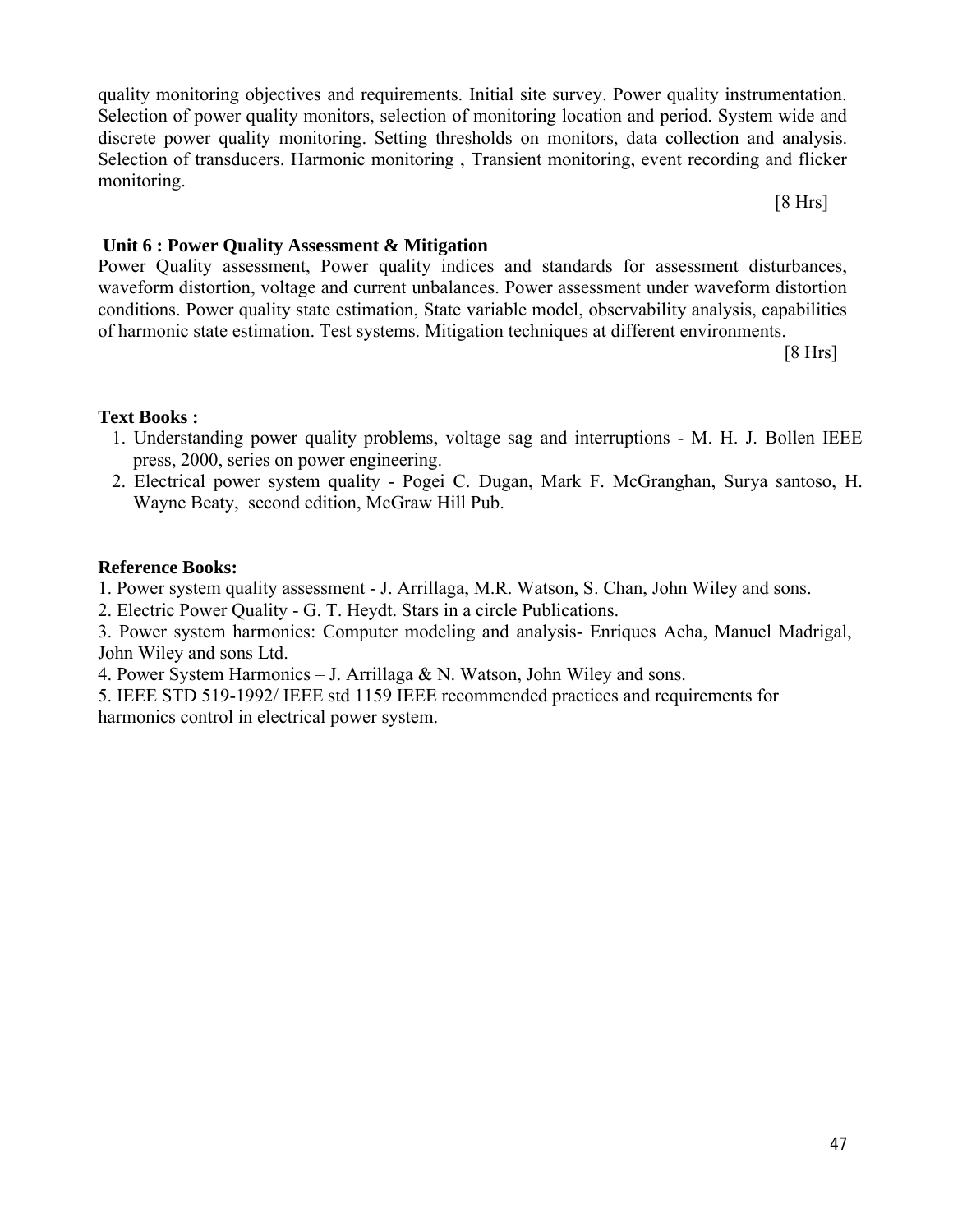# **603203: (ELECTIVE - III)**

| <b>CODE</b> | <b>TEACHING</b><br><b>SCHEME</b> | <b>EXAMINATION SCHEME</b> |                                             |    |                               |              |                |
|-------------|----------------------------------|---------------------------|---------------------------------------------|----|-------------------------------|--------------|----------------|
|             | Lect/week                        | Paper                     |                                             |    |                               |              | <b>CREDITS</b> |
| 603203      |                                  | In semester<br>Assessment | End<br><b>Semester</b><br><b>Assessment</b> | TW | Oral /<br><b>Presentation</b> | <b>Total</b> |                |
|             | 5                                | 50                        | 50                                          | ٠  |                               | 100          | 5              |

| Code No.       | <b>Modules of 4 credit</b><br>(Select any one) | Code No.       | <b>Modules of 1 credit (Select</b> )<br>any one) |  |  |
|----------------|------------------------------------------------|----------------|--------------------------------------------------|--|--|
| 603203 M1(i)   | ANN and its applications<br>in power system    | 603203 M2(i)   | Artificial Intelligent tools                     |  |  |
| 603203 M1(ii)  | Renewable Energy                               | 603203 M2(ii)  | Intelligent Sensors and<br>instrumentation       |  |  |
| 603203 M1(iii) | Advance Processors and<br>Applications         | 603203 M3(iii) | Human Rights                                     |  |  |
|                |                                                | 603203 M3(iv)  | Green building design                            |  |  |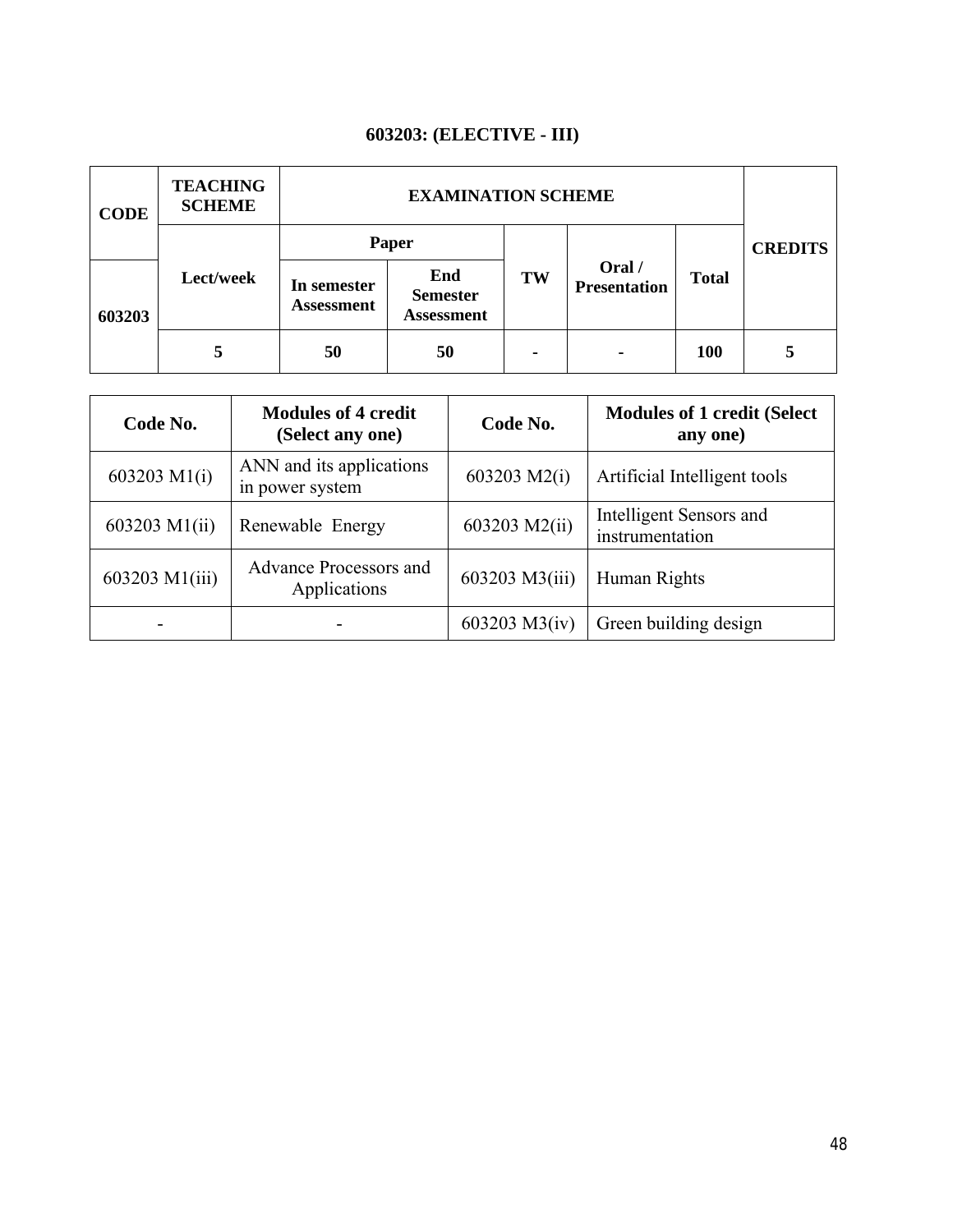#### **603203 M1(i) : ARTIFICIAL NEURAL NETWORK AND ITS APPLICATIONS IN POWER SYSTEMS**

#### **Teaching Scheme Examination Scheme**

Lectures: 4 Hrs./Week In-Semester Examination : 25 Marks Credits : 4 End Semester Examination:50 Marks

#### **Unit 1:**

#### **Basics of Artificial Neural Network:**

Biological neurons: Function of single biological neuron, function of artificial neuron, Basic terminology related to artificial neuron. Characteristics of ANN, Typical applications of ANN such as classification, pattern recognition, forecasting Properties, strength of NN [8Hrs]

#### **Unit 2:**

#### **Different Architectures of ANN and Learning Processes:**

Different architectures of Neural Network, types of activation function, concept of Learning with a Teacher, Learning without a Teacher, Learning Tasks (Any two learning methods and applications) [8 Hrs]

#### **Unit 3:**

#### **Single Layer Network and Multi-layer Network :**

Single Layer Perceptron: architecture – training algorithm, Least – Mean square algorithm, learning curves, Learning Rate, [8Hrs ]

#### **Unit 4:**

#### **Feed forward Neural Network: Fundamentals, Algorithms**

Architecture, Back propagation algorithm, Concept of learning rate, momentum coefficient, sequential and batch mode of training, Generalization capacity, cross validation, Limitation of Back-propagation algorithm, accelerated convergence of back- propagation learning. [8 Hrs]

#### **Unit 5:**

**Self Organizing Maps and Radial Basis Function Networks: Fundamentals, Algorithms**Two basis feature-mapping model, competitive process, cooperative process, adaptive process self organizing map algorithm, properties Cover's theorem, Regularization theory, Regularization network, generalized Radial Basis Function Networks, properties of RBF network, learning strategies. [12 Hrs]

#### **Unit 6:**

#### **Applications of ANN in Power System**

Understanding of various applications of ANN in power system areas such as planning, operation, control and protection.  $[4 \text{ Hrs } ]$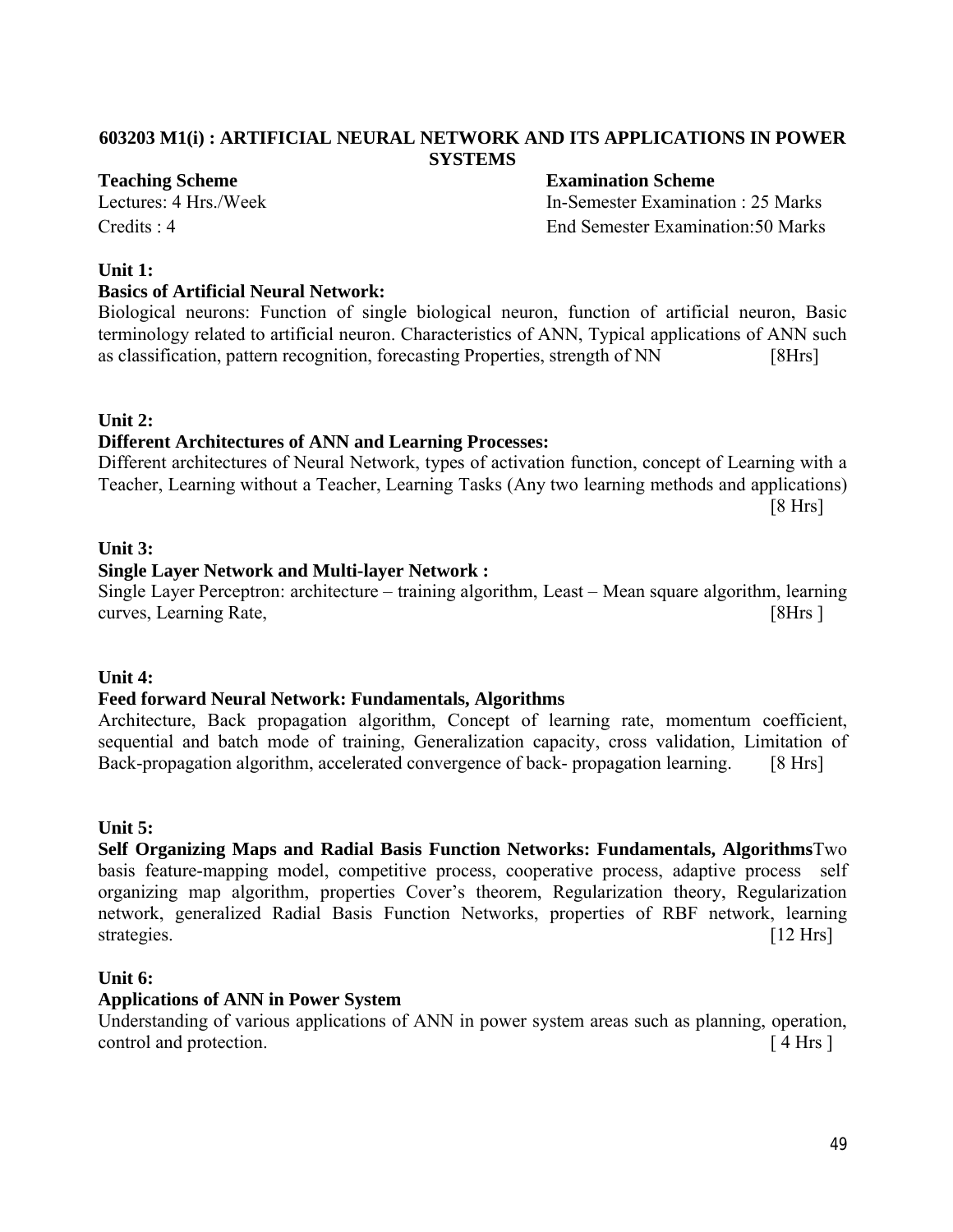#### **Text Books:**

1. Simon Haykin, "Neural Networks: A Comprehensive Foundation", 2nd Edition, Pearson Education.

2. Kelvin Waruicke, Arthur Ekwlle, Raj Agarwal, "AI Techniques in Power System", IEE London U.K.

#### **Reference Books:**

1. Mohamed H. Hassoun, "Fundamentals of Artificial Neural Network", Practice Hall India.

2. S. N. Sivanandam, S. Sumathi, S. N. Deepa, "Introduction to Neural Network Using MATLAB 6.0", Tata McGraw Hill

3. S. Rajsekaram, G. A. Vijayalaxmi Pai, "Neural Networks, Fuzzy Logic & Genetic Algorithms Synthesis & Applications", Practice Hall India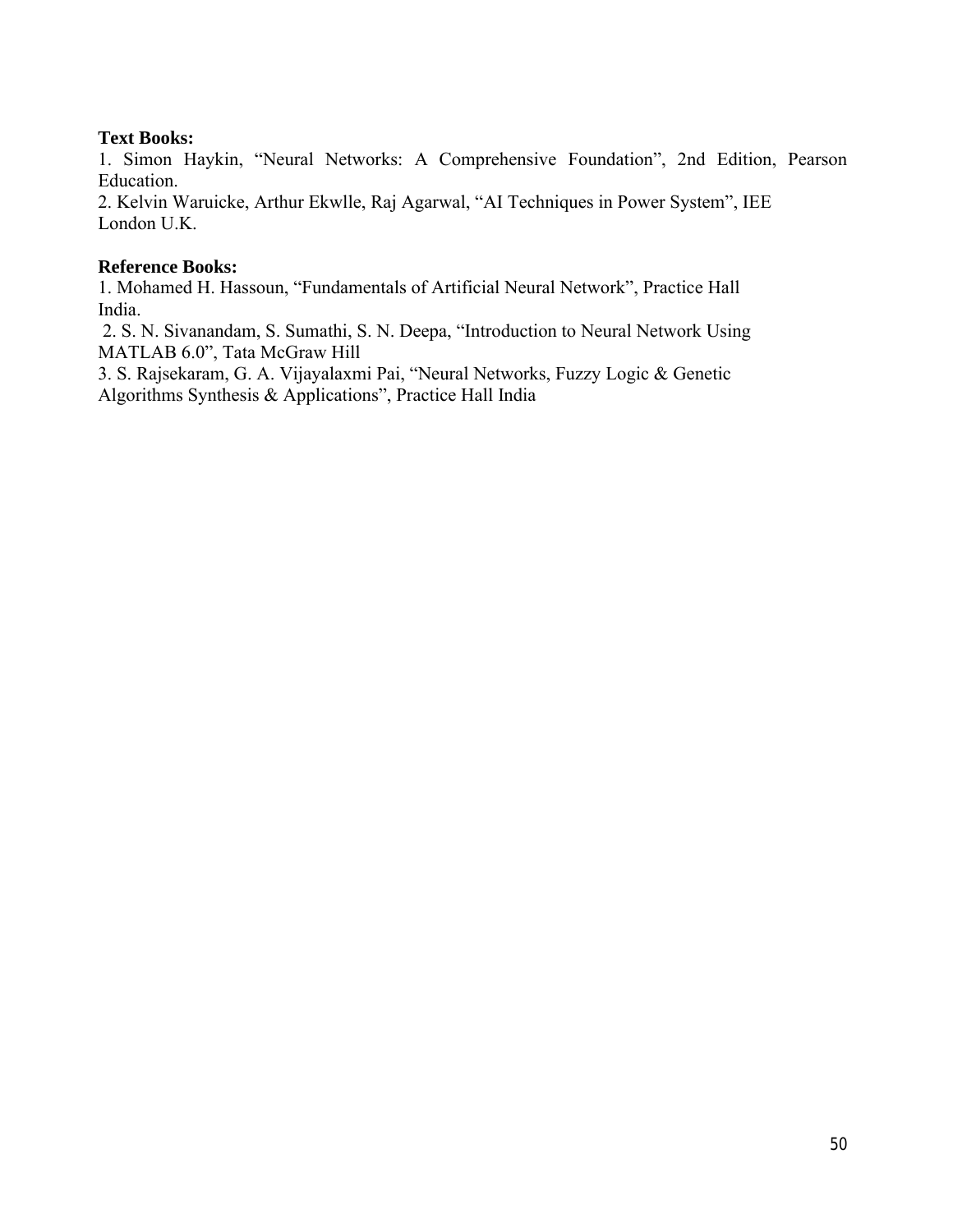#### **603203 M1(ii) : RENEWABLE ENERGY**

**Teaching Scheme Examination Scheme** Lectures: 4 Hrs./Week In-Semester Examination : 25 Marks Credits : 4 End Semester Examination:50 Marks

#### **Unit 1**

**Solar Energy :**.

**Photovoltaic Systems**: Introduction to the Major Photovoltaic System Types, Current–Voltage Curves for Loads, Grid-Connected Systems: Interfacing with the Utility, DC and AC Rated Power, The "Peak-Hours" Approach to Estimating PV Performance, Capacity Factors for PV Grid-Connected Systems¸ Grid-Connected System Sizing, Grid-Connected PV System Economics: System Trade-offs, Dollar-per-Watt Ambiguities, Amortizing Costs, Stand-Alone PV Systems, PV-Powered Water Pumping, PV systems – off grid systems and scope for inclusive growth of rural India. Grid autonomy. Calculation of system details [8 Hrs.]

#### **Unit 2**

**Wind Energy :** Wind Energy : wind speed and power relation, power extracted from wind, wind distribution and wind speed predictions. Wind power systems: system components, Types of Turbine, Turbine rating blade design, turbine rating turbine design aspects, Choice of generators, electrical load matching, power control, Effect of wind speed variations, tower height and its effect, Variable speed operation, maximum power operation, control systems, system design features, stand alone and grid connected operation. Design consideration of wind farms and control [8 Hrs.]

#### **Unit 3**

#### **Other Energy Sources:**

Biomass – various resources, energy contents, technological advancements, conversion of biomass in other form of energy – solid, liquid and gases. Gasifiers, Biomass fired boilers, Co-firing, Generation from municipal solid waste, Issues in harnessing these sources. Hydro energy – feasibility of small, mini and micro hydel plants scheme layout economics. Tidal and wave energy ,Geothermal and Ocean-thermal energy conversion (OTEC) systems – schemes, feasibility and viability. Fuel cell- types and operating characteristics, efficiency , energy output of fuel cell

[8 Hrs.]

#### **Unit 4**

#### **Grid Integration :**

Stand alone systems, interconnection of distributor resources, concept of micro gird, formation of micro grid and economics hybrid with diesel, with fuel cell, solar-wind, wind –hydro systems, mode controller, load sharing, system sizing. Grid integration with the system: Interface requirements, Stable operation, Transient-safety, Operating limits of voltage, frequency, stability margin, energy storage, and load scheduling.

Effect on power quality - harmonic distortion, voltage transients and sags, voltage flickers. Dynamic reactive power support. Systems stiffness. Energy storage, battery design, charging and charge regulators. Battery management, pumped storage, compressed air storages and ultra capacitors

[8 Hrs.]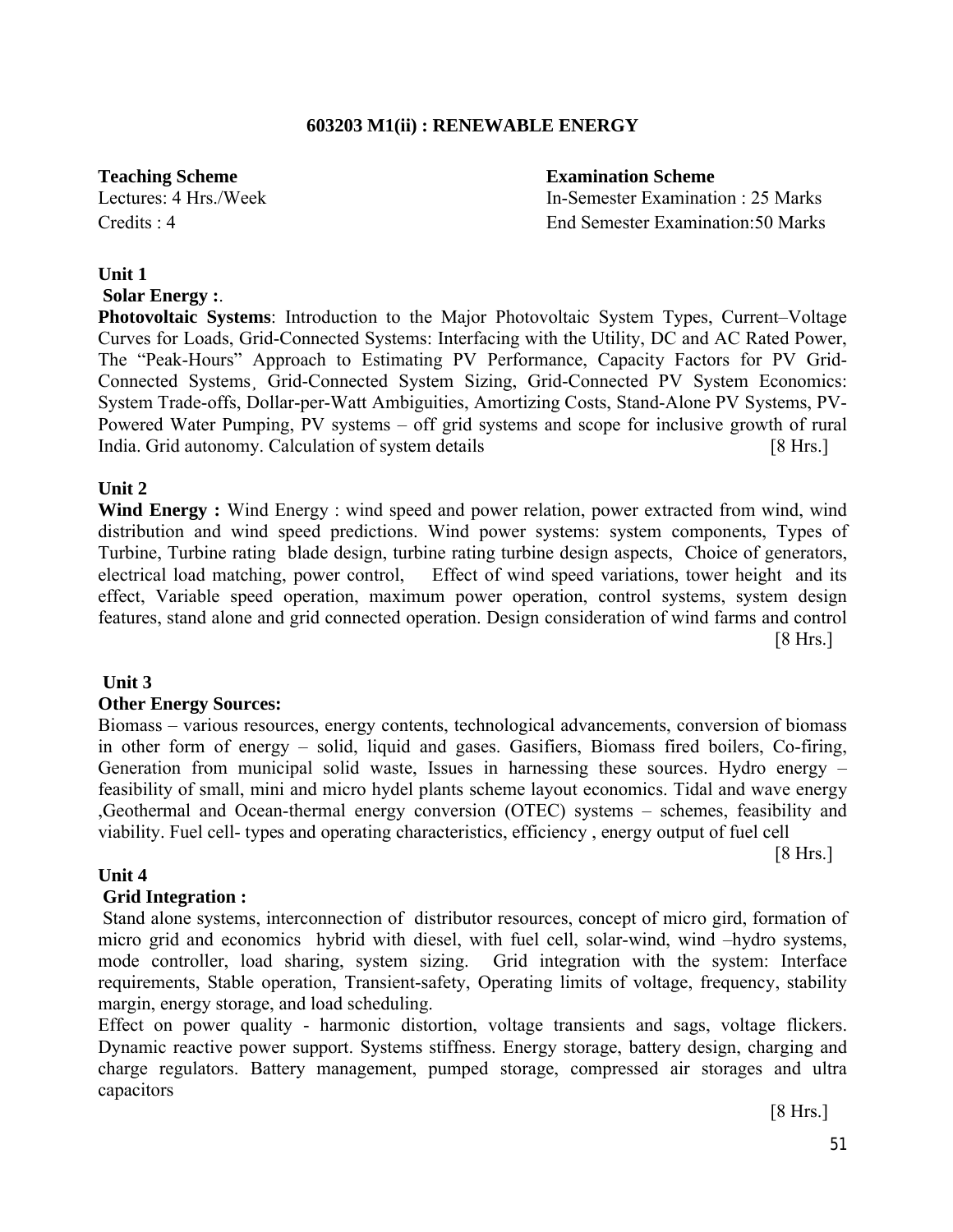# **Unit 5**

#### **Smart Grid :**

**Introduction to Smart Grid:**, Concept of Smart Grid, Definitions, Need and Functions of Smart Grid, Opportunities & Barriers of Smart Grid, Concept of Resilient & Self Healing Grid, Present development & International policies in Smart Grid.

Smart Grid Technologies**:** Introduction to Smart Meters, Real Time Pricing, Smart Appliances, Outage Management System (OMS), Plug in Hybrid Electric Vehicles (PHEV), Vehicle to Grid, Smart Sensors, Home & Building Automation.

[8 Hrs.]

### **Unit 6**

### **Communication Technology for Smart Grid:**

Advanced Metering Infrastructure (AMI), Home Area Network (HAN), Neighborhood Area Network (NAN), Wide Area Network (WAN), Phase Measurement Unit(PMU), Bluetooth, ZigBee, GPS, Wi-Fi, Wi-Max based communication, Wireless Mesh Network, Basics of CLOUD Computing & Cyber Security for Smart Grid, Broadband over Power line (BPL), IP based protocols. Smart Substations, Substation Automation, Feeder Automation. Geographic Information System (GIS), Intelligent Electronic Devices (IED) & their application for monitoring & protection.

[8 Hrs.]

### **Text Books :**

- 1. Renewable energy technologies R. Ramesh, Narosa Publication.
- 2. Energy Technology S. Rao, Parulkar
- 3. Non-conventional Energy Systems Mittal, Wheelers Publication.
- 4. Clark W. Gellings, "The Smart Grid: Enabling Energy Efficiency and Demand Response",CRC Press
- 5. Renewable Energy Technologies Chetan Singh Solanki, PHI Learning Pvt. Ltd.

# **Reference Books :**

- 1. Wind and solar systems by Mukund Patel, CRC Press.
- 2. Solar Photovoltaics for terrestrials , Tapan Bhattacharya.
- 3. Wind Energy Technology Njenkins, John Wiley & Sons,
- 4. Solar & Wind energy Technologies McNeils, Frenkel, Desai, Wiley Eastern.
- 5. Solar Energy S.P. Sukhatme, Tata McGraw Hill.
- 6. Solar Energy S. Bandopadhyay, Universal Publishing.
- 7. Ali Keyhani, Mohammad N. Marwali, Min Dai "Integration of Green and Renewable Energy in Electric Power Systems", Wiley
- 8. Janaka Ekanayake, Nick Jenkins, Kithsiri Liyanage, Jianzhong Wu, Akihiko Yokoyama,"Smart Grid: Technology and Applications", Wiley
- 9. Jean Claude Sabonnadière, Nouredine Hadjsaïd, "Smart Grids", Wiley Blackwell
- 10. Peter S. Fox Penner, "Smart Power: Climate Changes, the Smart Grid, and the Future of Electric Utilities", Island Press; 1 edition 8 Jun 2010
- 11. Stuart Borlase, "Smart Grids (Power Engineering)", CRC Press.

12. Mladen Kezunovic, Mark G. Adamiak, Alexander P. Apostolov, Jeffrey George Gilbert "Substation Automation (Power Electronics and Power Systems)", Springer

13. "SMART GRID Infrastructure & Networking", KRZYSZTOF INIEWSKI, TATA McGRAW-HILL EDITION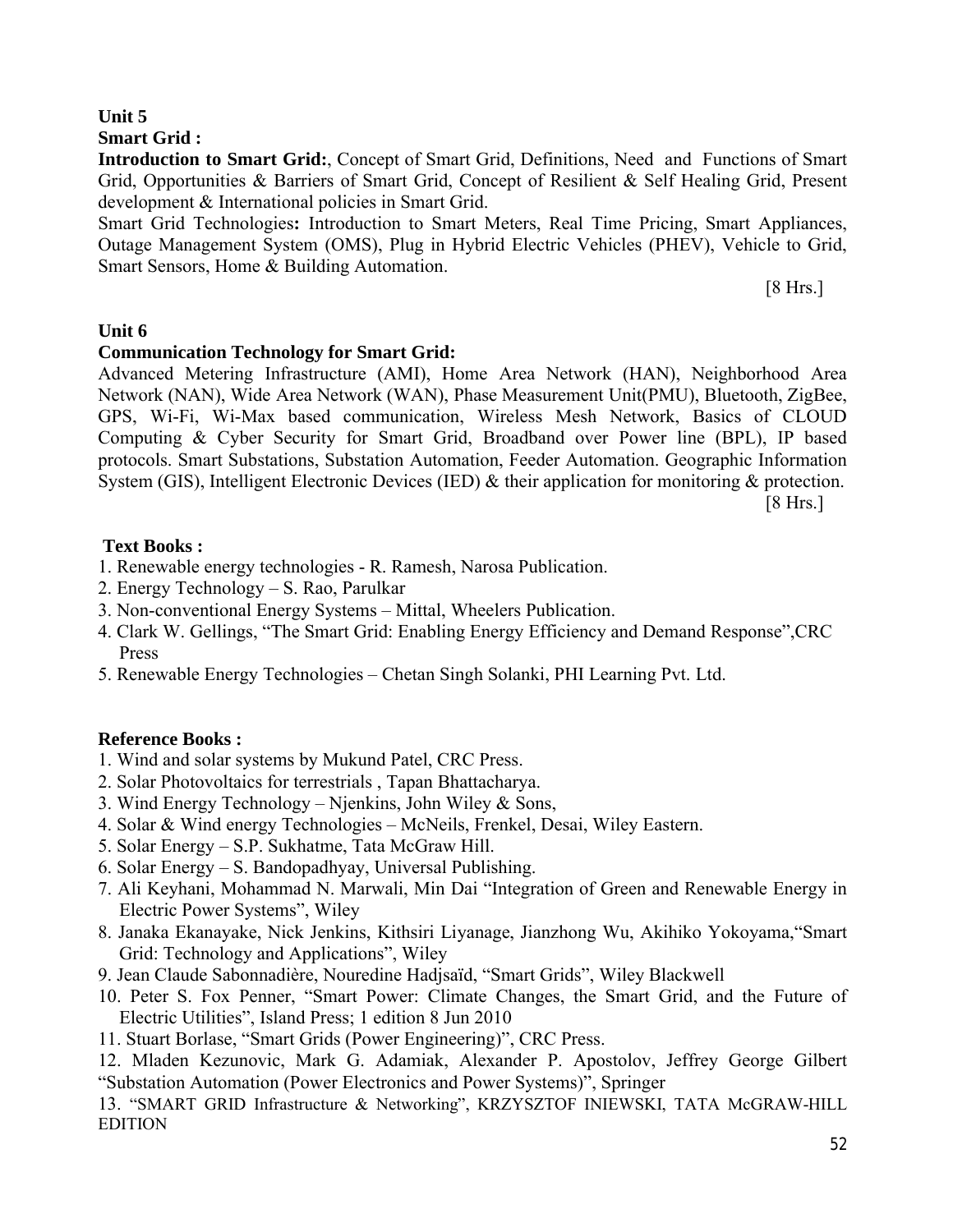#### **603203 M1(iii) : ADVANCE PROCESSORS AND APPLICATIONS**

**Teaching Scheme Examination Scheme**

Lectures: 4 Hrs./Week In-Semester Examination : 25 Marks Credits : 4 End Semester Examination:50 Marks

#### **Unit 1**

Introduction to the concept of digital signal processor, digital signal controller, basic architectures, essential features of digital signal processor/controller, Texas families of processors C2000, C5000, C6000, their features and applications. (6 Hrs)

#### **Unit 2**

Evolution of C2000 family, TMS 320F2812 block diagram, math units, data memory access, internal bus structure, ALU, instruction pipeline, memory map, code security module, interrupt response. (8 Hrs)

#### **Unit 3**

Digital input/output interface: GPIO register structure, digital I/O registers, clock module, watchdog timer, system control and status register. (8 Hrs)

#### **Unit 4**

Interrupt system: Interrupt lines, reset boot-loader, interrupt sources, maskable interrupt processing, peripheral interrupt expansion, C28x CPU timers, applications. (8 Hrs)

#### **Unit 5**

Event manager: Block diagram, timer operating modes, interrupt sources, GP timer registers, GP timer interrupts, event manager compare units, capture units, QEP unit, applications.

(10 Hrs)

#### **Unit 6**

Analog Digital Converter: ADC module overview, ADC in cascaded mode, ADC in dual sequencer mode, ADC conversion time, ADC register block, applications. (8 Hrs)

#### **Text Books:**

- 1. 'Programming and Use of TMS320F2812 DSP to Control and Regulate Power Electronic Converters'by Baris Bagci, Grin Verlag, 2007.
- 2. 'Digital Signal Processing' by Avatar Singh, S. Srinivassan, Cengage Learning, 2004.

#### **References:**

- 1. 'TMS320F2812 Digital Signal Processor: Implementation Tutorial' by Texas Instruments.
- 2. 'TMS320x281x DSP Event Manager (EV) Reference Guide' by Texas Instruments.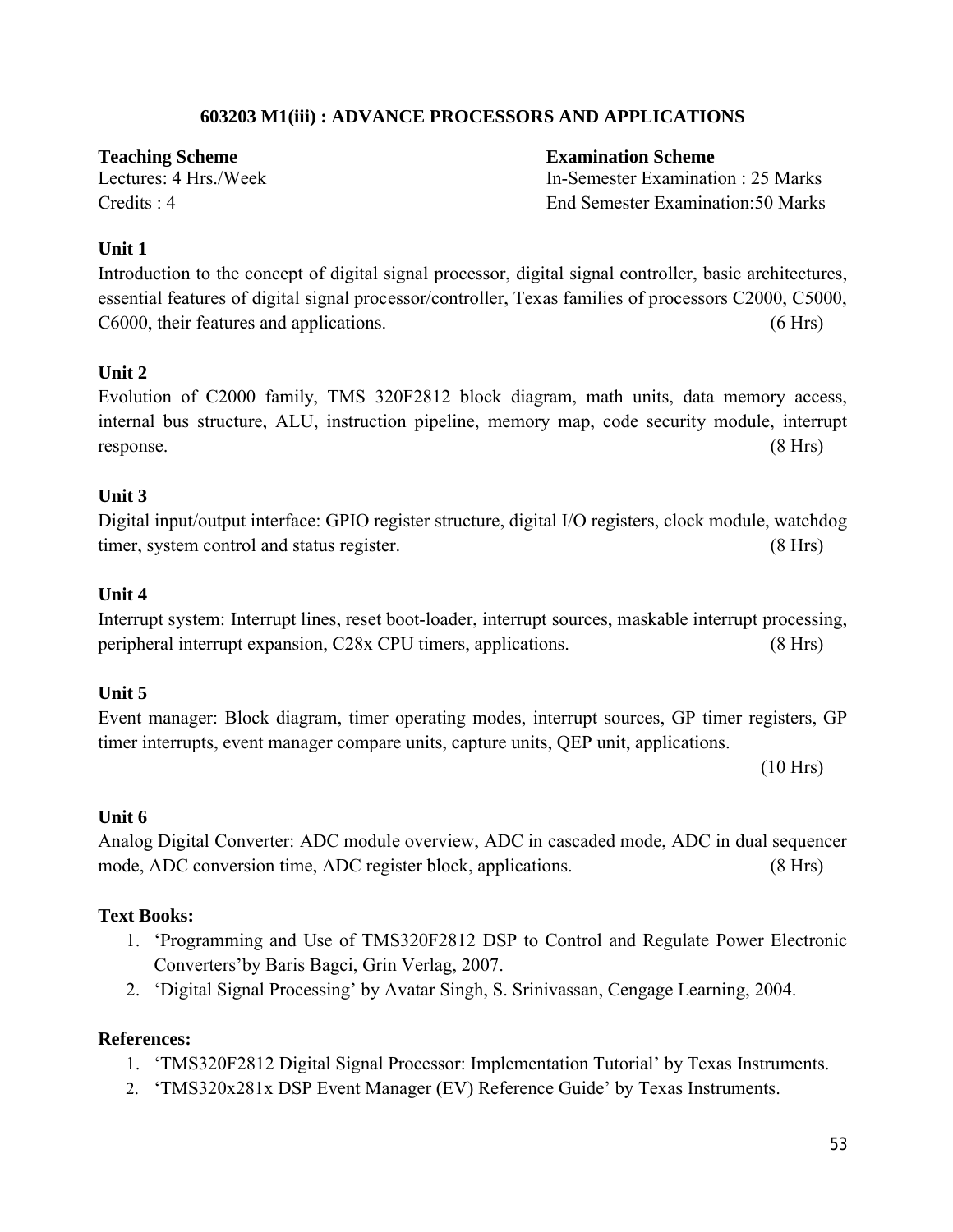#### **603203 M2(i) : ARTIFICIAL INTELLIGENT TOOLS**

In-Semester Examination : 25 Marks

**Teaching Scheme**<br> **Examination Scheme**<br> **Examination Scheme**<br> **Examination Scheme**<br> **Examination Scheme**  $Credit \cdot 1$ 

#### **Unit 1: Fuzzy Logic System**

Introduction to crisp sets and fuzzy sets, basic fuzzy set operation and approximate reasoning. Introduction to fuzzy logic modeling and control. Fuzzification, inferencing and defuzzification. Fuzzy knowledge and rule bases. Fuzzy modeling and control schemes for nonlinear systems. Selforganizing fuzzy logic control. Case studies and assignment based on applications of fuzzy logic. [ 7Hrs]

#### **Unit 2 : Genetic Algorithm**

Basic concept of Genetic algorithm and detail algorithmic steps, adjustment of free parameters. Concept on some other search techniques like tabu search and and-colony search techniques for solving optimization problems. GA application to power system optimization problem, Case studies: based on use of GA for optimization. [ 7Hrs ]

#### **Text Books:**

- 1) M. Ganesh "Introduction to Fuzzy Sets and Fuzzy Logic", Prentice Hall, India.
- 2) Zimmerman H.J. "Fuzzy set theory-and its Applications"-Kluwer Academic Publishers, 1994.

#### **Reference Books:**

1) KOSKO B. "Neural Networks And Fuzzy Systems", Prentice-Hall of India Pvt. Ltd., 1994. 2) KLIR G.J. & FOLGER T.A. "Fuzzy sets, uncertainty and Information", Prentice-Hall of India Pvt. Ltd., 1993.

3) Driankov, Hellendroon, "Introduction to Fuzzy Control", Narosa Publishers.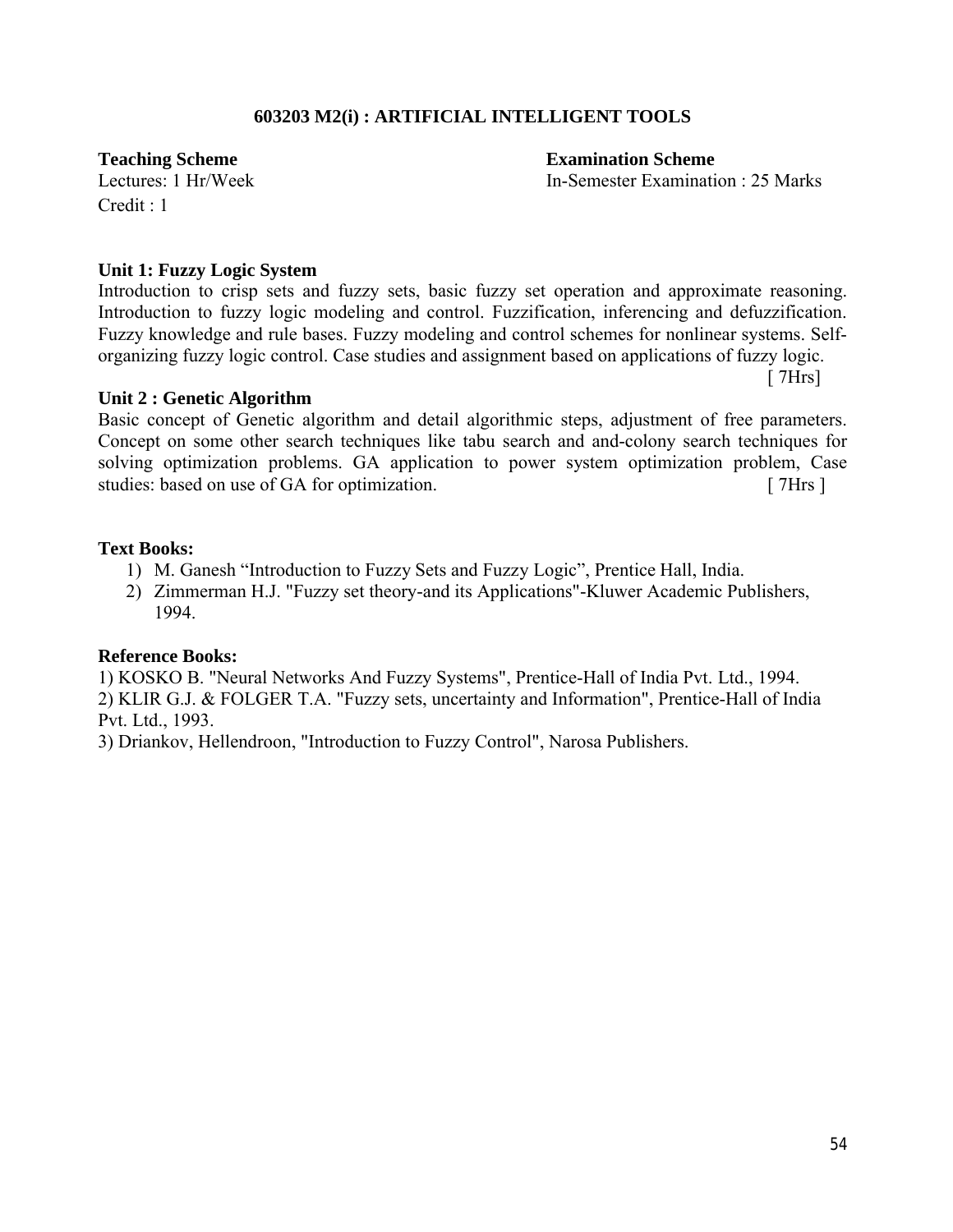#### **603203 M2(ii) : INTELLIGENT SENSORS AND INSTRUMENTATION**

Credit: 1

#### **Unit 1 : Introduction**

#### Sensors: primary sensing principles and measurement variables, sensor performance characteristics and terminology. Instrumentation: transducer measurement circuit, signal conditioning circuit, Data conversion: DAC, ADC, virtual instrumentation with Lab View.

[7 Hrs]

#### **Unit 2 Smart Sensors**

Primary sensors; excitation; compensation; information coding/ processing; data communication; standards for smart sensor interface. Recent trends in sensor technologies: Introduction; film sensors (thick film sensors, thin film sensors); semiconductor IC technology standard methods; Micro Electro-Mechanical Systems (micro-machining, some application examples); nanosensors.

[7 Hrs]

#### **Text books:**

1) Barney, G. C., "Intelligent Instrumentation", Prentice Hall, 1995.

2) D. Patranabis, "Sensors and Transducers", PHI, 2003.

#### **Reference Book:**

1. Alan S. Morris, "Principles of Measurement & Instrumentation", PHI Pvt. Ltd., 1999.

**Teaching Scheme**<br> **Examination Scheme**<br> **Examination Scheme**<br> **Examination Scheme**<br> **Examination Scheme** 

In-Semester Examination : 25 Marks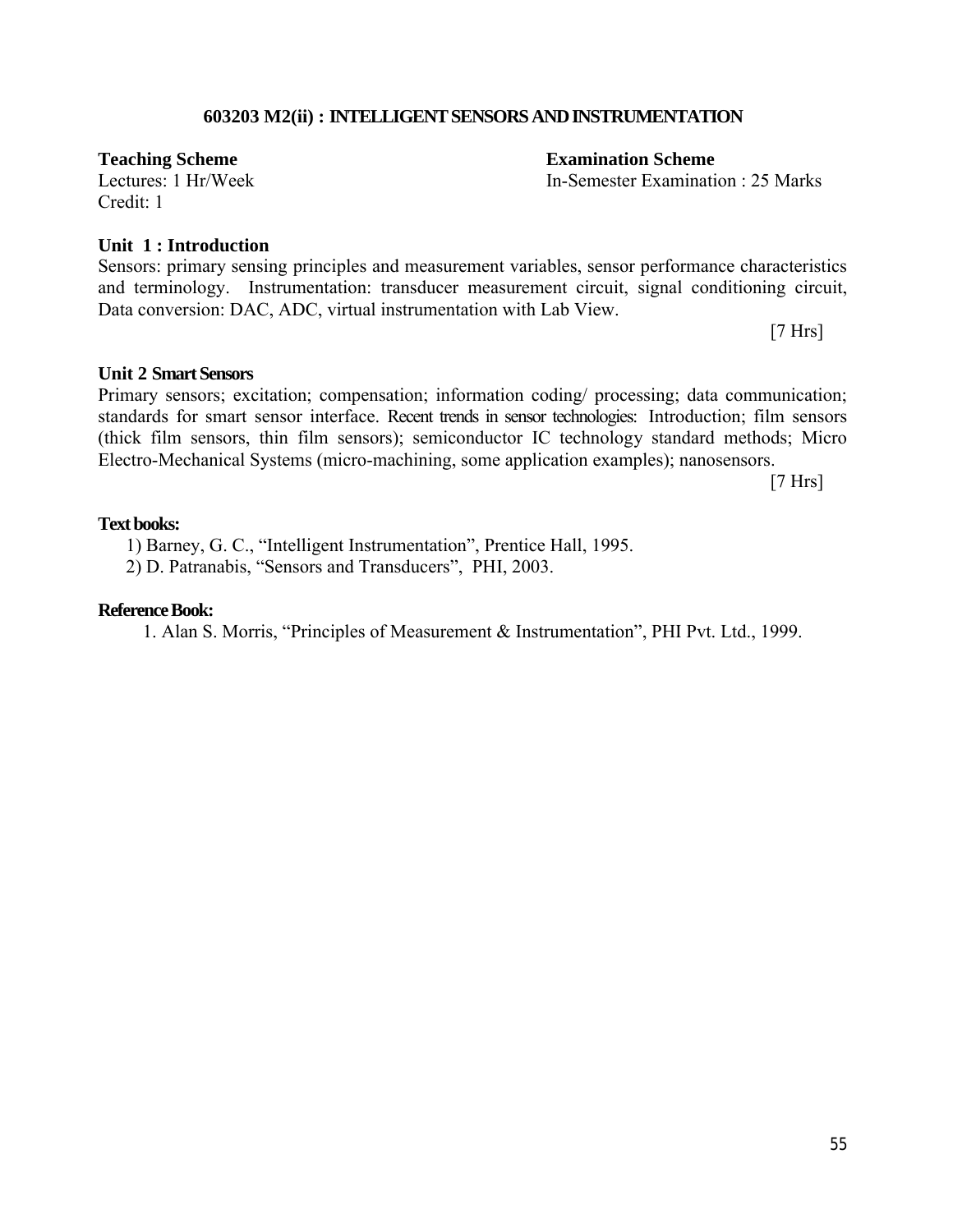#### **603203 M2 (iii) :HUMAN RIGHTS**

#### **Teaching Scheme Examination Scheme**

Lectures: 1 Hr/Week In-Semester Examination : 25 Marks  $C$ redit  $\cdot$  1

#### **Unit 1:**

#### **Human Rights – Concept, Development, Evolution**

- Philosophical, Sociological and Political debates
- Benchmarks of Human Rights Movement.

#### **Human Rights and the Indian Constitution**

- Constitutional framework
- Fundamental Rights & Duties
- Directive Principles of State Policy
- Welfare State & Welfare Schemes

#### **Human Rights & State Mechanisms**

- Police & Human Rights
- Judiciary & Human Rights
- Prisons & Human Rights
- National and State Human Rights Commissions [ 7 Hrs]

#### **Unit 2 :**

#### **Human Rights of the Different Sections and contemporary issues**

- Unorganized Sector
- Right to Environment,
- -Globalization and Human Rights
- Right to Development,

#### **Citizens' Role and Civil Society**

- Social Movements and Non-Governmental Organizations
- Public Interest Litigation
- -Role of Non Government organizations in implementation of Human rights.
- Right to Information

#### **Human Rights and the international scene** –Primary Information with reference to Engineering Industry

- UN Documents
- International Mechanisms (UN & Regional)
- International Criminal Court [7Hrs]

#### **References:**

- 1) Study material on UNESCO,UNICEF web site
- 2) HUMAN RIGHTS IN INDIA A MAPPING, Usha Ramanathan

Available at: http://www.ielrc.org/content/w0103.pdf

- 3) Introduction to International Humanitarian Law by Curtis F. J. Doebbler CD Publishing , 2005.
- 4) Freedom of Information by Toby Mendel UNESCO, 2008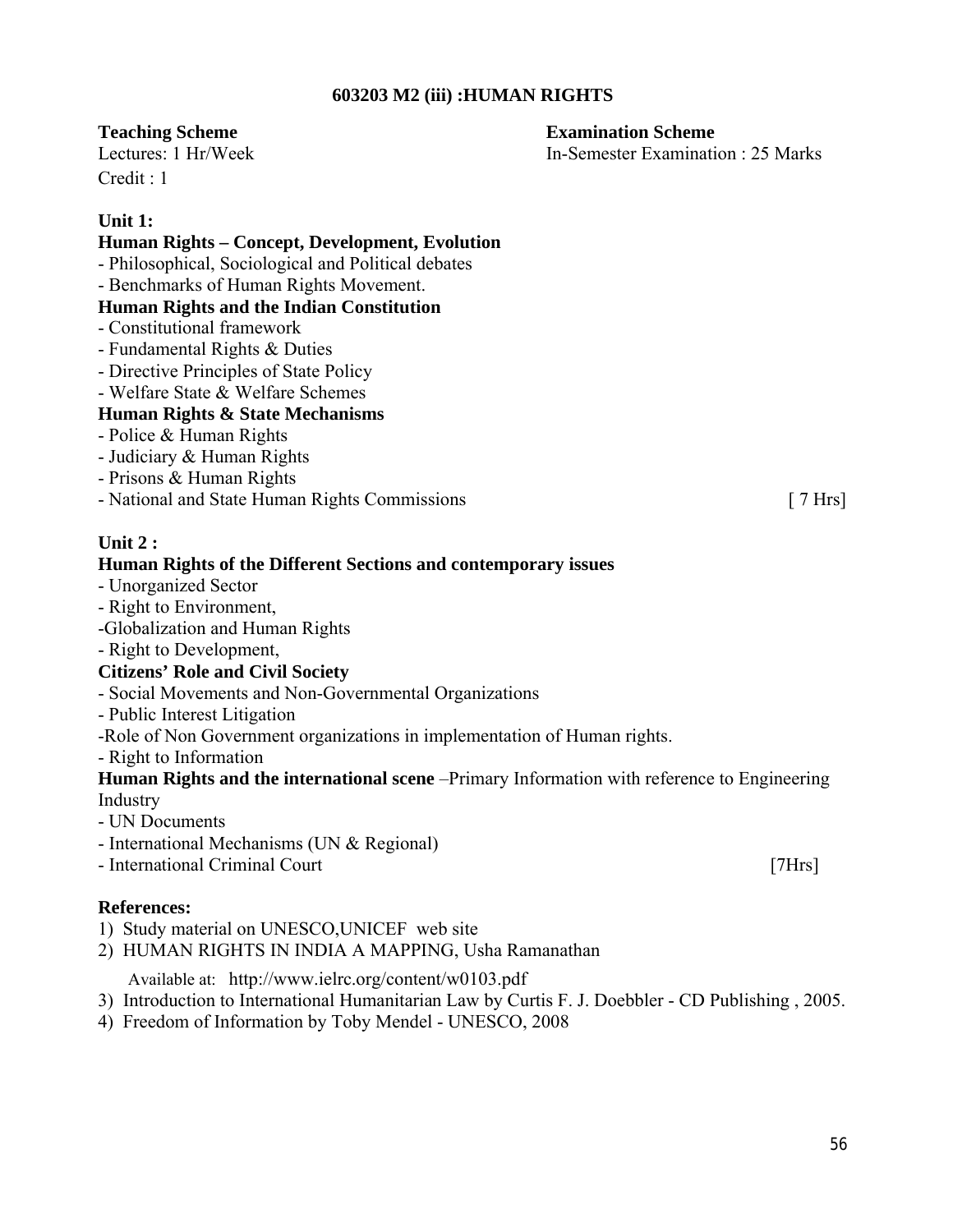#### **603203 M2 (iv) : GREEN BUILDING DESIGN**

Credit : 1

**Teaching Scheme Examination Scheme** Lectures: 1 Hr/Week In-Semester Examination : 25 Marks

#### **Unit1 : Sustainability and Building design**

Sustainability, objectives of sustainable development, Sustainable aspects of habitat design, sustainable buildings, principles, approaches and characteristics, climate data, climate parameters and zones, comparative analysis of various climatic zones, site planning recommended check list for identifying site characteristics, site development and layout. Efficient water management and waste water treatment, solid waste management. [7 Hrs]

#### **Unit 2 : Energy efficiency**

Solar passive techniques in building design to minimize load on conventional system i.e. heating, cooling, ventilation and lighting. Designing Energy efficient lighting and HVAC systems. Use of renewable energy system to meet part of building load. Green building certification. Overview various green building in India. Policy and regulatory mechanism. [7 Hrs]

#### **Text Book :**

Seven wonders of Green Building Technology- Karen Sirvaitis, Twenty first century books.

#### **References :**

- 1. Sustainable Building Design Manual, Volume 2, TERI, New Delhi
- 2. Energy Efficient Buildings in India, TERI, New Delhi
- 3. Sustainable Building Design Manual, Volume 1 TERI, New Delhi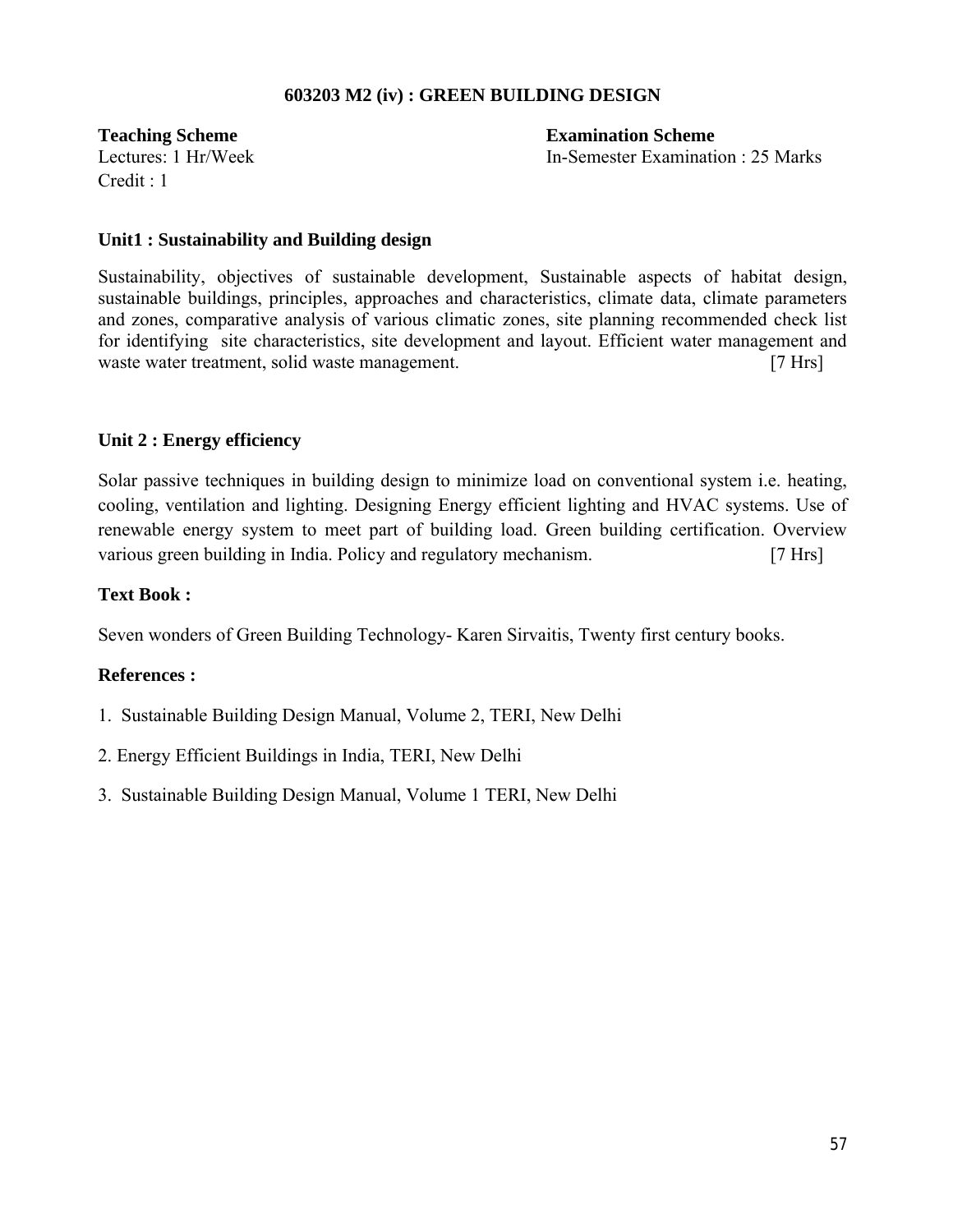#### **603204 : SEMINAR– II**

4 Hrs / week Term work : 50 Marks

**Teaching Scheme Examination Scheme** 

Credits: 04 Oral/ Presentation: 50Marks

Seminar II shall be on the topic relevant to latest trends in the field of concerned branch, preferably on the topic of specialization based on the electives selected by him/her approved by authority. The student shall submit the seminar report in standard format, duly certified for satisfactory completion of the work by the concerned guide and head of the Department/Institute.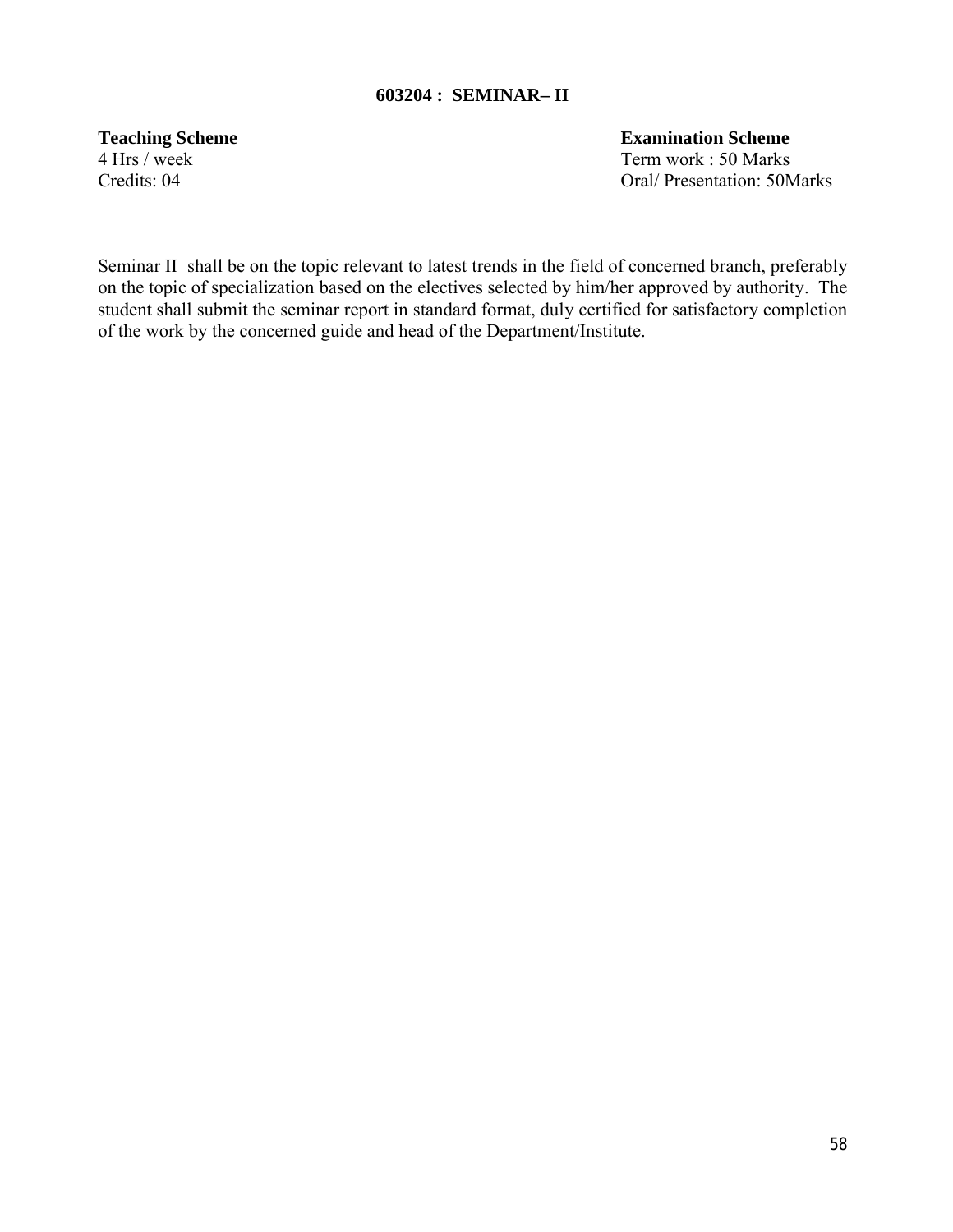#### **603205 : PROJECT STAGE - I**

Credits: 08 Oral: 50 Marks

**Teaching Scheme** Examination Scheme 8 Hrs / week Term work : 50 marks

 Project work Stage – I is an integral part of the project work. In this, the student shall complete the partial work of the project which will consist of problem statement, literature review, project overview, scheme of implementation (Mathematical Model/block diagram/ PERT chart, etc.) and Layout & Design of the Set-up. As a part of the progress report of Project work Stage-I, the candidate shall deliver a presentation on the advancement in Technology pertaining to the selected dissertation topic.

 The student shall submit the duly certified progress report of Project work Stage-I in standard format for satisfactory completion of the work by the concerned guide and head of the Department / Institute.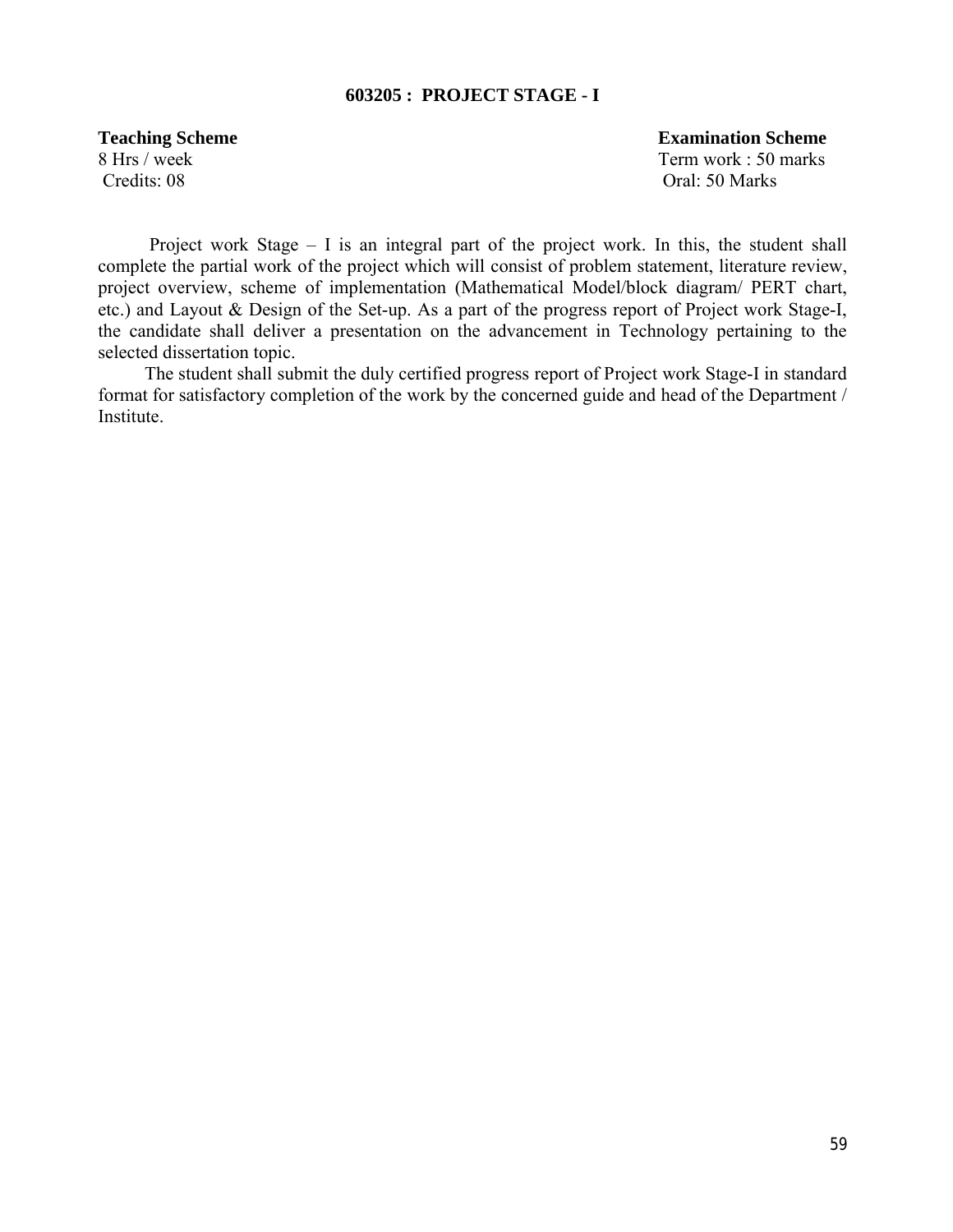#### **603206 : SEMINAR- III**

Credits: 05 Oral/ Presentation: 50Marks

**Teaching Scheme Examination Scheme** 5 Hrs / week Term work : 50 Marks

Seminar IIIshall preferably be an extension of seminar II**.** The student shall submit the duly certified seminar report in standard format, for satisfactory completion of the work by the concerned guide and head of the Department/Institute.